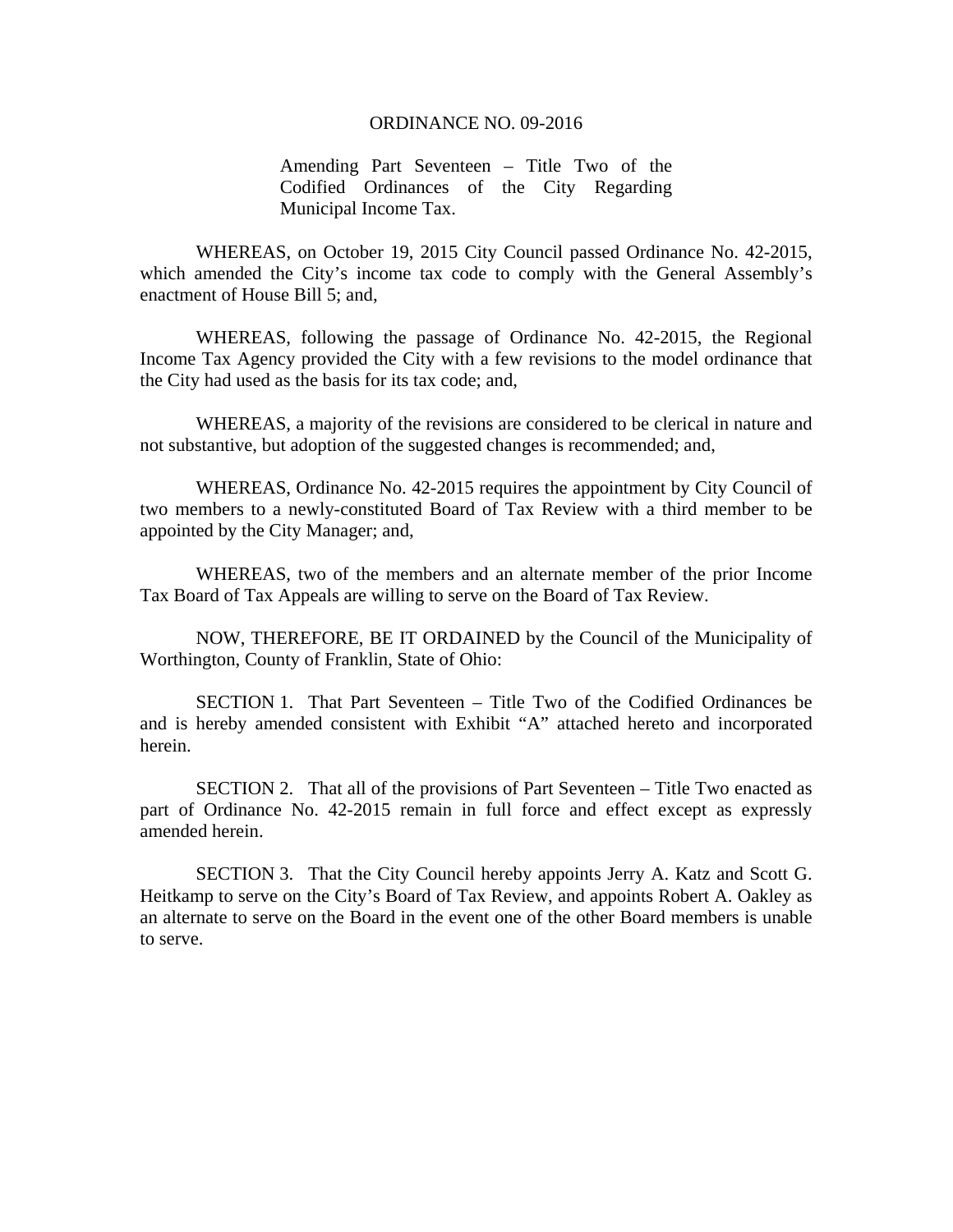#### ORDINANCE NO. 09-2016

 SECTION 4. That notice of passage of this Ordinance shall be posted in the Municipal Administration Building, the Worthington Library, the Griswold Center and Worthington Community Center and shall set forth the title and effective date of the Ordinance and a statement that the Ordinance is on file in the office of the Clerk of Council. This Ordinance shall take effect and be in force from and after the earliest period allowed by law and by the Charter of the City of Worthington, Ohio.

Passed March 7, 2016

 \_/s/ Bonnie D. Michael\_\_\_\_\_\_\_\_\_\_\_\_\_\_ President of Council

Attest:

 $\frac{1}{s}$  D. Kay Thress

 Introduced February 16, 2016 Clerk of Council Effective March 30, 2016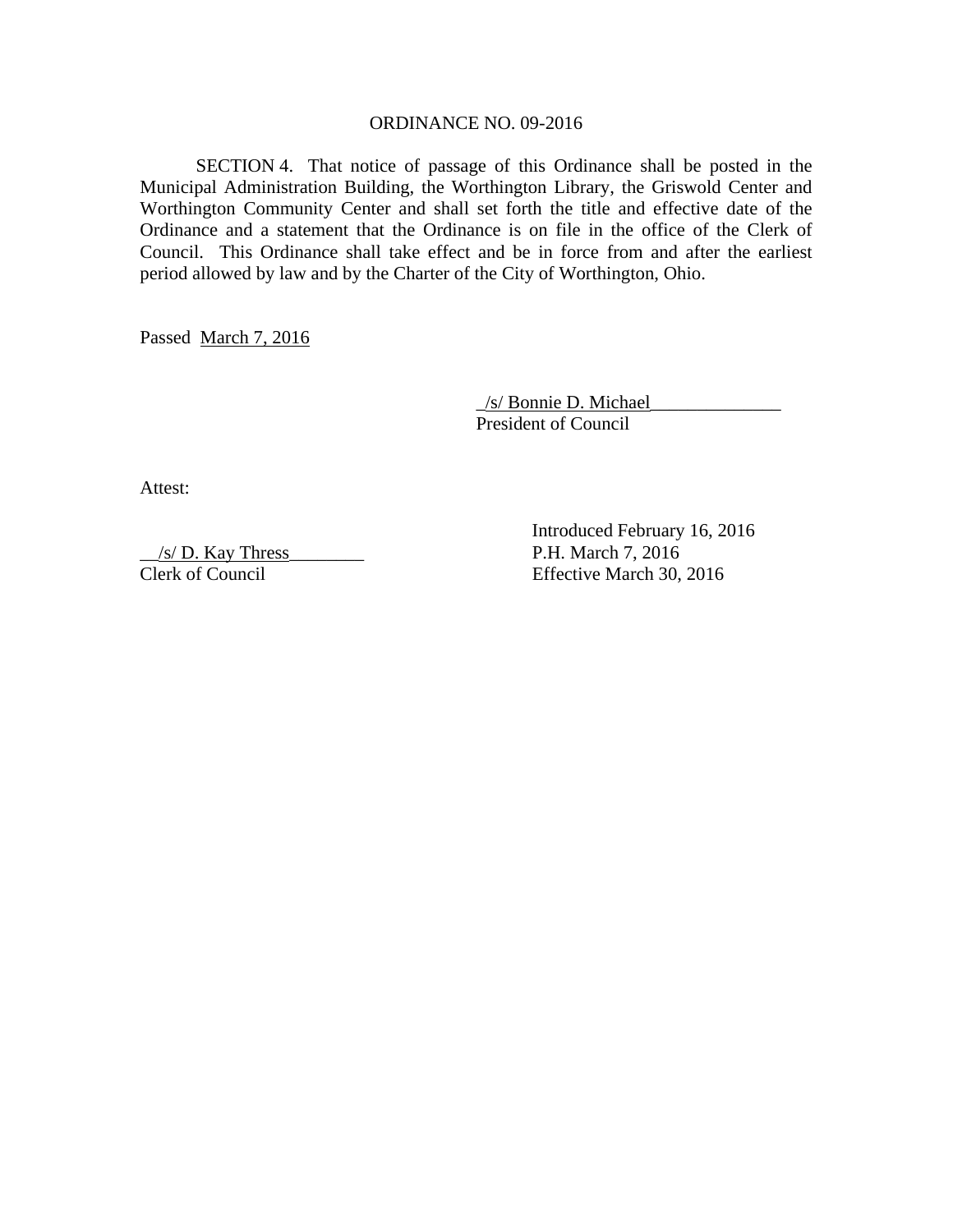# **CODIFIED ORDINANCES OF WORTHINGTON PART SEVENTEEN**

# **TITLE TWO**

Effective January 1, 2016

Ordinance No. 42-2015

As Amended by Ordinance No. 09-2016

### **CHAPTER 1714**

# **AUTHORITY TO LEVY TAX; PURPOSE**

## **1714.01 AUTHORITY TO LEVY TAX; PURPOSE OF TAX.**

(A) To provide funds for the purposes of general municipal operations, maintenance, new equipment, extension and enlargement of municipal services and facilities and capital improvements, the City of Worthington (hereinafter referred to as the City) hereby levies an annual municipal income tax on income, qualifying wages, commissions and other compensation, and on net profits as hereinafter provided.

(B)(1) The annual tax is levied at a rate of 2.5% (two and one half percent). The tax is levied at a uniform rate on all persons residing in or earning or receiving income in the City. The tax is levied on income, qualifying wages, commissions and other compensation, and on net profits as hereinafter provided in Section 1716.01 of this Part Seventeen - Title Two and other sections as they may apply.

(2) Intentionally left blank.

(C) The tax on income and the withholding tax established by this Part Seventeen - Title Two are authorized by Article XVIII, Section 3 of the Ohio Constitution. The tax is levied in accordance with, and is intended to be consistent with, the provisions and limitations of Ohio Revised Code Chapter 718. The provisions of Ordinance No. 42-2015 are effective for tax years beginning on or after January 1, 2016. Municipal taxable years beginning on or before December 31, 2015 are subject to the income tax ordinance and amendments thereto, and rules and regulations and amendments thereto, as they existed before January 1, 2016.

## **CHAPTER 1715**

### **DEFINITIONS**

### **1715.01 DEFINITIONS.**

(A) Any term used in this Part Seventeen - Title Two that is not otherwise defined in this Part Seventeen - Title Two has the same meaning as when used in a comparable context in laws of the United States relating to federal income taxation or in Title LVII of the Ohio Revised Code,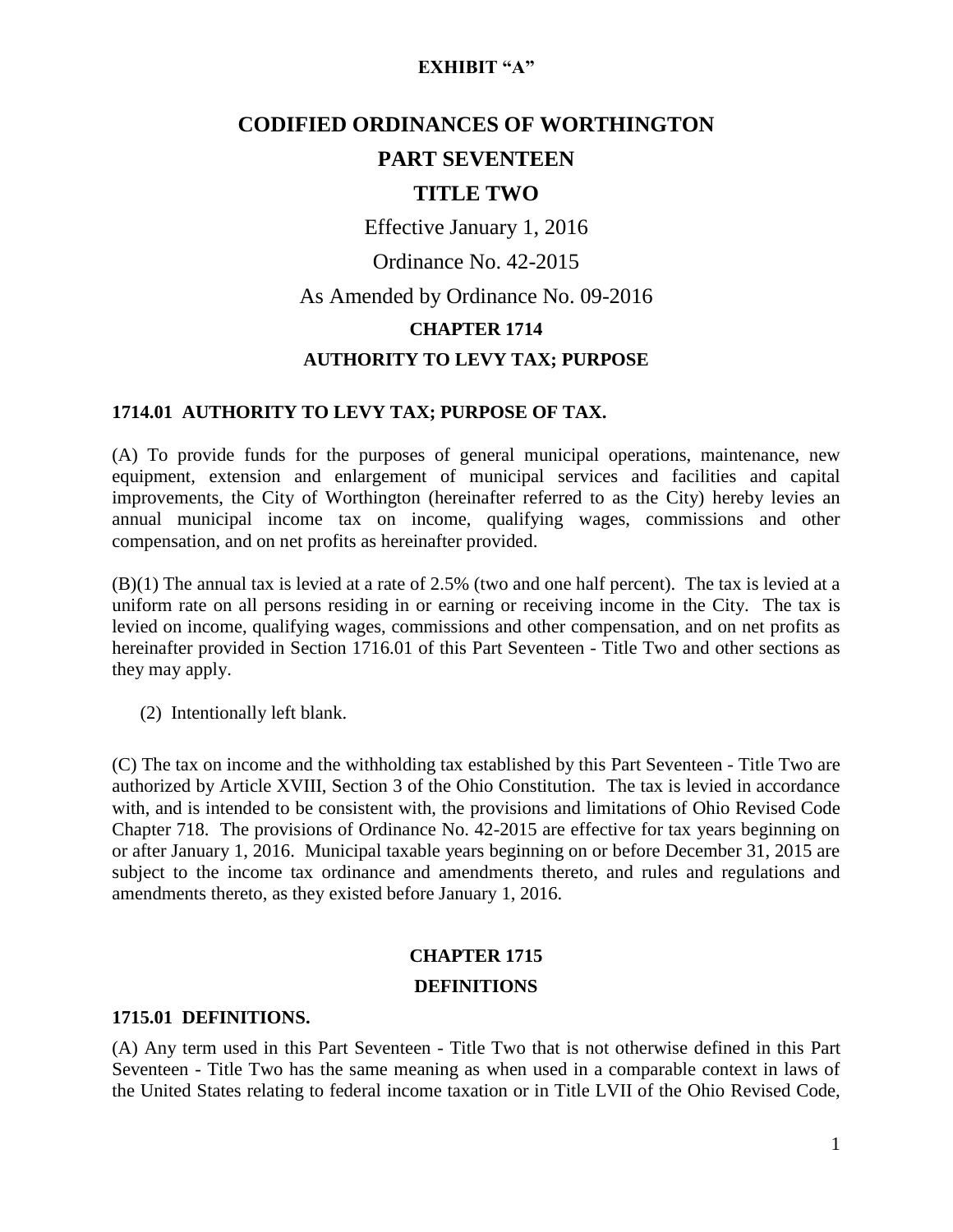unless a different meaning is clearly required. If a term used in this Part Seventeen - Title Two that is not otherwise defined in Part Seventeen - Title Two is used in a comparable context in both the laws of the United States relating to federal income tax and in Title LVII of the Ohio Revised Code and the use is not consistent, then the use of the term in the laws of the United States relating to federal income tax shall control over the use of the term in Title LVII of the Ohio Revised Code.

(B) The singular shall include the plural, and the masculine shall include the feminine and the gender-neutral.

(C) As used in this Part Seventeen - Title Two:

 **(1) "Adjusted federal taxable income,"** for a person required to file as a C corporation, or for a person that has elected to be taxed as a C corporation under division  $(C)(24)(d)$  of this section, means a C corporation's federal taxable income before net operating losses and special deductions as determined under the Internal Revenue Code, adjusted as follows:

 (a) Deduct intangible income to the extent included in federal taxable income. The deduction shall be allowed regardless of whether the intangible income relates to assets used in a trade or business or assets held for the production of income.

 (b) Add an amount equal to five percent (5%) of intangible income deducted under division  $(C)(1)(a)$  of this section, but excluding that portion of intangible income directly related to the sale, exchange, or other disposition of property described in Section 1221 of the Internal Revenue Code;

 (c) Add any losses allowed as a deduction in the computation of federal taxable income if the losses directly relate to the sale, exchange, or other disposition of an asset described in Section 1221 or 1231 of the Internal Revenue Code;

 $(d)(i)$  Except as provided in division  $(C)(1)(d)(ii)$  of this section, deduct income and gain included in federal taxable income to the extent the income and gain directly relate to the sale, exchange, or other disposition of an asset described in Section 1221 or 1231 of the Internal Revenue Code;

(ii) Division  $(C)(1)(d)(i)$  of this section does not apply to the extent the income or gain is income or gain described in Section 1245 or 1250 of the Internal Revenue Code.

 (e) Add taxes on or measured by net income allowed as a deduction in the computation of federal taxable income;

 (f) In the case of a real estate investment trust or regulated investment company, add all amounts with respect to dividends to, distributions to, or amounts set aside for or credited to the benefit of investors and allowed as a deduction in the computation of federal taxable income;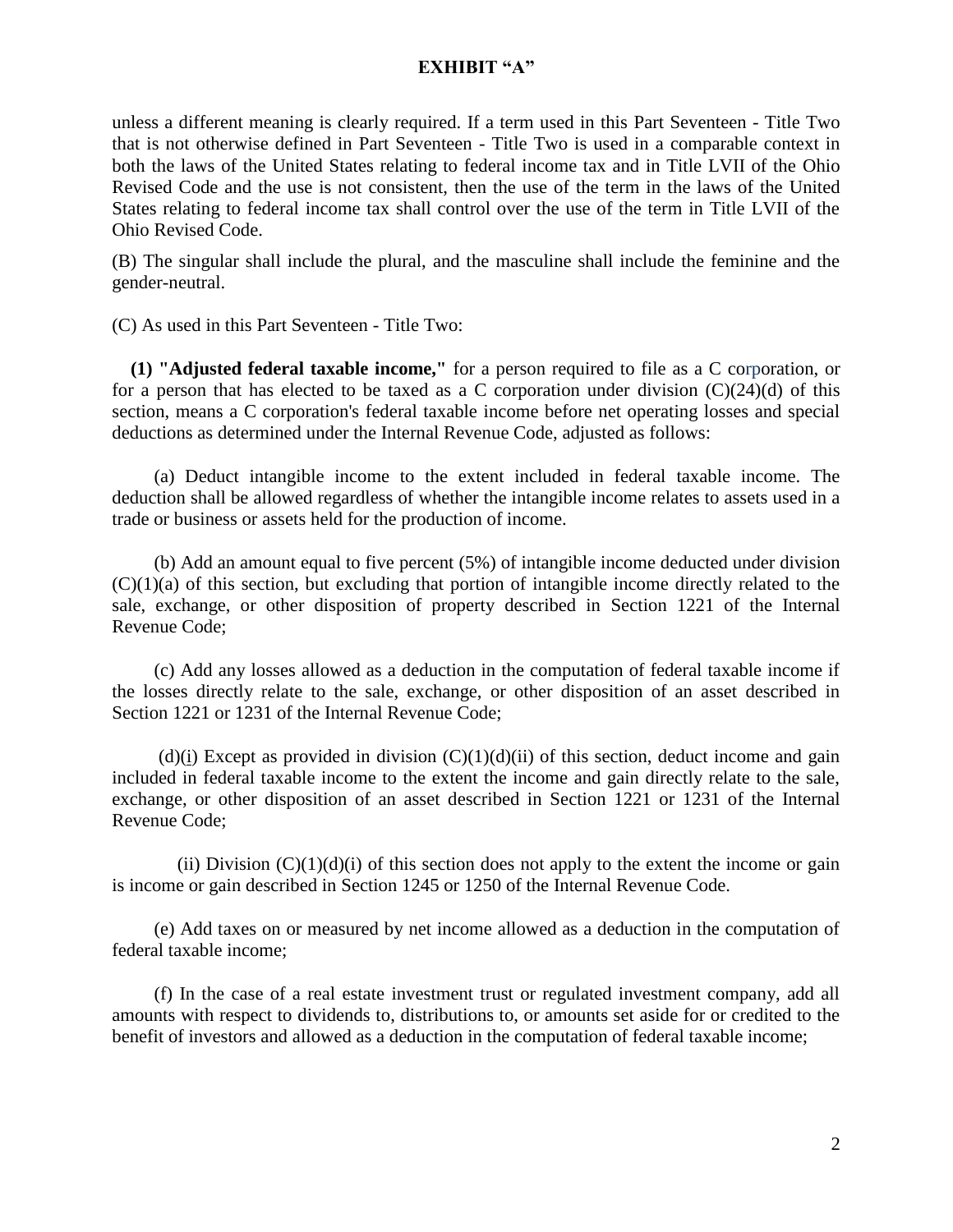(g) Deduct, to the extent not otherwise deducted or excluded in computing federal taxable income, any income derived from a transfer agreement or from the enterprise transferred under that agreement under Section [4313.02](http://codes.ohio.gov/orc/4313.02) of the Ohio Revised Code;

(h)(i) Except as limited by divisions  $(C)(1)(h)(ii)$ , (iii), and (iv) of this section, deduct any net operating loss incurred by the person in a taxable year beginning on or after January 1, 2017.

The amount of such net operating loss shall be deducted from net profit that is reduced by exempt income to the extent necessary to reduce municipal taxable income to zero, with any remaining unused portion of the net operating loss carried forward to not more than five consecutive taxable years following the taxable year in which the loss was incurred, but in no case for more years than necessary for the deduction to be fully utilized.

(ii) No person shall use the deduction allowed by division  $(C)(1)(h)$  of this section to offset qualifying wages.

 $(iii)(a)$  For taxable years beginning in 2018, 2019, 2020, 2021, or 2022, a person may not deduct more than fifty percent (50%) of the amount of the deduction otherwise allowed by division (C)(1)(h)(i) of this section**.**

 (b) For taxable years beginning in 2023 or thereafter, a person may deduct the full amount allowed by division  $(C)(1)(h)(i)$  of this section.

 (iv) Any pre-2017 net operating loss carryforward deduction that is available must be utilized before a taxpayer may deduct any amount pursuant to division  $(C)(1)(h)$  of this section.

(v) Nothing in division  $(C)(1)(h)(iii)(a)$  of this section precludes a person from carrying forward, use with respect to any return filed for a taxable year beginning after 2018, any amount of net operating loss that was not fully utilized by operation of division  $(C)(1)(h)(iii)(a)$  of this section. To the extent that an amount of net operating loss that was not fully utilized in one or more taxable years by operation of division  $(C)(1)(h)(iii)(a)$  of this section is carried forward for use with respect to a return filed for a taxable year beginning in 2019, 2020, 2021, or 2022, the limitation described in division  $(C)(1)(h)(iii)(a)$  of this section shall apply to the amount carried forward.

 (i) Deduct any net profit of a pass-through entity owned directly or indirectly by the taxpayer and included in the taxpayer's federal taxable income unless an affiliated group of corporations includes that net profit in the group's federal taxable income in accordance with division (V)(3)(b) of Section 1718.01.

 (j) Add any loss incurred by a pass-through entity owned directly or indirectly by the taxpayer and included in the taxpayer's federal taxable income unless an affiliated group of corporations includes that loss in the group's federal taxable income in accordance with division (V)(3)(b) of Section 1718.01.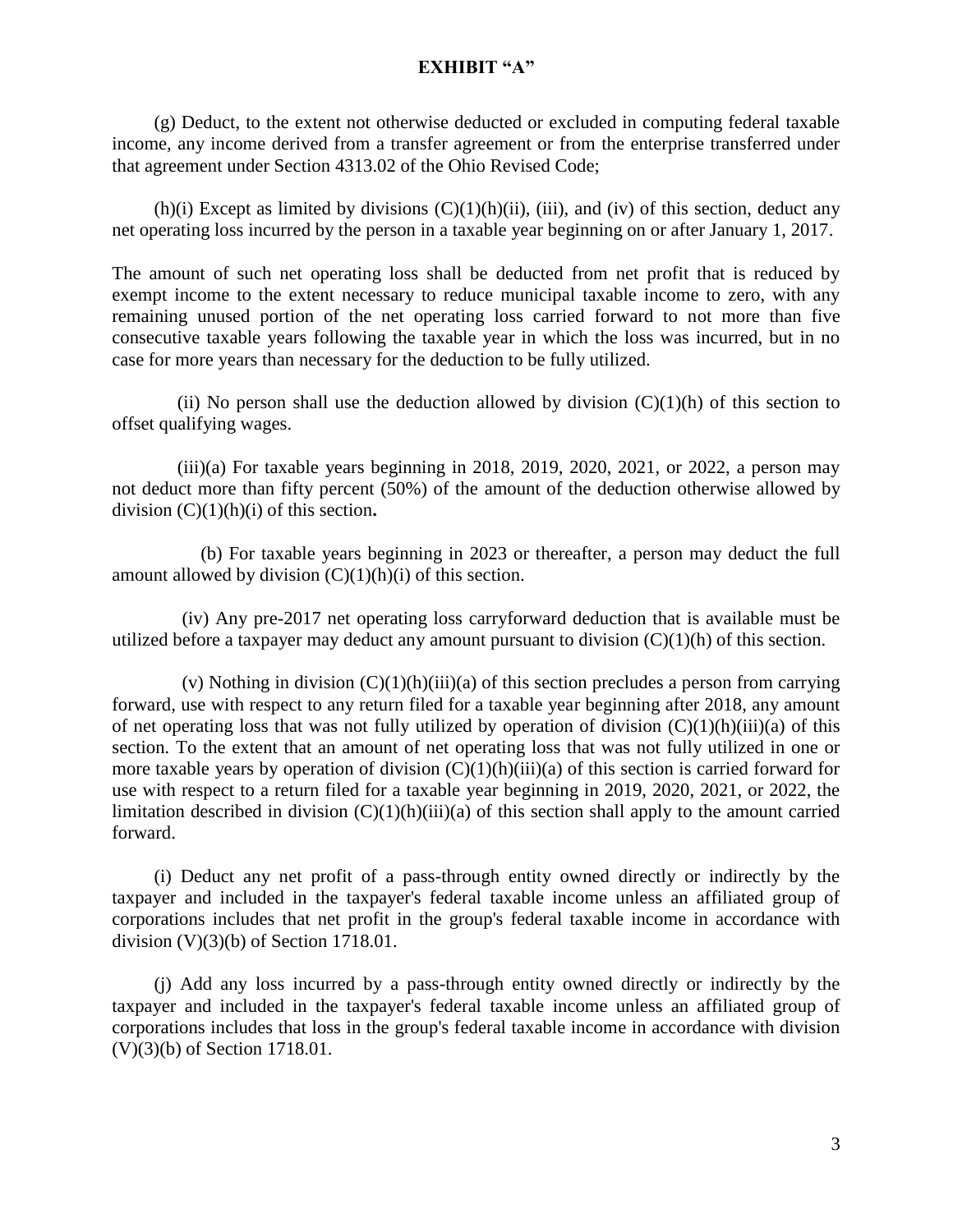If the taxpayer is not a C corporation, is not a disregarded entity that has made an election described in division (C)(48)(b) of this section, is not a publicly traded partnership that has made the election described in division  $(C)(24)(d)$  of this section, and is not an individual, the taxpayer shall compute adjusted federal taxable income under this section as if the taxpayer were a C corporation, except guaranteed payments and other similar amounts paid or accrued to a partner, former partner, shareholder, former shareholder, member, or former member shall not be allowed as a deductible expense unless such payments are in consideration for the use of capital and treated as payment of interest under Section 469 of the Internal Revenue Code or United States treasury regulations. Amounts paid or accrued to a qualified self-employed retirement plan with respect to a partner, former partner, shareholder, former shareholder, member, or former member of the taxpayer, amounts paid or accrued to or for health insurance for a partner, former partner, shareholder, former shareholder, member, or former member, and amounts paid or accrued to or for life insurance for a partner, former partner, shareholder, former shareholder, member, or former member shall not be allowed as a deduction.

Nothing in division  $(C)(1)$  of this section shall be construed as allowing the taxpayer to add or deduct any amount more than once or shall be construed as allowing any taxpayer to deduct any amount paid to or accrued for purposes of federal self-employment tax.

 **(2)**(a) **"Assessment"** means a written finding by the Tax Administrator that a person has underpaid municipal income tax, or owes penalty and interest, or any combination of tax, penalty, or interest, to the municipal corporation that commences the person's time limitation for making an appeal to the Board of Tax Review pursuant to Section 1722.01, and has "ASSESSMENT" written in all capital letters at the top of such finding.

 (b) "Assessment" does not include a notice denying a request for refund issued under division (C)(3) of Section 1718.05, a billing statement notifying a taxpayer of current or past-due balances owed to the municipal corporation, a Tax Administrator's request for additional information, a notification to the taxpayer of mathematical errors, or a Tax Administrator's other written correspondence to a person or taxpayer that does not meet the criteria prescribed by division  $(C)(2)(a)$  of this section.

 **(3) "Audit"** means the examination of a person or the inspection of the books, records, memoranda, or accounts of a person, ordered to appear before the Tax Administrator, for the purpose of determining liability for a municipal income tax.

 **(4) "Board of Tax Review"** or "Board of Review" or "Board of Tax Appeals", or other named local board constituted to hear appeals of municipal income tax matters, means the entity created under Section 1722.01.

 **(5) "Calendar quarter"** means the three-month period ending on the last day of March, June, September, or December.

 **(6) "Casino operator" and "casino facility"** have the same meanings as in Section [3772.01](http://codes.ohio.gov/orc/3772.01) of the ORC.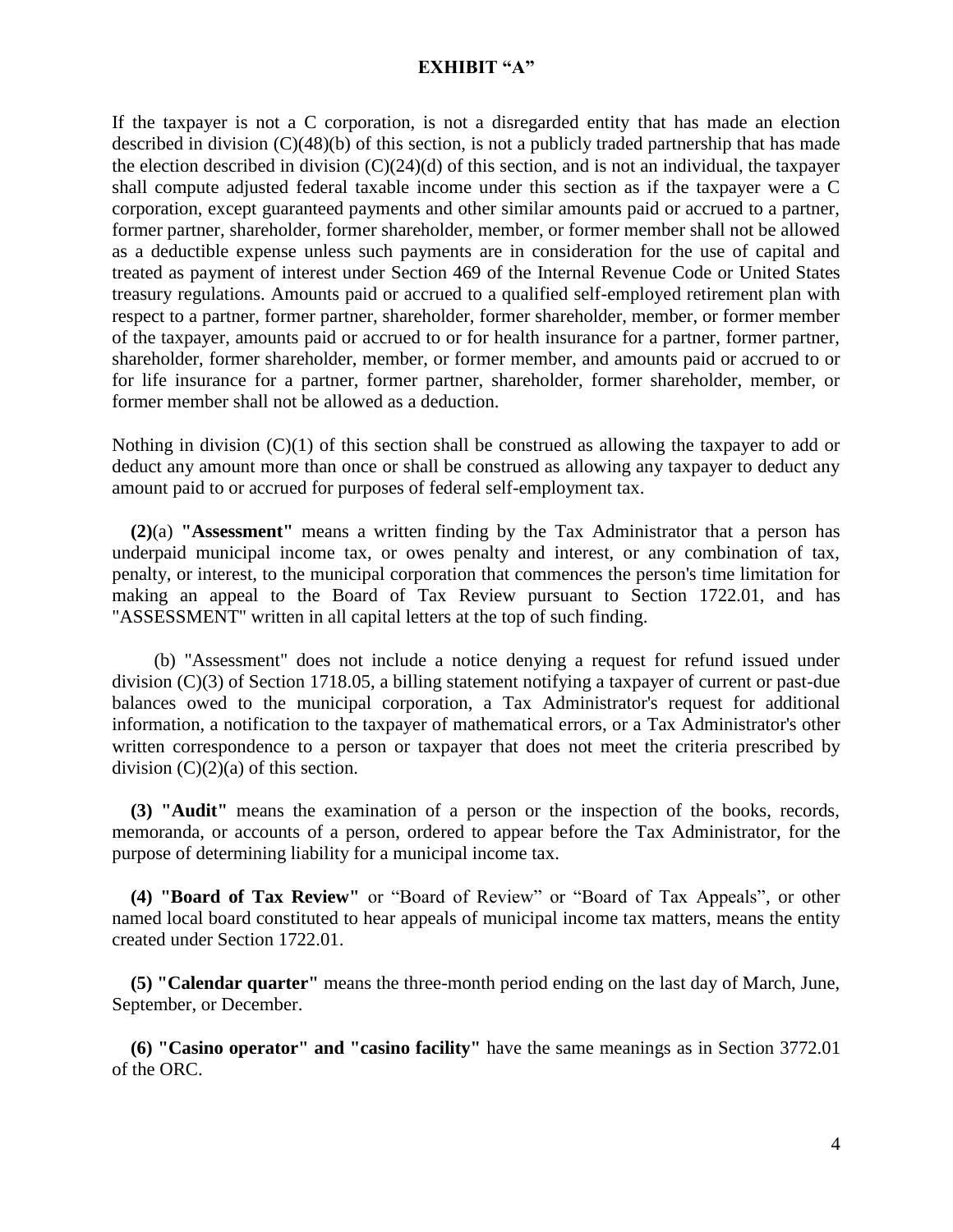**(7) "Certified mail," "express mail," "United States mail," "postal service,"** and similar terms include any delivery service authorized pursuant to Section [5703.056](http://codes.ohio.gov/orc/5703.056) of the ORC.

 **(8) "Disregarded entity"** means a single member limited liability company, a qualifying subchapter S subsidiary, or another entity if the company, subsidiary, or entity is a disregarded entity for federal income tax purposes.

 **(9)** "**Domicile"** means the true, fixed, and permanent home of a taxpayer and to which, whenever absent, the taxpayer intends to return. A taxpayer may have more than one residence but not more than one domicile.

 **(10) "Employee"** means an individual who is an employee for federal income tax purposes.

 **(11) "Employer"** means a person that is an employer for federal income tax purposes.

 **(12) "Exempt income"** means all of the following:

 (a) The military pay or allowances of members of the armed forces of the United States or members of their reserve components, including the national guard of any state.

(b) Intangible income.

 (c) Social security benefits, railroad retirement benefits, unemployment compensation, pensions, retirement benefit payments, payments from annuities, and similar payments made to an employee or to the beneficiary of an employee under a retirement program or plan, disability payments received from private industry or local, state, or federal governments or from charitable, religious or educational organizations, and the proceeds of sickness, accident, or liability insurance policies. As used in division  $(C)(12)(c)$  of this section, "unemployment" compensation" does not include supplemental unemployment compensation described in Section 3402(o)(2) of the Internal Revenue Code.

 (d) The income of religious, fraternal, charitable, scientific, literary, or educational institutions to the extent such income is derived from tax-exempt real estate, tax-exempt tangible or intangible property, or tax-exempt activities.

 (e) Compensation paid under Section [3501.28](http://codes.ohio.gov/orc/3501.28) or [3501.36](http://codes.ohio.gov/orc/3501.36) of the ORC to a person serving as a precinct election official to the extent that such compensation does not exceed \$1,000 for the taxable year. Such compensation in excess of \$1,000 for the taxable year may be subject to taxation by a municipal corporation. A municipal corporation shall not require the payer of such compensation to withhold any tax from that compensation.

 (f) Dues, contributions, and similar payments received by charitable, religious, educational, or literary organizations or labor unions, lodges, and similar organizations;

(g) Alimony and child support received.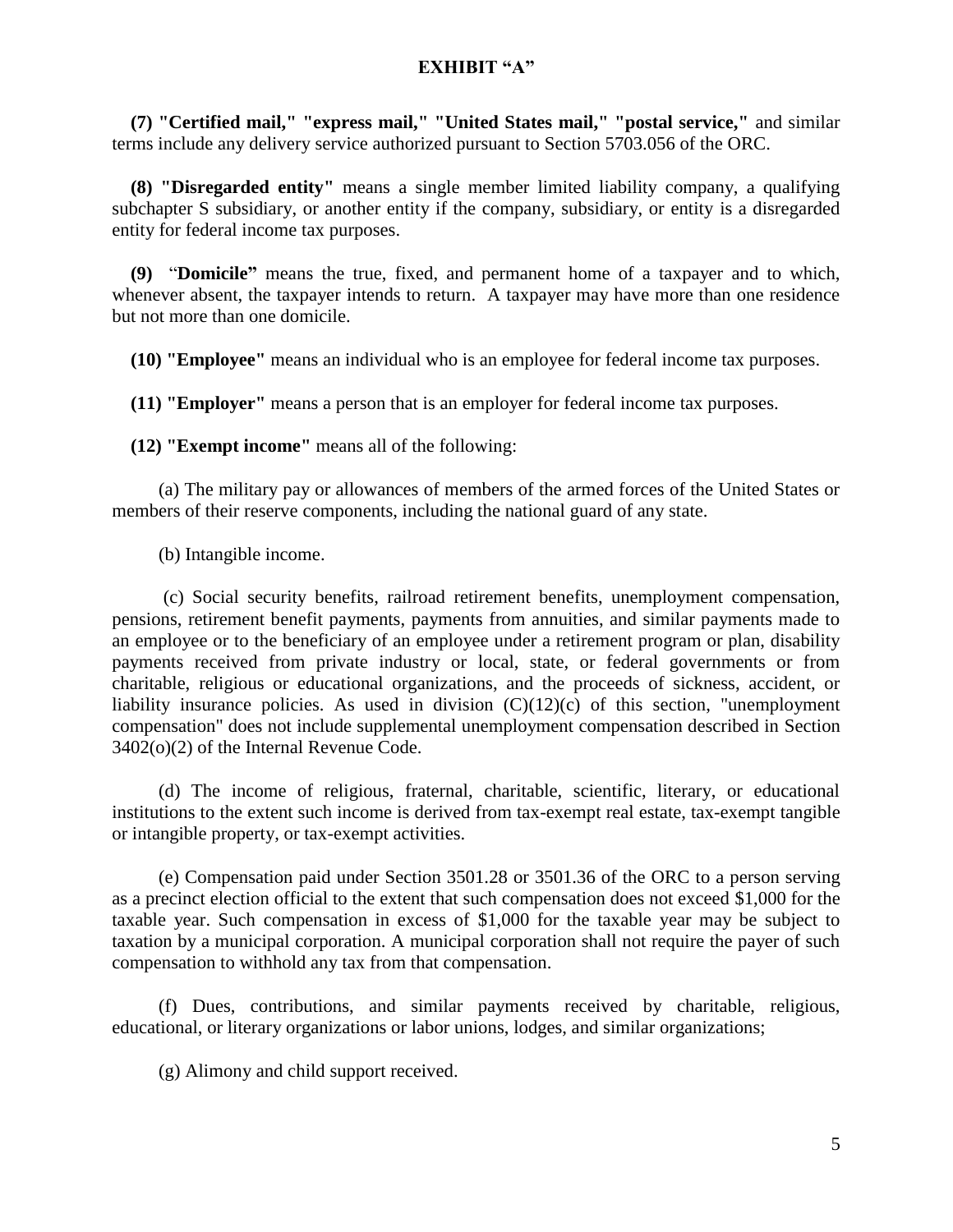(h) Compensation for personal injuries or for damages to property from insurance proceeds or otherwise, excluding compensation paid for lost salaries or wages or compensation from punitive damages.

 (i) Income of a public utility when that public utility is subject to the tax levied under Section [5727.24](http://codes.ohio.gov/orc/5727.24) or [5727.30](http://codes.ohio.gov/orc/5727.30) of the ORC. Division  $(C)(12)(i)$  of this section does not apply for purposes of Chapter 5745. of the ORC.

 (j) Gains from involuntary conversions, interest on federal obligations, items of income subject to a tax levied by the state and that a municipal corporation is specifically prohibited by law from taxing, and income of a decedent's estate during the period of administration except such income from the operation of a trade or business.

 (k) Compensation or allowances excluded from federal gross income under Section 107 of the Internal Revenue Code.

(1) Employee compensation that is not qualifying wages as defined in division  $(C)(35)$  of this section.

 (m) Compensation paid to a person employed within the boundaries of a United States air force base under the jurisdiction of the United States air force that is used for the housing of members of the United States air force and is a center for air force operations, unless the person is subject to taxation because of residence or domicile. If the compensation is subject to taxation because of residence or domicile, tax on such income shall be payable only to the municipal corporation of residence or domicile.

 (n) An S corporation shareholder's share of net profits of the S corporation, other than any part of the share of net profits that represents wages as defined in Section 3121(a) of the Internal Revenue Code or net earnings from self-employment as defined in Section 1402(a) of the Internal Revenue Code.

(o) All of the income of individuals under 18 years of age.

 $(p)(i)$  Except as provided in divisions  $(C)(12)(p)(ii)$ , (iii), and (iv) of this section, qualifying wages described in division (C)(2) or (5) of Section 1717.01 to the extent the qualifying wages are not subject to withholding for the City under either of those divisions.

(ii) The exemption provided in division  $(C)(12)(p)(i)$  of this section does not apply with respect to the municipal corporation in which the employee resided at the time the employee earned the qualifying wages.

(iii) The exemption provided in division  $(C)(12)(p)(i)$  of this section does not apply to qualifying wages that an employer elects to withhold under division (C)(4)(b) of Section 1717.01.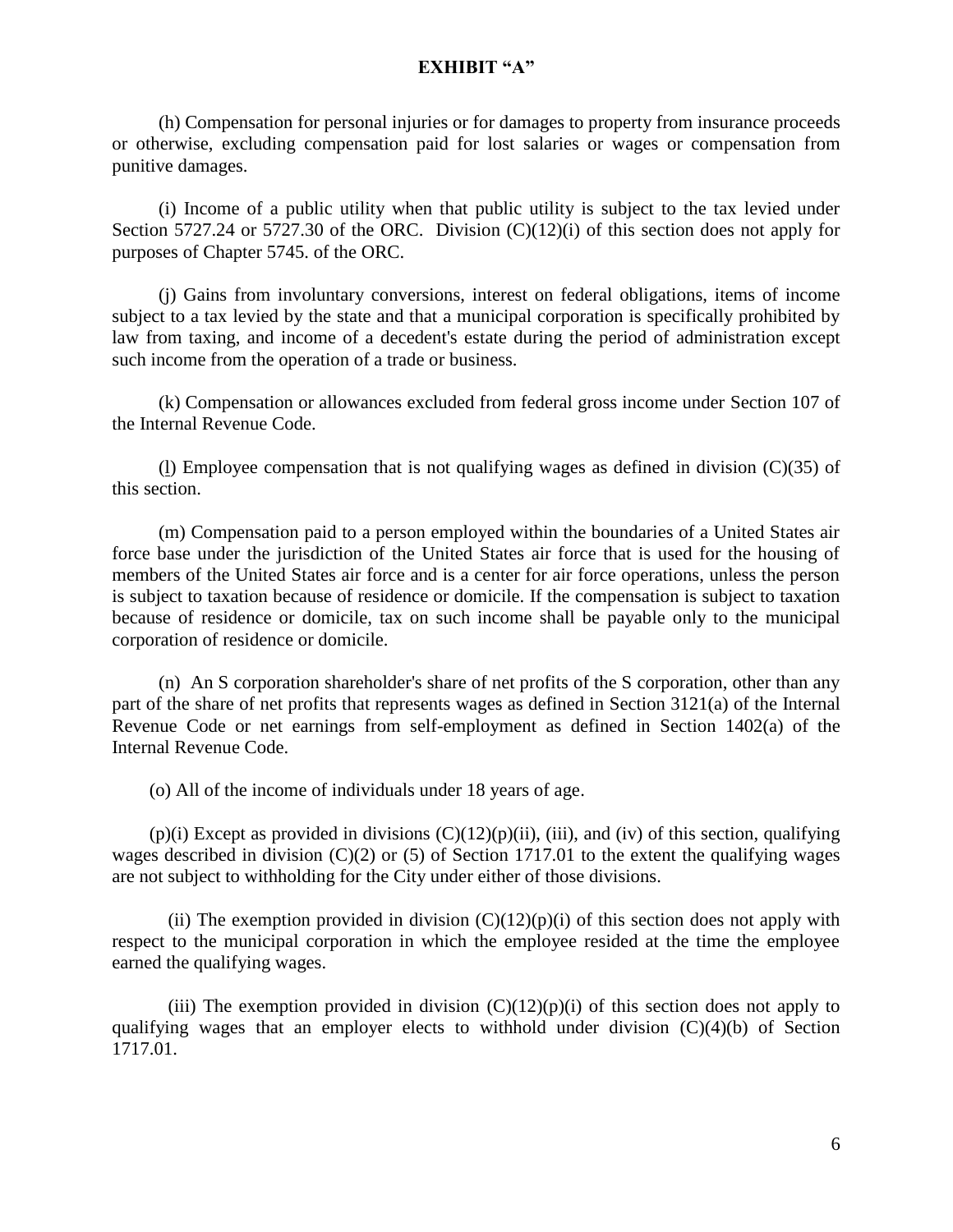(iv) The exemption provided in division  $(C)(12)(p)(i)$  of this section does not apply to qualifying wages if both of the following conditions apply:

 (a) For qualifying wages described in division (C)(2) of Section 1717.01, the employee's employer withholds and remits tax on the qualifying wages to the municipal corporation in which the employee's principal place of work is situated, or, for qualifying wages described in division (C)(5) of Section 1717.01, the employee's employer withholds and remits tax on the qualifying wages to the municipal corporation in which the employer's fixed location is located;

(b) The employee receives a refund of the tax described in division  $(C)(12)(p)(iv)(a)$  of this section on the basis of the employee not performing services in that municipal corporation.

 $(q)(i)$  Except as provided in division  $(C)(12)(q)(ii)$  or (iii) of this section, compensation that is not qualifying wages paid to a nonresident individual for personal services performed in the City on not more than 20 days in a taxable year.

(ii) The exemption provided in division  $(C)(12)(q)(i)$  of this section does not apply under either of the following circumstances:

(a) The individual's base of operation is located in the municipal corporation.

 (b) The individual is a professional athlete, professional entertainer, or public figure, and the compensation is paid for the performance of services in the individual's capacity as a professional athlete, professional entertainer, or public figure. For purposes of division  $(C)(12)(q)(ii)(b)$  of this section, "professional athlete," "professional entertainer," and "public figure" have the same meanings as in Section 1717.01(C).

(iii) Compensation to which division  $(C)(12)(q)$  of this section applies shall be treated as earned or received at the individual's base of operation. If the individual does not have a base of operation, the compensation shall be treated as earned or received where the individual is domiciled.

(iv) For purposes of division  $(C)(12)(q)$  of this section, "base of operation" means the location where an individual owns or rents an office, storefront, or similar facility to which the individual regularly reports and at which the individual regularly performs personal services for compensation.

 (r) Compensation paid to a person for personal services performed for a political subdivision on property owned by the political subdivision, regardless of whether the compensation is received by an employee of the subdivision or another person performing services for the subdivision under a contract with the subdivision, if the property on which services are performed is annexed to a municipal corporation pursuant to Section [709.023](http://codes.ohio.gov/orc/709.023) of the ORC on or after March 27, 2013, unless the person is subject to such taxation because of residence. If the compensation is subject to taxation because of residence, municipal income tax shall be payable only to the municipal corporation of residence.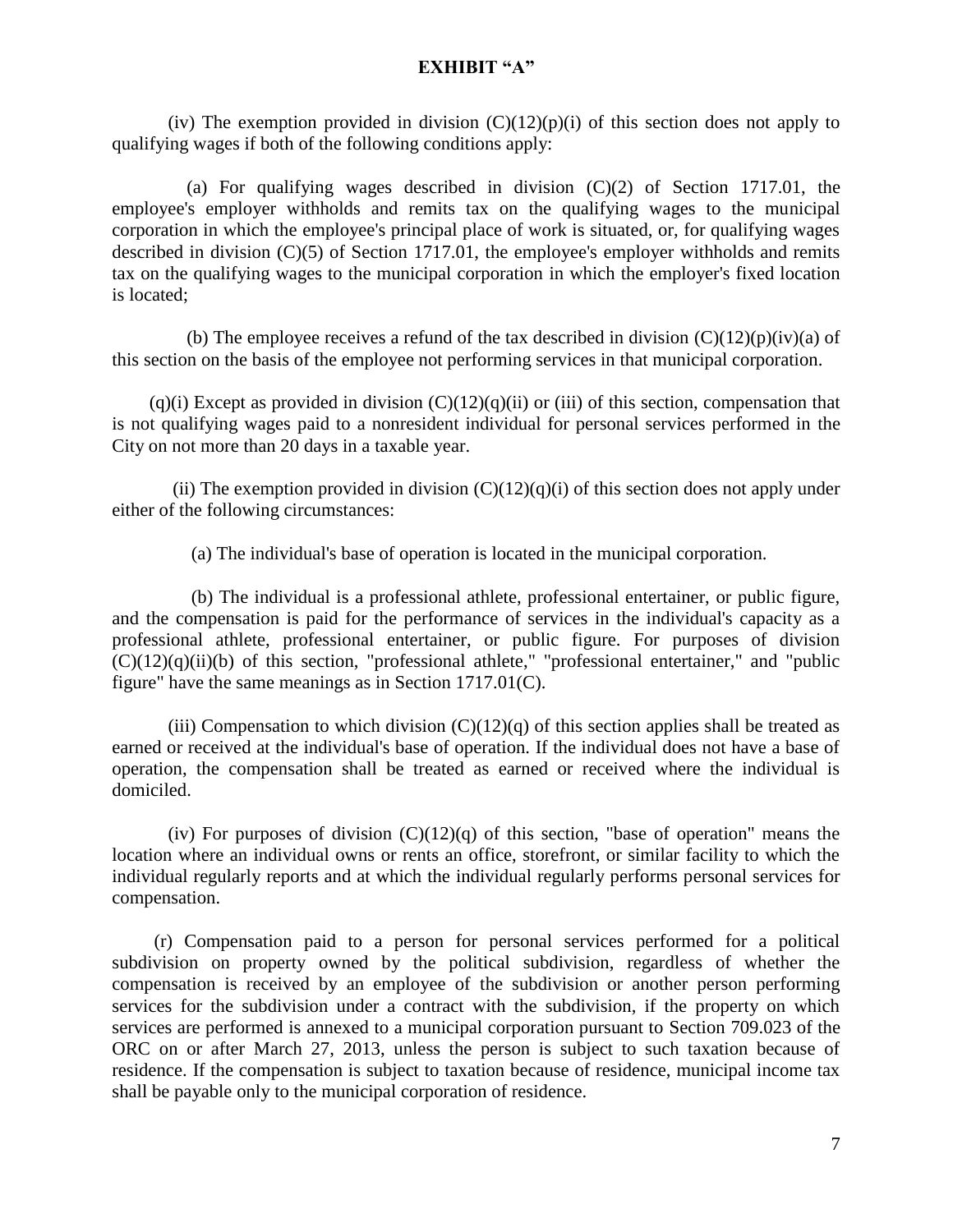(s) Income the taxation of which is prohibited by the constitution or laws of the United States.

Any item of income that is exempt income of a pass-through entity under division (C) of this section is exempt income of each owner of the pass-through entity to the extent of that owner's distributive or proportionate share of that item of the entity's income.

 **(13) "Form 2106"** means internal revenue service form 2106 filed by a taxpayer pursuant to the Internal Revenue Code.

 **(14) "Generic form"** means an electronic or paper form that is not prescribed by a particular municipal corporation and that is designed for reporting taxes withheld by an employer, agent of an employer, or other payer, estimated municipal income taxes, or annual municipal income tax liability or for filing a refund claim.

 **(15) "Gross receipts"** means the total revenue derived from sales, work done, or service rendered.

 **(16) "Income"** means the following:

 (a)(i) For residents, all income, salaries, qualifying wages, commissions, and other compensation from whatever source earned or received by the resident, including the resident's distributive share of the net profit of pass-through entities owned directly or indirectly by the resident and any net profit of the resident, except as provided in division (C)(24)(d) of this section.

(ii) For the purposes of division  $(C)(16)(a)(i)$  of this section:

 (a) Any net operating loss of the resident incurred in the taxable year and the resident's distributive share of any net operating loss generated in the same taxable year and attributable to the resident's ownership interest in a pass-through entity shall be allowed as a deduction, for that taxable year and the following five taxable years, against any other net profit of the resident or the resident's distributive share of any net profit attributable to the resident's ownership interest in a pass-through entity until fully utilized, subject to division  $(C)(16)(a)(iv)$  of this section;

 (b) The resident's distributive share of the net profit of each pass-through entity owned directly or indirectly by the resident shall be calculated without regard to any net operating loss that is carried forward by that entity from a prior taxable year and applied to reduce the entity's net profit for the current taxable year.

(iii) Division  $(C)(16)(a)(ii)$  of this section does not apply with respect to any net profit or net operating loss attributable to an ownership interest in an S corporation unless shareholders' shares of net profits from S corporations are subject to tax in the municipal corporation as provided in division  $(C)(12)(n)$  or  $(C)(16)(e)$  of this section.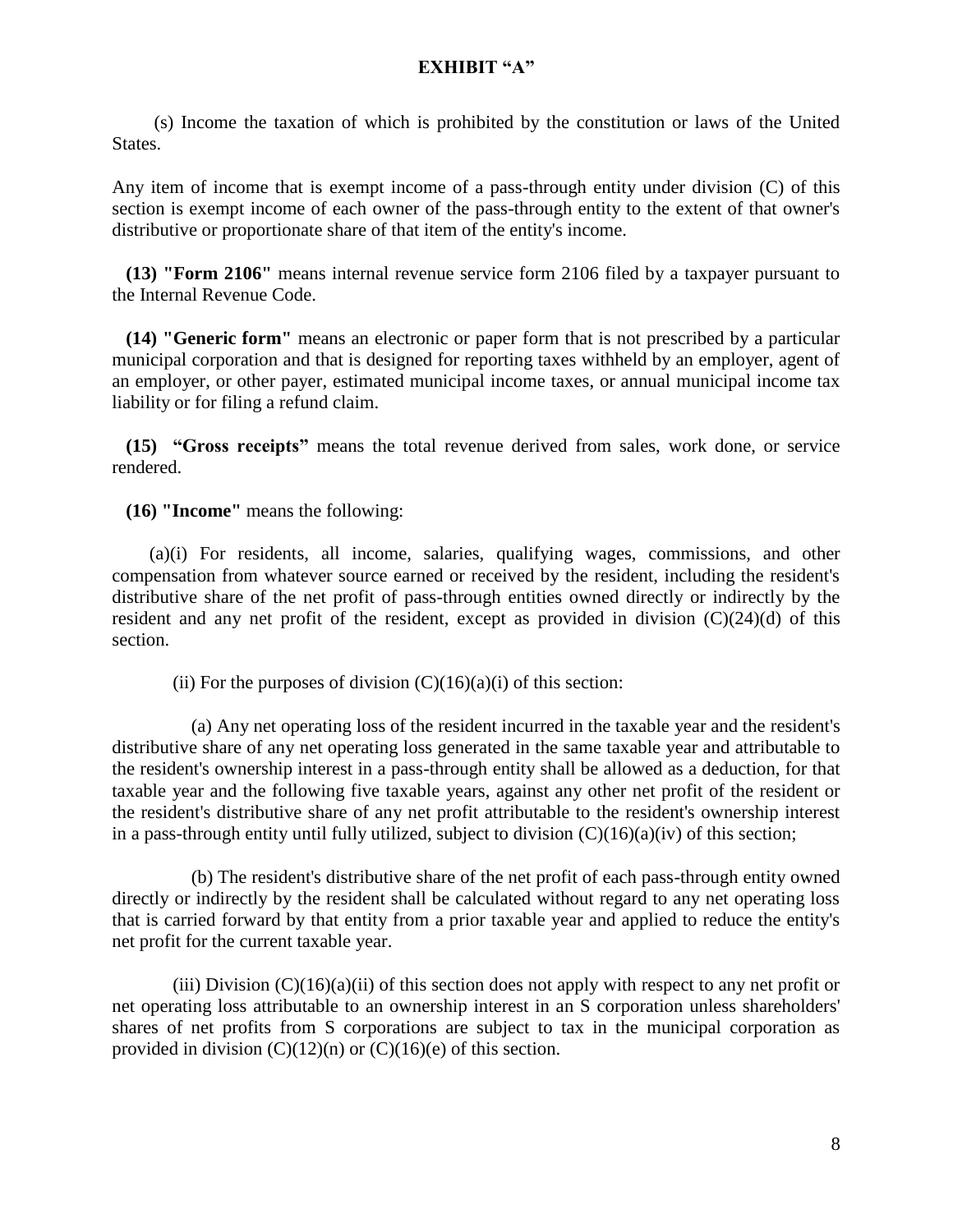(iv) Any amount of a net operating loss used to reduce a taxpayer's net profit for a taxable year shall reduce the amount of net operating loss that may be carried forward to any subsequent year for use by that taxpayer. In no event shall the cumulative deductions for all taxable years with respect to a taxpayer's net operating loss exceed the original amount of that net operating loss available to that taxpayer.

 (b) In the case of nonresidents, all income, salaries, qualifying wages, commissions, and other compensation from whatever source earned or received by the nonresident for work done, services performed or rendered, or activities conducted in the municipal corporation, including any net profit of the nonresident, but excluding the nonresident's distributive share of the net profit or loss of only pass-through entities owned directly or indirectly by the nonresident.

(c) For taxpayers that are not individuals, net profit of the taxpayer;

 (d) Lottery, sweepstakes, gambling and sports winnings, winnings from games of chance, and prizes and awards. If the taxpayer is a professional gambler for federal income tax purposes, the taxpayer may deduct related wagering losses and expenses to the extent authorized under the Internal Revenue Code and claimed against such winnings.

(e) Intentionally left blank.

 **(17) "Intangible income"** means income of any of the following types: income yield, interest, capital gains, dividends, or other income arising from the ownership, sale, exchange, or other disposition of intangible property including, but not limited to, investments, deposits, money, or credits as those terms are defined in Chapter 5701. of the ORC, and patents, copyrights, trademarks, tradenames, investments in real estate investment trusts, investments in regulated investment companies, and appreciation on deferred compensation. "Intangible income" does not include prizes, awards, or other income associated with any lottery winnings, gambling winnings, or other similar games of chance.

 **(18) "Internal Revenue Code"** has the same meaning as in Section [5747.01](http://codes.ohio.gov/orc/5747.01) of the ORC.

 **(19) "Limited liability company"** means a limited liability company formed under Chapter 1705. of the ORC or under the laws of another state.

 **(20) "Municipal corporation"** includes a joint economic development district or joint economic development zone that levies an income tax under Section [715.691,](http://codes.ohio.gov/orc/715.691) [715.70,](http://codes.ohio.gov/orc/715.70) [715.71,](http://codes.ohio.gov/orc/715.71) or [715.74](http://codes.ohio.gov/orc/715.74) of the ORC.

 **(21)**(a) **"Municipal taxable income"** means the following:

(i) For a person other than an individual, income reduced by exempt income to the extent otherwise included in income and then, as applicable, apportioned or sitused to the City under Section 1716.01, and further reduced by any pre-2017 net operating loss carryforward available to the person for the City.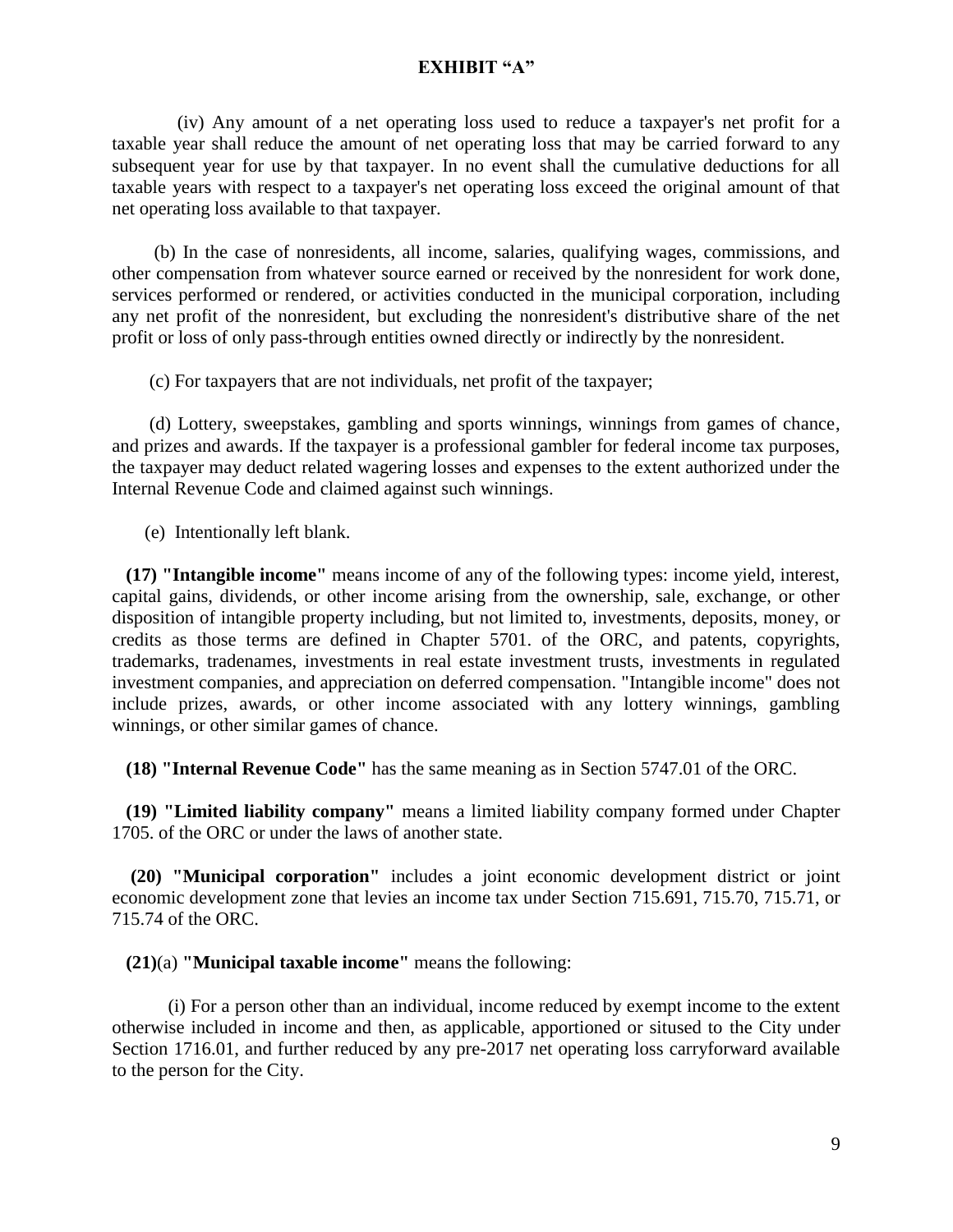(ii)(a) For an individual who is a resident of the City, income reduced by exempt income to the extent otherwise included in income, then reduced as provided in division  $(C)(21)(b)$  of this section, and further reduced by any pre-2017 net operating loss carryforward available to the individual for the City.

 (b) For an individual who is a nonresident of the City, income reduced by exempt income to the extent otherwise included in income and then, as applicable, apportioned or sitused to the City under Section 1716.01, then reduced as provided in division  $(C)(21)(b)$  of this section, and further reduced by any pre-2017 net operating loss carryforward available to the individual for the City.

 (b) In computing the municipal taxable income of a taxpayer who is an individual, the taxpayer may subtract, as provided in division  $(C)(21)(a)(ii)(a)$  or  $(C)(21)(b)$  of this section, the amount of the individual's employee business expenses reported on the individual's Form 2106 that the individual deducted for federal income tax purposes for the taxable year, subject to the limitation imposed by Section 67 of the Internal Revenue Code. For the municipal corporation in which the taxpayer is a resident, the taxpayer may deduct all such expenses allowed for federal income tax purposes, but only to the extent the expenses do not relate to exempt income. For a municipal corporation in which the taxpayer is not a resident, the taxpayer may deduct such expenses only to the extent the expenses are related to the taxpayer's performance of personal services in that nonresident municipal corporation and are not related to exempt income.

 **(22) "Municipality"** means the same as the City of Worthington. If the terms are capitalized in the ordinance they are referring to Worthington. If not capitalized they refer to a municipal corporation other than Worthington.

 **(23) "Net operating loss"** means a loss incurred by a person in the operation of a trade or business. "Net operating loss" does not include unutilized losses resulting from basis limitations, at-risk limitations, or passive activity loss limitations.

 **(24)**(a) **"Net profit"** for a person other than an individual means adjusted federal taxable income.

 (b) "Net profit" for a person who is an individual means the individual's net profit required to be reported on schedule C, schedule E, or schedule F reduced by any net operating loss carried forward. For the purposes of division (C)(24)(b) of this section, the net operating loss carried forward shall be calculated and deducted in the same manner as provided in division  $(C)(1)(h)$  of this section.

 (c) For the purposes of this Part Seventeen - Title Two, and notwithstanding division (C)(24)(a) of this section, net profit of a disregarded entity shall not be taxable as against that disregarded entity, but shall instead be included in the net profit of the owner of the disregarded entity.

 (d) A publicly traded partnership that is treated as a partnership for federal income tax purposes, and that is subject to tax on its net profits by the City, may elect to be treated as a C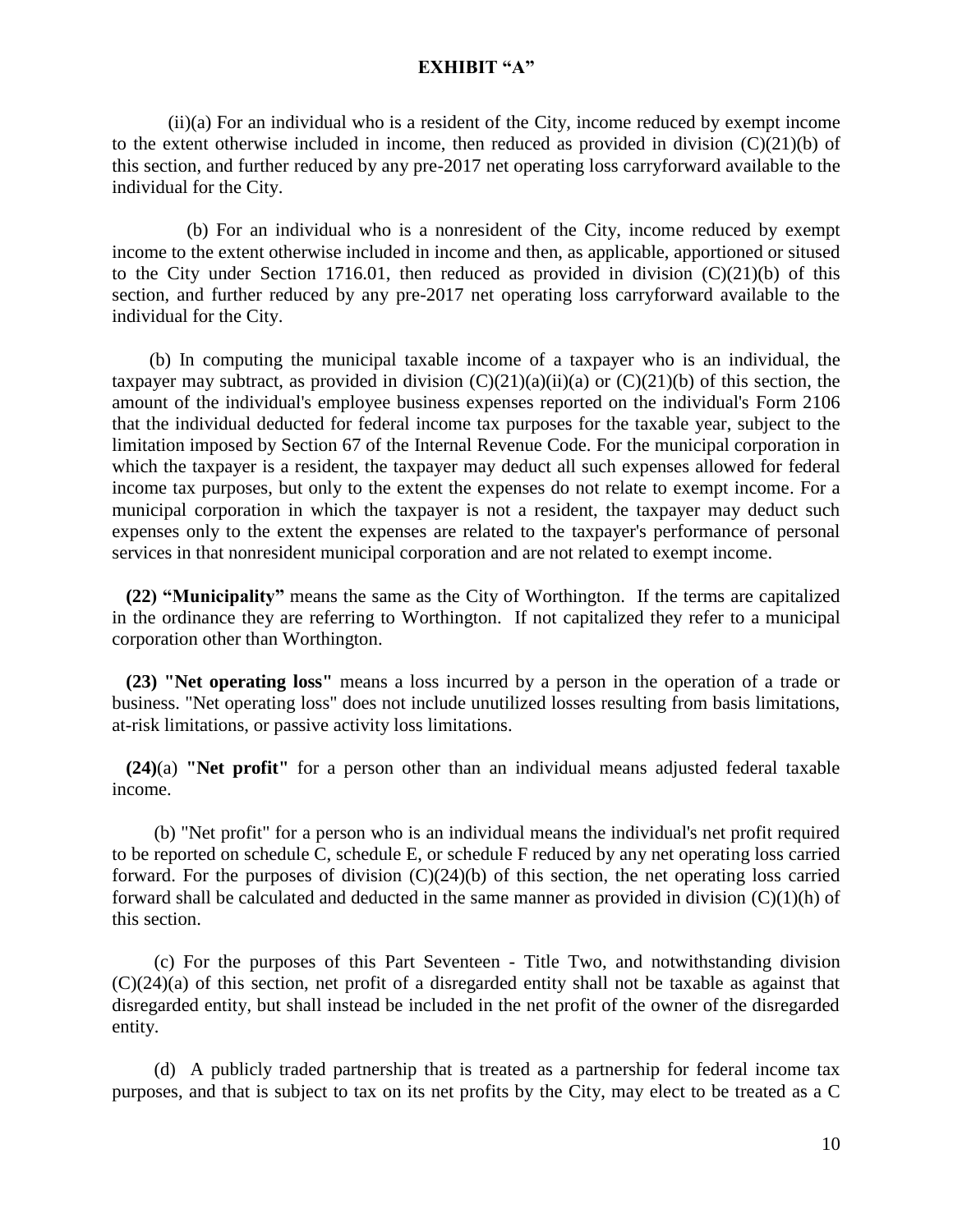corporation for the City. The election shall be made on the annual return for the City. The City will treat the publicly traded partnership as a C corporation if the election is so made.

 **(25) "Nonresident"** means an individual that is not a resident.

 **(26) "Ohio Business Gateway"** means the online computer network system, created under Section [125.30](http://codes.ohio.gov/orc/125.30) of the ORC, that allows persons to electronically file business reply forms with state agencies and includes any successor electronic filing and payment system.

 **(27) "Other payer"** means any person, other than an individual's employer or the employer's agent, that pays an individual any amount included in the federal gross income of the individual. "Other payer" includes casino operators and video lottery terminal sales agents.

 **(28) "Pass-through entity"** means a partnership not treated as an association taxable as a C corporation for federal income tax purposes, a limited liability company not treated as an association taxable as a C corporation for federal income tax purposes, an S corporation, or any other class of entity from which the income or profits of the entity are given pass-through treatment for federal income tax purposes. "Pass-through entity" does not include a trust, estate, grantor of a grantor trust, or disregarded entity.

 **(29) "Pension"** means any amount paid to an employee or former employee that is reported to the recipient on an IRS form 1099-R, or successor form. Pension does not include deferred compensation, or amounts attributable to nonqualified deferred compensation plans, reported as FICA/Medicare wages on an IRS form W-2, Wage and Tax Statement, or successor form.

 **(30) "Person"** includes individuals, firms, companies, joint stock companies, business trusts, estates, trusts, partnerships, limited liability partnerships, limited liability companies, associations, C corporations, S corporations, governmental entities, and any other entity.

 **(31) "Postal service"** means the United States postal service.

 **(32) "Postmark date," "date of postmark,"** and similar terms include the date recorded and marked in the manner described in division (B)(3) of Section [5703.056](http://codes.ohio.gov/orc/5703.056) of the ORC.

 **(33)**(a) **"Pre-2017 net operating loss carryforward"** means any net operating loss incurred in a taxable year beginning before January 1, 2017, to the extent such loss was permitted, by a resolution or ordinance of the City that was adopted by the City before January 1, 2016, to be carried forward and utilized to offset income or net profit generated in the City in future taxable years.

 (b) For the purpose of calculating municipal taxable income, any pre-2017 net operating loss carryforward may be carried forward to any taxable year, including taxable years beginning in 2017 or thereafter, for the number of taxable years provided in the resolution or ordinance or until fully utilized, whichever is earlier.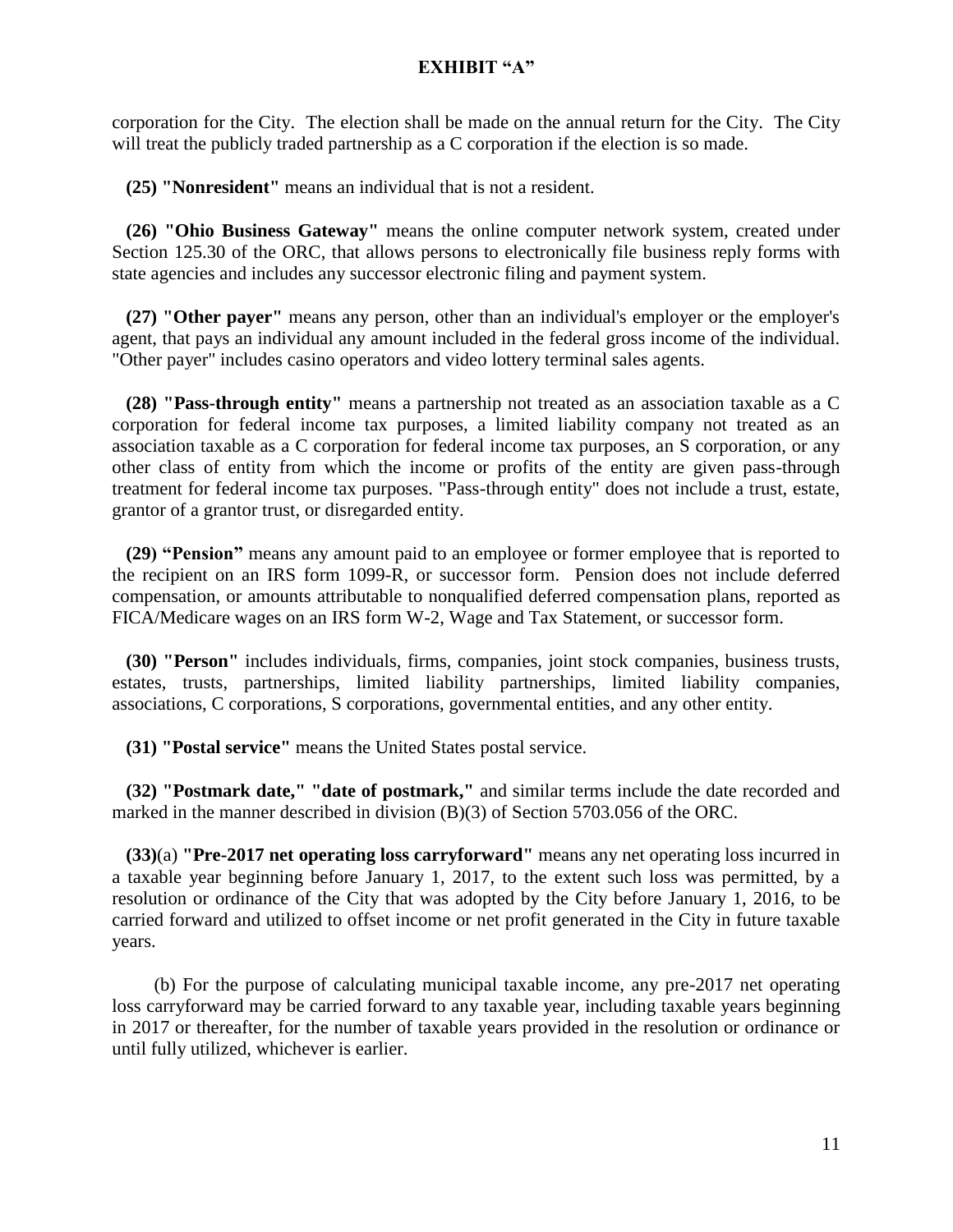**(34) "Publicly traded partnership"** means any partnership, an interest in which is regularly traded on an established securities market. A "publicly traded partnership" may have any number of partners.

 **(35) "Qualifying wages"** means wages, as defined in Section 3121(a) of the Internal Revenue Code, without regard to any wage limitations, adjusted as follows:

(a) Deduct the following amounts:

 (i) Any amount included in wages if the amount constitutes compensation attributable to a plan or program described in Section 125 of the Internal Revenue Code.

 (ii) Any amount included in wages if the amount constitutes payment on account of a disability related to sickness or an accident paid by a party unrelated to the employer, agent of an employer, or other payer.

(iii) Intentionally left blank.

(iv) Intentionally left blank.

(v) Any amount included in wages that is exempt income.

(b) Add the following amounts:

 (i) Any amount not included in wages solely because the employee was employed by the employer before April 1, 1986.

 (ii) Any amount not included in wages because the amount arises from the sale, exchange, or other disposition of a stock option, the exercise of a stock option, or the sale, exchange, or other disposition of stock purchased under a stock option. Division  $(C)(35)(b)(ii)$ of this section applies only to those amounts constituting ordinary income.

 (iii) Any amount not included in wages if the amount is an amount described in section  $401(k)$ ,  $403(b)$ , or  $457$  of the Internal Revenue Code. Division  $(C)(35)(b)(iii)$  of this section applies only to employee contributions and employee deferrals.

 (iv) Any amount that is supplemental unemployment compensation benefits described in Section 3402(o)(2) of the Internal Revenue Code and not included in wages.

 (v) Any amount received that is treated as self-employment income for federal tax purposes in accordance with Section 1402(a)(8) of the Internal Revenue Code.

(vi) Any amount not included in wages if all of the following apply:

 (a) For the taxable year the amount is employee compensation that is earned outside the United States and that either is included in the taxpayer's gross income for federal income tax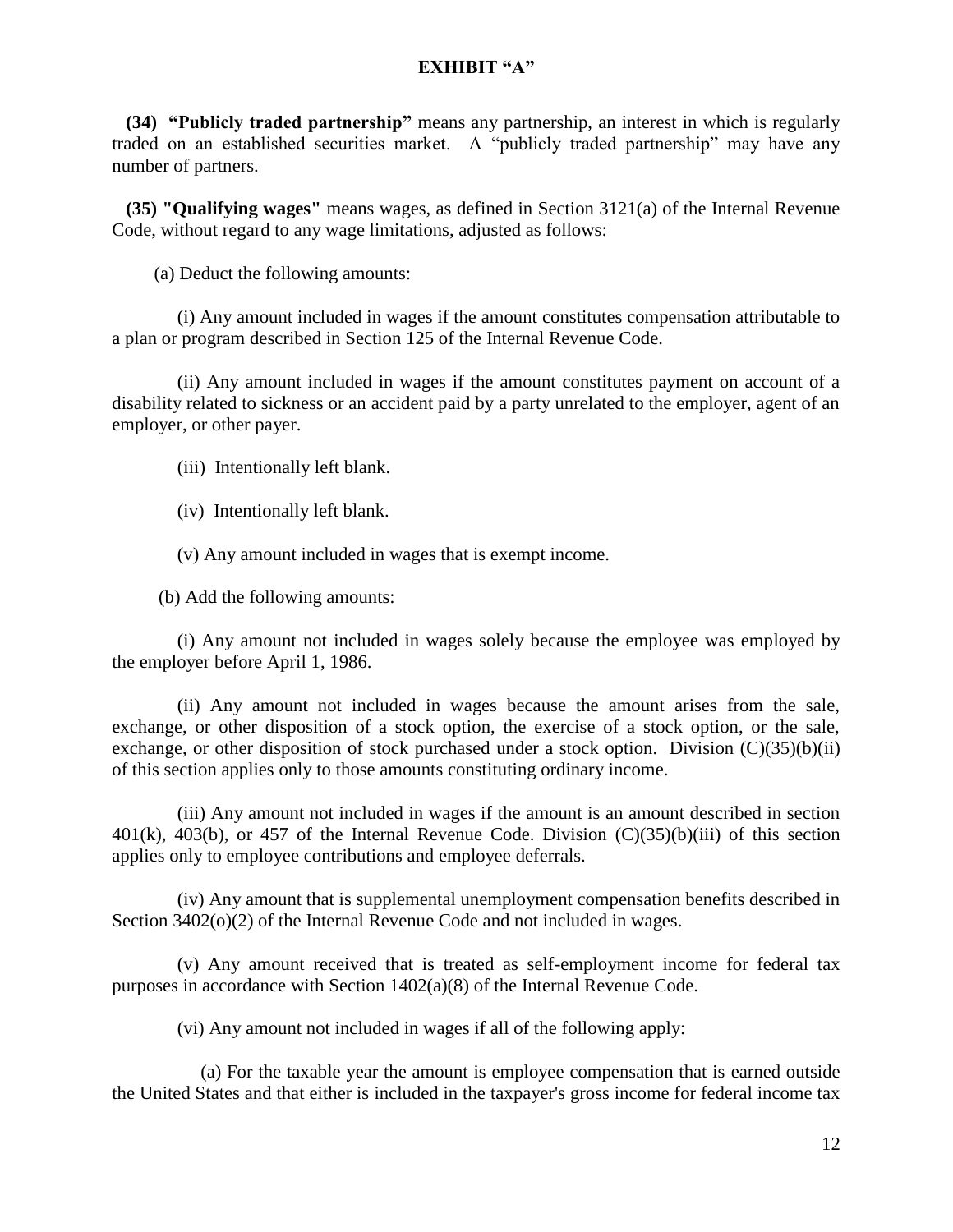purposes or would have been included in the taxpayer's gross income for such purposes if the taxpayer did not elect to exclude the income under Section 911 of the Internal Revenue Code;

 (b) For no preceding taxable year did the amount constitute wages as defined in Section 3121(a) of the Internal Revenue Code;

(c) For no succeeding taxable year will the amount constitute wages; and

 (d) For any taxable year the amount has not otherwise been added to wages pursuant to either division (C)(35)(b) of this section or ORC Section 718.03, as that section existed before the effective date of H.B. 5 of the 130th General Assembly, March 23, 2015.

**(36) "Related entity"** means any of the following:

 (a) An individual stockholder, or a member of the stockholder's family enumerated in Section 318 of the Internal Revenue Code, if the stockholder and the members of the stockholder's family own directly, indirectly, beneficially, or constructively, in the aggregate, at least fifty percent (50%) of the value of the taxpayer's outstanding stock;

 (b) A stockholder, or a stockholder's partnership, estate, trust, or corporation, if the stockholder and the stockholder's partnerships, estates, trusts, or corporations own directly, indirectly, beneficially, or constructively, in the aggregate, at least fifty percent (50%) of the value of the taxpayer's outstanding stock;

 (c) A corporation, or a party related to the corporation in a manner that would require an attribution of stock from the corporation to the party or from the party to the corporation under division (C)(36)(d) of this section, provided the taxpayer owns directly, indirectly, beneficially, or constructively, at least fifty percent (50%) of the value of the corporation's outstanding stock;

 (d) The attribution rules described in Section 318 of the Internal Revenue Code apply for the purpose of determining whether the ownership requirements in divisions  $(C)(36)(a)$  to (c) of this section have been met.

 **(37) "Related member"** means a person that, with respect to the taxpayer during all or any portion of the taxable year, is either a related entity, a component member as defined in Section 1563(b) of the Internal Revenue Code, or a person to or from whom there is attribution of stock ownership in accordance with Section 1563(e) of the Internal Revenue Code except, for purposes of determining whether a person is a related member under this division, "twenty percent (20%)" shall be substituted for "five percent (5%)" wherever "five percent (5%)" appears in Section 1563(e) of the Internal Revenue Code.

 **(38) "Resident"** means an individual who is domiciled in the City as determined under Section 1716.01(E).

 **(39) "S corporation"** means a person that has made an election under subchapter S of Chapter 1 of Subtitle A of the Internal Revenue Code for its taxable year.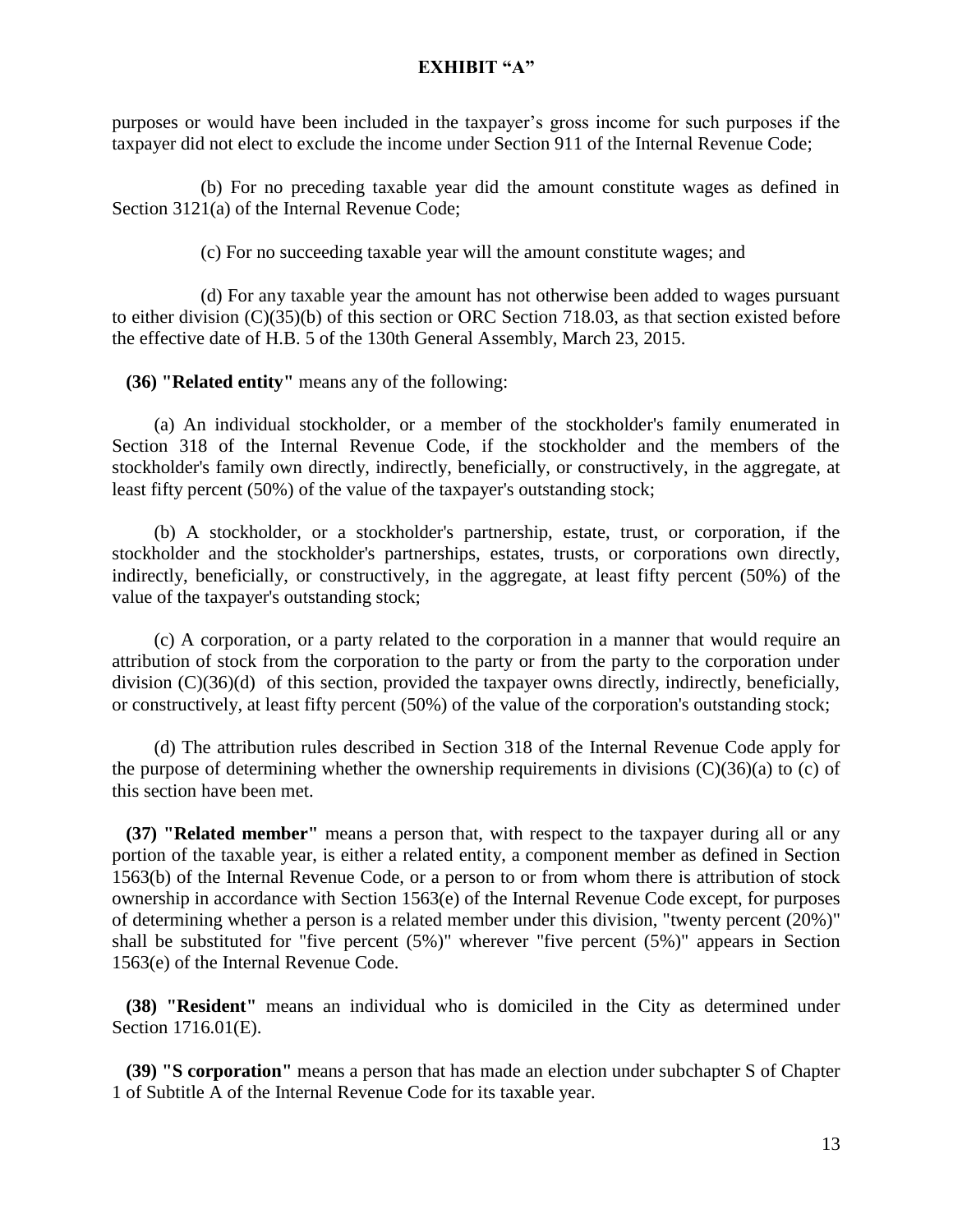**(40) "Schedule C"** means internal revenue service schedule C (form 1040) filed by a taxpayer pursuant to the Internal Revenue Code.

 **(41) "Schedule E"** means internal revenue service schedule E (form 1040) filed by a taxpayer pursuant to the Internal Revenue Code.

 **(42) "Schedule F"** means internal revenue service schedule F (form 1040) filed by a taxpayer pursuant to the Internal Revenue Code.

 **(43) "Single member limited liability company"** means a limited liability company that has one direct member.

 **(44) "Small employer"** means any employer that had total revenue of less than \$500,000 during the preceding taxable year. For purposes of this division, "total revenue" means receipts of any type or kind, including, but not limited to, sales receipts; payments; rents; profits; gains, dividends, and other investment income; compensation; commissions; premiums; money; property; grants; contributions; donations; gifts; program service revenue; patient service revenue; premiums; fees, including premium fees and service fees; tuition payments; unrelated business revenue; reimbursements; any type of payment from a governmental unit, including grants and other allocations; and any other similar receipts reported for federal income tax purposes or under generally accepted accounting principles. "Small employer" does not include the federal government; any state government, including any state agency or instrumentality; any political subdivision; or any entity treated as a government for financial accounting and reporting purposes.

 **(45) "Tax Administrator"** means the individual charged with direct responsibility for administration of an income tax levied by the City in accordance with this Part Seventeen - Title Two.

 **(46) "Tax return preparer"** means any individual described in Section 7701(a)(36) of the Internal Revenue Code and 26 C.F.R. 301.7701-15 .

 **(47) "Taxable year"** means the corresponding tax reporting period as prescribed for the taxpayer under the Internal Revenue Code.

 **(48)**(a) **"Taxpayer"** means a person subject to a tax levied on income by a municipal corporation in accordance with Part Seventeen - Title Two. "Taxpayer" does not include a grantor trust or, except as provided in division (C)(48)(b)(i) of this section, a disregarded entity.

 (b)(i) A single member limited liability company that is a disregarded entity for federal tax purposes may be a separate taxpayer from its single member in all Ohio municipal corporations in which it either filed as a separate taxpayer or did not file for its taxable year ending in 2003, if all of the following conditions are met:

(a) The limited liability company's single member is also a limited liability company.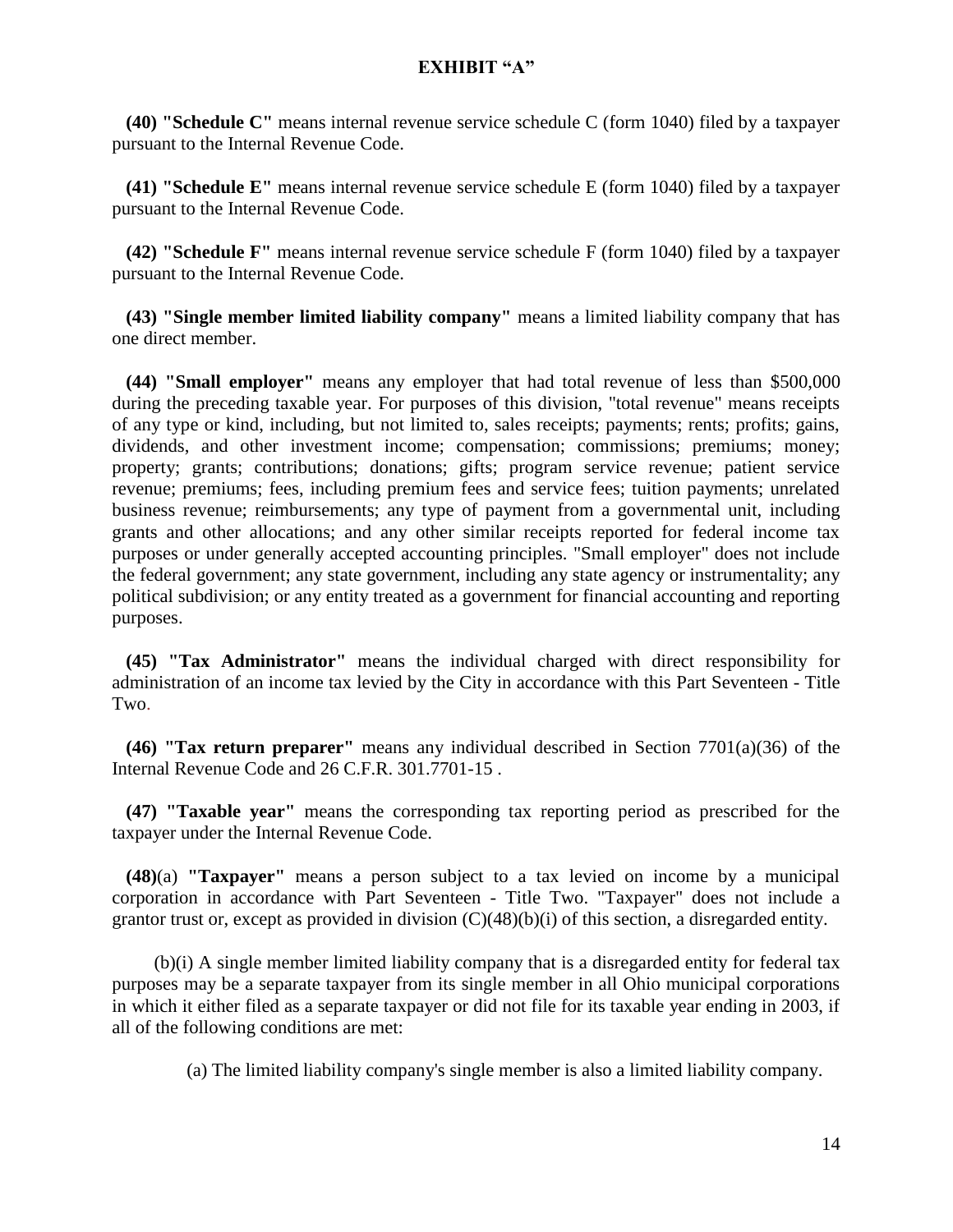(b) The limited liability company and its single member were formed and doing business in one or more Ohio municipal corporations for at least five years before January 1, 2004.

 (c) Not later than December 31, 2004, the limited liability company and its single member each made an election to be treated as a separate taxpayer under division (L) of ORC Section 718.01 as that section existed on December 31, 2004.

 (d) The limited liability company was not formed for the purpose of evading or reducing Ohio municipal corporation income tax liability of the limited liability company or its single member.

 (e) The Ohio municipal corporation that was the primary place of business of the sole member of the limited liability company consented to the election.

(ii) For purposes of division  $(C)(48)(b)(i)(e)$  of this section a municipal corporation was the primary place of business of a limited liability company if, for the limited liability company's taxable year ending in 2003, its income tax liability was greater in that municipal corporation than in any other municipal corporation in Ohio, and that tax liability to that municipal corporation for its taxable year ending in 2003 was at least \$400,000.

 **(49) "Taxpayers' rights and responsibilities"** means the rights provided to taxpayers in Sections 1718.05, 1719.01, 1720.01, 1721.01(B), 1721.02, 1722.01 in this Part Seventeen - Title Two, and Sections [5717.011](http://codes.ohio.gov/orc/5717.011) and [5717.03](http://codes.ohio.gov/orc/5717.03) of the ORC, and the responsibilities of taxpayers to file, report, withhold, remit, and pay municipal income tax and otherwise comply with Chapter 718. of the ORC and resolutions, ordinances, and rules and regulations adopted by the City for the imposition and administration of a municipal income tax.

 **(50) "Video lottery terminal"** has the same meaning as in Section [3770.21](http://codes.ohio.gov/orc/3770.21) of the ORC.

 **(51) "Video lottery terminal sales agent"** means a lottery sales agent licensed under Chapter 3770. of the ORC to conduct video lottery terminals on behalf of the state pursuant to Section [3770.21](http://codes.ohio.gov/orc/3770.21) of the ORC.

### **CHAPTER 1716**

### **IMPOSITION OF TAX**

### **1716.01 IMPOSITION OF TAX.**

The income tax levied by the City at a rate of two and one half percent (2.5%) is levied on the Municipal Taxable Income of every person residing in and/or earning and/or receiving income in the City.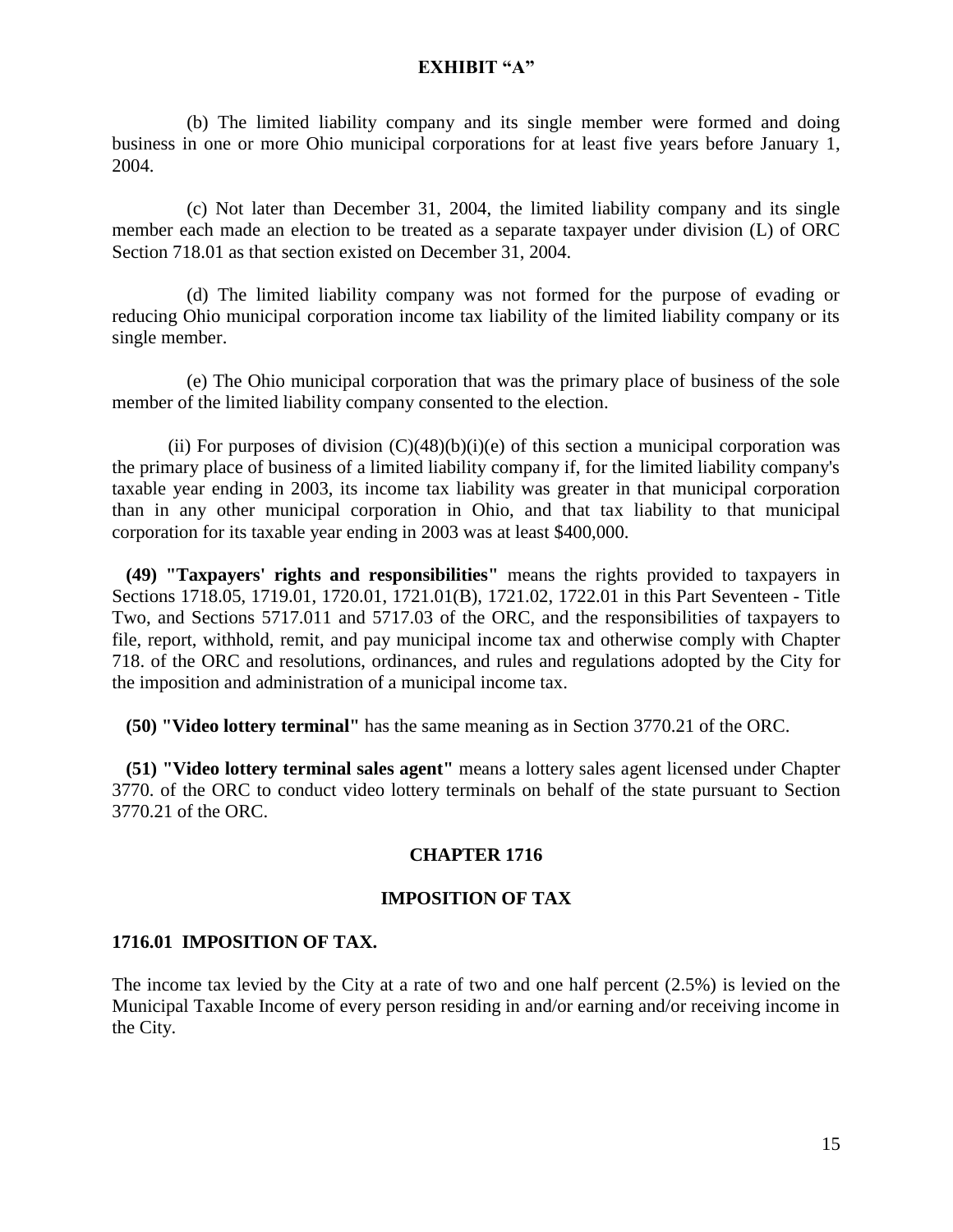### **Individuals.**

(A) For residents of the City, the income tax levied herein shall be on all income, salaries, qualifying wages, commissions, and other compensation from whatever source earned or received by the resident, including the resident's distributive share of the net profit of passthrough entities owned directly or indirectly by the resident and any net profit of the resident. This is further detailed in the definition of income (Section 1715.01(C)(16)).

(B) For nonresidents, all income, salaries, qualifying wages, commissions, and other compensation from whatever source earned or received by the nonresident for work done, services performed or rendered, or activities conducted in the City, including any net profit of the nonresident, but excluding the nonresident's distributive share of the net profit or loss of only pass-through entities owned directly or indirectly by the nonresident.

(C) For residents and nonresidents, income can be reduced to "Municipal Taxable Income" as defined in Section  $1715.01(C)(21)$ . Exemptions which may apply are specified in Section 1715.01(C)(12)**.**

### **Refundable credit for Nonqualified Deferred Compensation Plan.**

(D)(1) As used in this division:

 (a) "Nonqualified deferred compensation plan" means a compensation plan described in Section 3121(v)(2)(C) of the Internal Revenue Code.

 (b) "Qualifying loss" means the amount of compensation attributable to a taxpayer's nonqualified deferred compensation plan, less the receipt of money and property attributable to distributions from the nonqualified deferred compensation plan. Full loss is sustained if no distribution of money and property is made by the nonqualified deferred compensation plan. The taxpayer sustains a qualifying loss only in the taxable year in which the taxpayer receives the final distribution of money and property pursuant to that nonqualified deferred compensation plan.

 (c)(i) "Qualifying tax rate" means the applicable tax rate for the taxable year for the which the taxpayer paid income tax to the City with respect to any portion of the total amount of compensation the payment of which is deferred pursuant to a nonqualified deferred compensation plan.

 (ii) If different tax rates applied for different taxable years, then the "qualifying tax rate" is a weighted average of those different tax rates. The weighted average shall be based upon the tax paid to the City each year with respect to the nonqualified deferred compensation plan.

 (d) "Refundable credit" means the amount of the City income tax that was paid on the nondistributed portion, if any, of a nonqualified deferred compensation plan.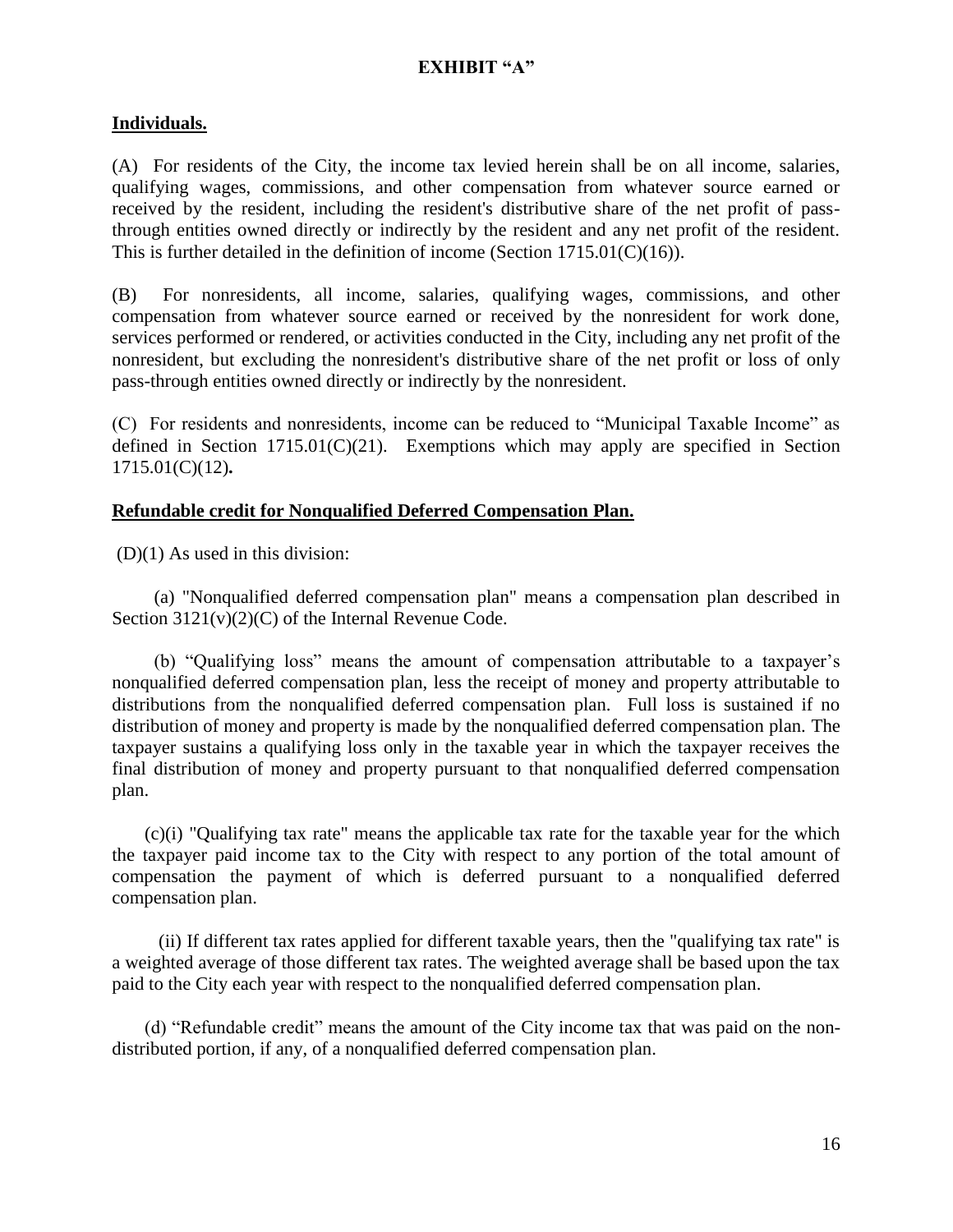(2) If, in addition to the City, a taxpayer has paid tax to other municipal corporations with respect to the nonqualified deferred compensation plan, the amount of the credit that a taxpayer may claim from each municipal corporation shall be calculated on the basis of each municipal corporation's proportionate share of the total municipal corporation income tax paid by the taxpayer to all municipal corporations with respect to the nonqualified deferred compensation plan.

 (3) In no case shall the amount of the credit allowed under this section exceed the cumulative income tax that a taxpayer has paid to the City for all taxable years with respect to the nonqualified deferred compensation plan.

 (4) The credit allowed under this division is allowed only to the extent the taxpayer's qualifying loss is attributable to:

 (a) The insolvency or bankruptcy of the employer who had established the nonqualified deferred compensation plan; or

 (b) The employee's failure or inability to satisfy all of the employer's terms and conditions necessary to receive the nonqualified deferred compensation.

#### **Domicile.**

(E)(1)(a) An individual is presumed to be domiciled in the City for all or part of a taxable year if the individual was domiciled in the City on the last day of the immediately preceding taxable year or if the Tax Administrator reasonably concludes that the individual is domiciled in the City for all or part of the taxable year.

(b) An individual may rebut the presumption of domicile described in division  $(E)(1)(a)$  of this section if the individual establishes by a preponderance of the evidence that the individual was not domiciled in the City for all or part of the taxable year.

 (2) For the purpose of determining whether an individual is domiciled in the City for all or part of a taxable year, factors that may be considered include, but are not limited to, the following:

(a) The individual's domicile in other taxable years;

(b) The location at which the individual is registered to vote;

(c) The address on the individual's driver's license;

 (d) The location of real estate for which the individual claimed a property tax exemption or reduction allowed on the basis of the individual's residence or domicile;

(e) The location and value of abodes owned or leased by the individual;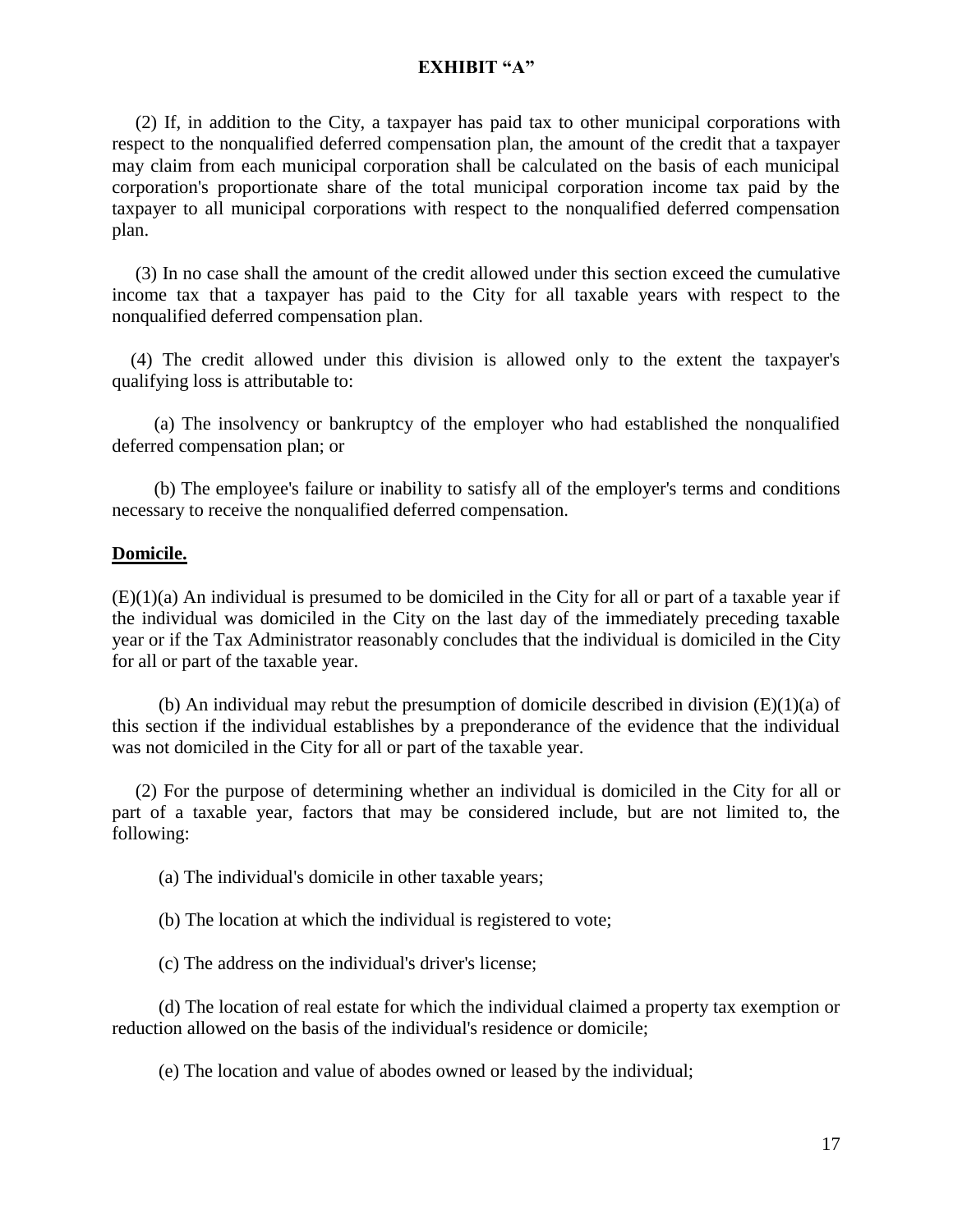(f) Declarations, written or oral, made by the individual regarding the individual's residency;

(g) The primary location at which the individual is employed.

 (h) The location of educational institutions attended by the individual's dependents as defined in Section 152 of the Internal Revenue Code, to the extent that tuition paid to such educational institution is based on the residency of the individual or the individual's spouse in the municipal corporation where the educational institution is located;

 (i) The number of contact periods the individual has with the City. For the purposes of this division, an individual has one "contact period" with the City if the individual is away overnight from the individual's abode located outside of the City and while away overnight from that abode spends at least some portion, however minimal, of each of two consecutive days in the City.

(3) All additional applicable factors are provided in the Rules and Regulations.

#### **Businesses.**

**(**F**)** This division applies to any taxpayer engaged in a business or profession in the City, unless the taxpayer is an individual who resides in the City or the taxpayer is an electric company, combined company, or telephone company that is subject to and required to file reports under Chapter 5745. of the ORC.

(1) Except as otherwise provided in division  $(F)(2)$  of this section, net profit from a business or profession conducted both within and without the boundaries of the City shall be considered as having a taxable situs in the City for purposes of municipal income taxation in the same proportion as the average ratio of the following:

 (a) The average original cost of the real property and tangible personal property owned or used by the taxpayer in the business or profession in the City during the taxable period to the average original cost of all of the real and tangible personal property owned or used by the taxpayer in the business or profession during the same period, wherever situated.

As used in the preceding paragraph, tangible personal or real property shall include property rented or leased by the taxpayer and the value of such property shall be determined by multiplying the annual rental thereon by eight;

 (b) Wages, salaries, and other compensation paid during the taxable period to individuals employed in the business or profession for services performed in the City to wages, salaries, and other compensation paid during the same period to individuals employed in the business or profession, wherever the individual's services are performed, excluding compensation from which taxes are not required to be withheld under Section 1717.01(C);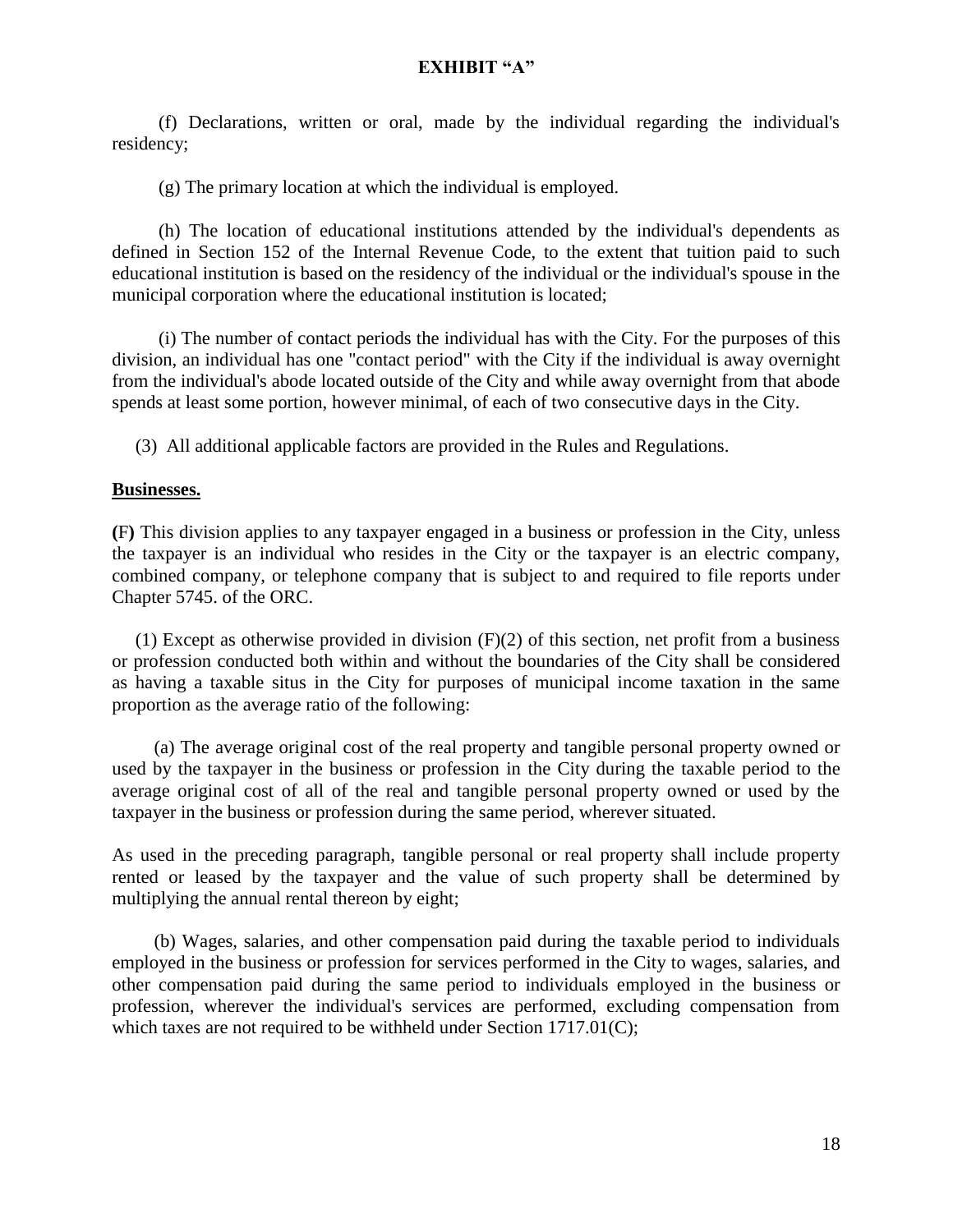(c) Total gross receipts of the business or profession from sales and rentals made and services performed during the taxable period in the City to total gross receipts of the business or profession during the same period from sales, rentals, and services, wherever made or performed.

 $(2)(a)$  If the apportionment factors described in division  $(F)(1)$  of this section do not fairly represent the extent of a taxpayer's business activity in the City, the taxpayer may request, or the Tax Administrator of the City may require, that the taxpayer use, with respect to all or any portion of the income of the taxpayer, an alternative apportionment method involving one or more of the following:

(i) Separate accounting;

(ii) The exclusion of one or more of the factors;

(iii) The inclusion of one or more additional factors that would provide for a more fair apportionment of the income of the taxpayer to the municipal corporation;

(iv) A modification of one or more of the factors.

 (b) A taxpayer request to use an alternative apportionment method shall be in writing and shall accompany a tax return, timely filed appeal of an assessment, or timely filed amended tax return. The taxpayer may use the requested alternative method unless the Tax Administrator denies the request in an assessment issued within the period prescribed by Section 1719.01(A).

 (c) The Tax Administrator may require a taxpayer to use an alternative apportionment method as described in division  $(F)(2)(a)$  of this section, but only by issuing an assessment to the taxpayer within the period prescribed by Section 1719.01(A).

(d) Nothing in division  $(F)(2)$  of this section nullifies or otherwise affects any alternative apportionment arrangement approved by the Tax Administrator or otherwise agreed upon by both the Tax Administrator and taxpayer before January 1, 2016.

(3) As used in division  $(F)(1)(b)$  of this section, "wages, salaries, and other compensation" includes only wages, salaries, or other compensation paid to an employee for services performed at any of the following locations:

 (a) A location that is owned, controlled, or used by, rented to, or under the possession of one of the following:

(i) The employer;

(ii) A vendor, customer, client, or patient of the employer, or a related member of such a vendor, customer, client, or patient;

(iii) A vendor, customer, client, or patient of a person described in division  $(F)(3)(a)(ii)$ of this section, or a related member of such a vendor, customer, client, or patient.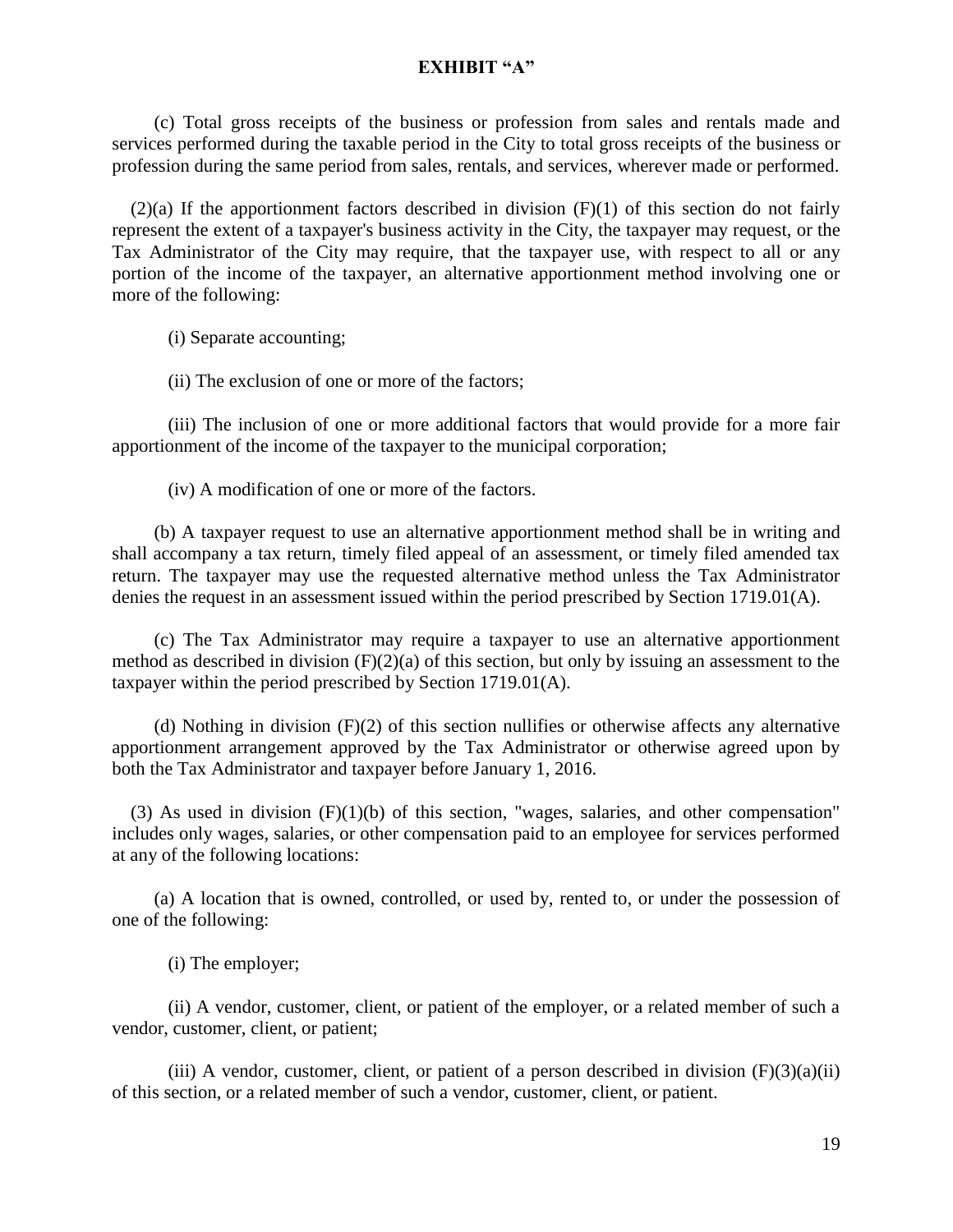(b) Any location at which a trial, appeal, hearing, investigation, inquiry, review, courtmartial, or similar administrative, judicial, or legislative matter or proceeding is being conducted, provided that the compensation is paid for services performed for, or on behalf of, the employer or that the employee's presence at the location directly or indirectly benefits the employer;

 (c) Any other location, if the Tax Administrator determines that the employer directed the employee to perform the services at the other location in lieu of a location described in division (F) (3)(a) or (b) of this section solely in order to avoid or reduce the employer's municipal income tax liability. If the Tax Administrator makes such a determination, the employer may dispute the determination by establishing, by a preponderance of the evidence, that the Tax Administrator's determination was unreasonable.

(4) For the purposes of division  $(F)(1)(c)$  of this section, receipts from sales and rentals made and services performed shall be sitused to a municipal corporation as follows:

 (a) Gross receipts from the sale of tangible personal property shall be sitused to the municipal corporation in which the sale originated. For the purposes of this division, a sale of property originates in the City if, regardless of where title passes, the property meets any of the following criteria:

(i) The property is shipped to or delivered within the City from a stock of goods located within the City.

(ii) The property is delivered within the City from a location outside the City, provided the taxpayer is regularly engaged through its own employees in the solicitation or promotion of sales within the City and the sales result from such solicitation or promotion.

(iii) The property is shipped from a place within the City to purchasers outside the City, provided that the taxpayer is not, through its own employees, regularly engaged in the solicitation or promotion of sales at the place where delivery is made.

 (b) Gross receipts from the sale of services shall be sitused to the City to the extent that such services are performed in the City.

 (c) To the extent included in income, gross receipts from the sale of real property located in the City shall be sitused to the City.

 (d) To the extent included in income, gross receipts from rents and royalties from real property located in the City shall be sitused to the City.

 (e) Gross receipts from rents and royalties from tangible personal property shall be sitused to the City based upon the extent to which the tangible personal property is used in the City.

 (5) The net profit received by an individual taxpayer from the rental of real estate owned directly by the individual, or by a disregarded entity owned by the individual, shall be subject to the City's tax only if the property generating the net profit is located in the City or if the

20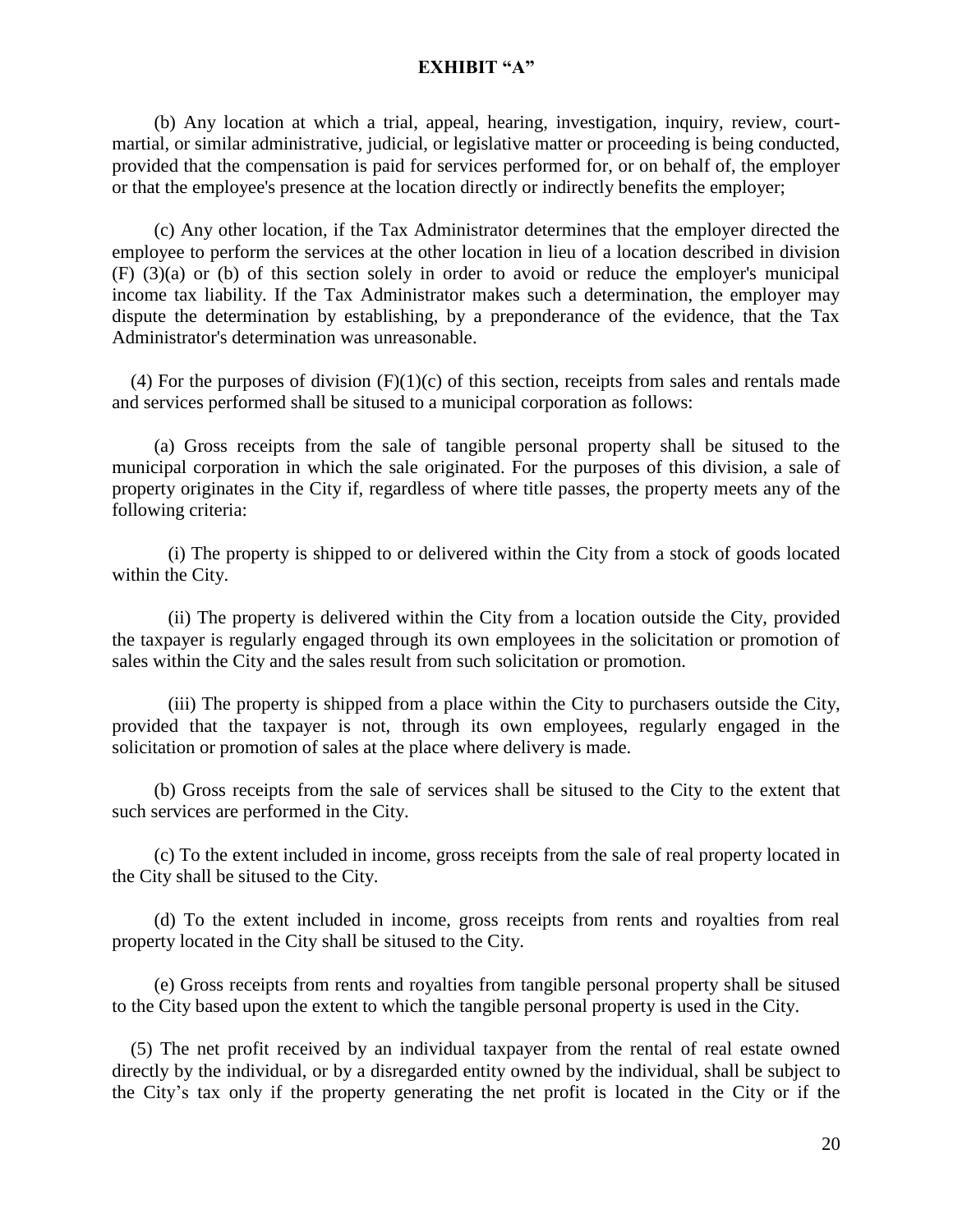individual taxpayer that receives the net profit is a resident of the City. The City shall allow such taxpayers to elect to use separate accounting for the purpose of calculating net profit sitused under this division to the municipal corporation in which the property is located*.* 

 (6)(a) Commissions received by a real estate agent or broker relating to the sale, purchase, or lease of real estate shall be sitused to the municipal corporation in which the real estate is located. Net profit reported by the real estate agent or broker shall be allocated to the City, if applicable, based upon the ratio of the commissions the agent or broker received from the sale, purchase, or lease of real estate located in the City to the commissions received from the sale, purchase, or lease of real estate everywhere in the taxable year.

 (b) An individual who is a resident of the City shall report the individual's net profit from all real estate activity on the individual's annual tax return for the City. The individual may claim a credit for taxes the individual paid on such net profit to another municipal corporation to the extent that such a credit is allowed under the City's income tax ordinance.

 (7) When calculating the ratios described in division (F)(1) of this section for the purposes of that division or division (F)(2) of this section, the owner of a disregarded entity shall include in the owner's ratios the property, payroll, and gross receipts of such disregarded entity.

(8) Left intentionally blank.

## **CHAPTER 1717**

## **COLLECTION AT SOURCE**

## **1717.01 COLLECTION AT SOURCE.**

## **Withholding provisions.**

(A) Each employer, agent of an employer, or other payer located or doing business in the City shall withhold an income tax from the qualifying wages earned and/or received by each employee in the City. Except for qualifying wages for which withholding is not required under Section 1716.01 or division (B)(4) or (6) of this section, the tax shall be withheld at the rate, specified in Section 1716.01 of this Part Seventeen - Title Two, of two and one half percent (2.5%). An employer, agent of an employer, or other payer shall deduct and withhold the tax from qualifying wages on the date that the employer, agent, or other payer directly, indirectly, or constructively pays the qualifying wages to, or credits the qualifying wages to the benefit of, the employee.

(B)(1) Except as provided in division (B)(2) of this section, an employer, agent of an employer, or other payer shall remit to the Tax Administrator of the City the greater of the income taxes deducted and withheld or the income taxes required to be deducted and withheld by the employer, agent, or other payer according to the following schedule: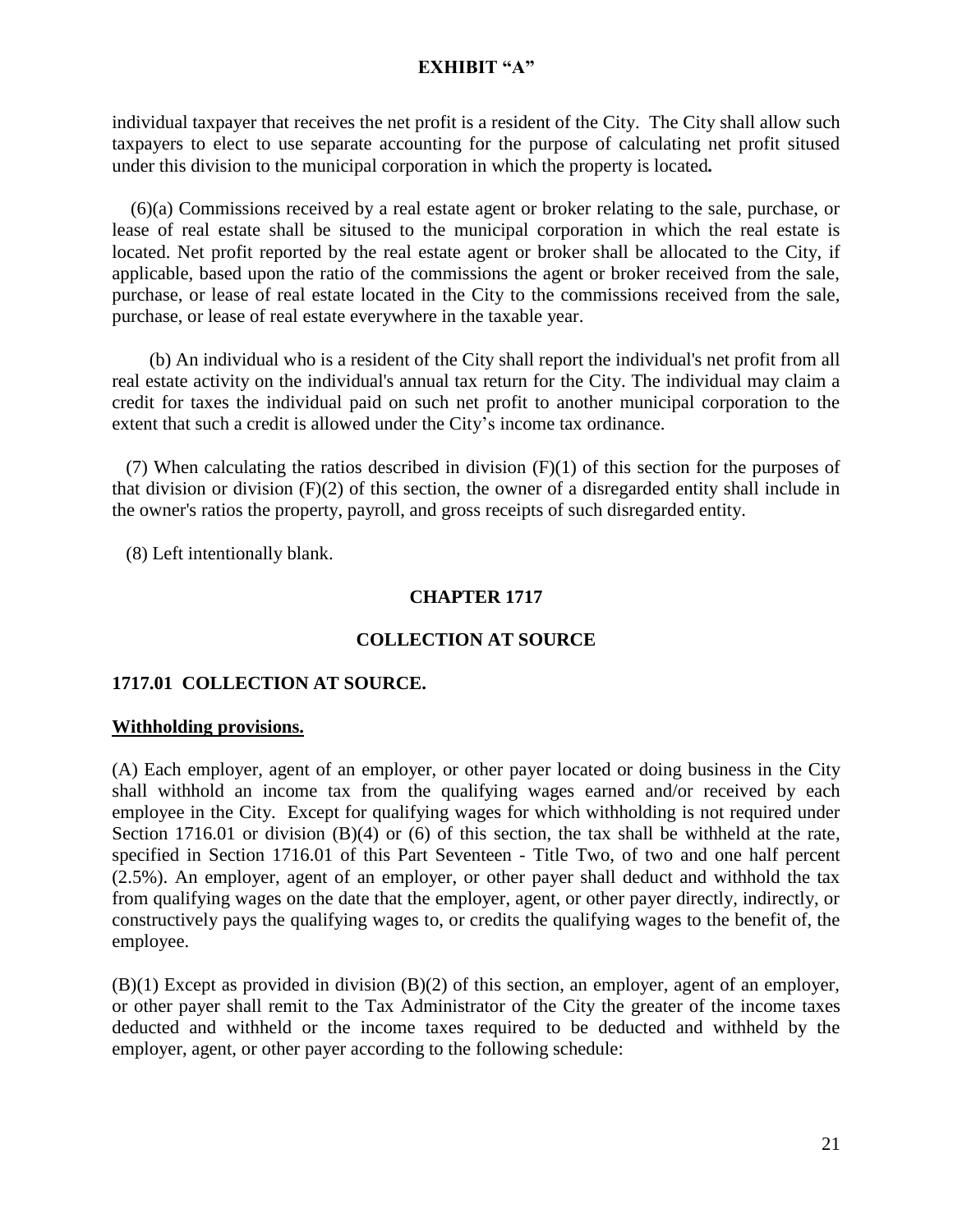(a) Taxes required to be deducted and withheld shall be remitted monthly to the Tax Administrator if the total taxes deducted and withheld or required to be deducted and withheld by the employer, agent, or other payer on behalf of the City in the preceding calendar year exceeded \$2,399, or if the total amount of taxes deducted and withheld or required to be deducted and withheld on behalf of the City in any month of the preceding calendar quarter exceeded \$200.

Payment under division  $(B)(1)(a)$  of this section shall be made so that the payment is received by the Tax Administrator not later than 15 days after the last day of each month for which the tax was withheld.

 (b) Any employer, agent of an employer, or other payer not required to make payments under division  $(B)(1)(a)$  of this section of taxes required to be deducted and withheld shall make quarterly payments to the Tax Administrator not later than the 15th day of the month following the end of each calendar quarter.

(c) Notwithstanding the provisions of Section  $(B)(1)(a)$  and (b) of this section, taxes required to be deducted and withheld shall be remitted semimonthly to the Tax Administrator if the total taxes deducted and withheld or required to be deducted and withheld on behalf of the City in the preceding calendar year exceeded \$11,999, or if in any month of the preceding calendar year exceeded \$1,000. Payment under division  $(B)(1)(c)$  of this section shall be made so that the payment is received by the Tax Administrator not later than one of the following: i) if the taxes were deducted and withheld or required to be deducted and withheld during the first fifteen days of a month, the third banking day after the fifteenth day of that month; (ii) if the taxes were deducted and withheld or required to be deducted and withheld after the fifteenth day of a month and before the first day of the immediately following month, the third banking day after the last day of the month.

 (2) If the employer, agent of an employer, or other payer is required to make payments electronically for the purpose of paying federal taxes withheld on payments to employees under Section 6302 of the Internal Revenue Code, 26 C.F.R. 31.6302-1, or any other federal statute or regulation, the payment shall be made by electronic funds transfer to the Tax Administrator of all taxes deducted and withheld on behalf of the City. The payment of tax by electronic funds transfer under this division does not affect an employer's, agent's, or other payer's obligation to file any return as required under this section.

 (3) An employer, agent of an employer, or other payer shall make and file a return showing the amount of tax withheld by the employer, agent, or other payer from the qualifying wages of each employee and remitted to the Tax Administrator. A return filed by an employer, agent, or other payer under this division shall be accepted by the Tax Administrator and the City as the return required of a non-resident employee whose sole income subject to the tax under this Part Seventeen - Title Two is the qualifying wages reported by the employee's employer, agent of an employer, or other payer.

 (4) An employer, agent of an employer, or other payer is not required to withhold the City income tax with respect to an individual's disqualifying disposition of an incentive stock option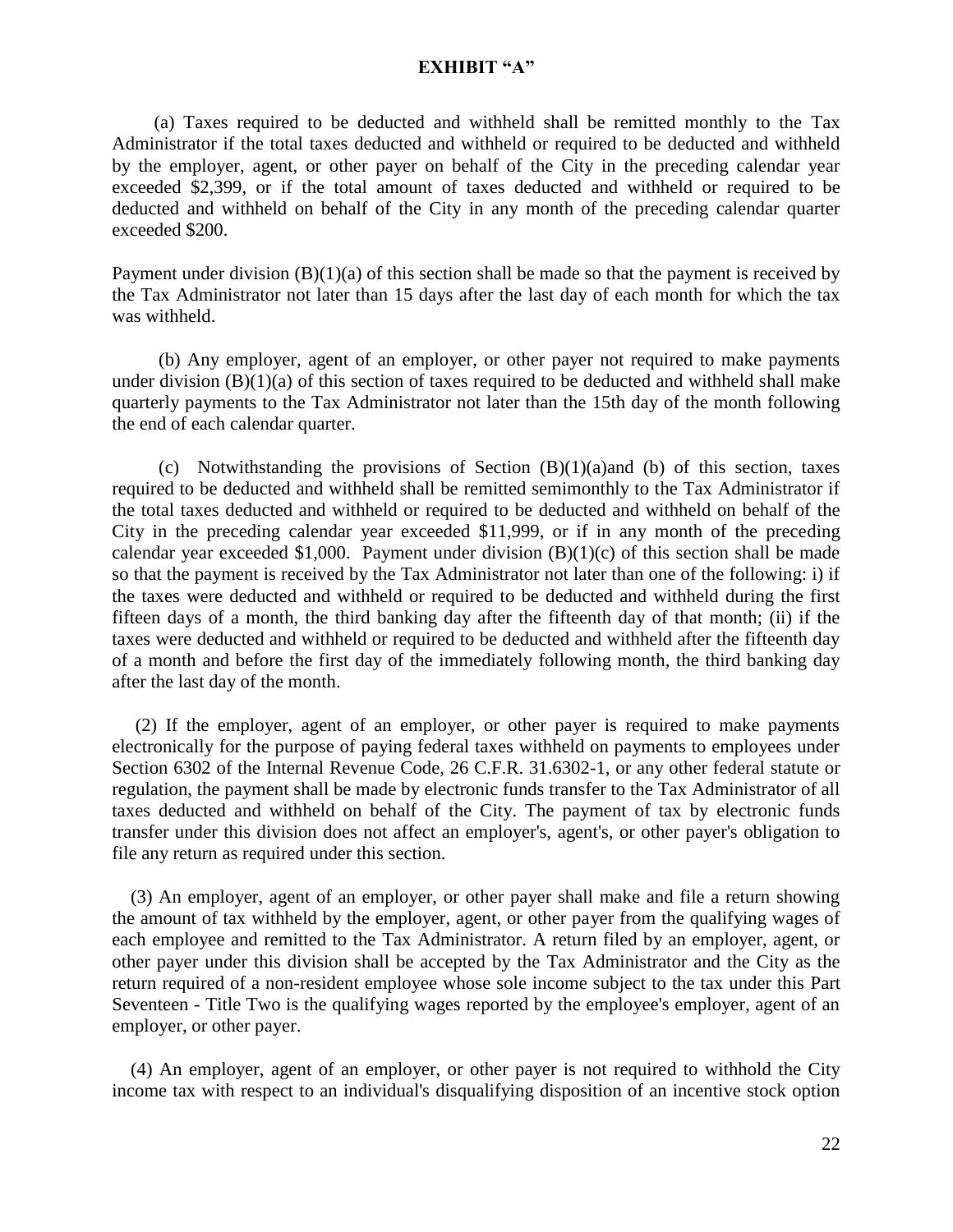if, at the time of the disqualifying disposition, the individual is not an employee of either the corporation with respect to whose stock the option has been issued or of such corporation's successor entity.

 (5)(a) An employee is not relieved from liability for a tax by the failure of the employer, agent of an employer, or other payer to withhold the tax as required under this Part Seventeen - Title Two or by the employer's, agent's, or other payer's exemption from the requirement to withhold the tax.

 (b) The failure of an employer, agent of an employer, or other payer to remit to the City the tax withheld relieves the employee from liability for that tax unless the employee colluded with the employer, agent, or other payer in connection with the failure to remit the tax withheld.

 (6) Compensation deferred before June 26, 2003, is not subject to the City income tax or income tax withholding requirement to the extent the deferred compensation does not constitute qualifying wages at the time the deferred compensation is paid or distributed.

 (7) Each employer, agent of an employer, or other payer required to withhold taxes is liable for the payment of that amount required to be withheld, whether or not such taxes have been withheld, and such amount shall be deemed to be held in trust for the City until such time as the withheld amount is remitted to the Tax Administrator.

 (8) On or before the last day of February of each year, an employer shall file a withholding reconciliation return with the Tax Administrator listing:

 (a) The names, addresses, and social security numbers of all employees from whose qualifying wages tax was withheld or should have been withheld for the City during the preceding calendar year;

 (b) The amount of tax withheld, if any, from each such employee, the total amount of qualifying wages paid to such employee during the preceding calendar year;

 (c) The name of every other municipal corporation for which tax was withheld or should have been withheld from such employee during the preceding calendar year;

 (d) Any other information required for federal income tax reporting purposes on Internal Revenue Service form W-2 or its equivalent form with respect to such employee;

(e) Other information as may be required by the Tax Administrator.

 (9) The officer or the employee of the employer, agent of an employer, or other payer with control or direct supervision of or charged with the responsibility for withholding the tax or filing the reports and making payments as required by this section, shall be personally liable for a failure to file a report or pay the tax due as required by this section. The dissolution of an employer, agent of an employer, or other payer does not discharge the officer's or employee's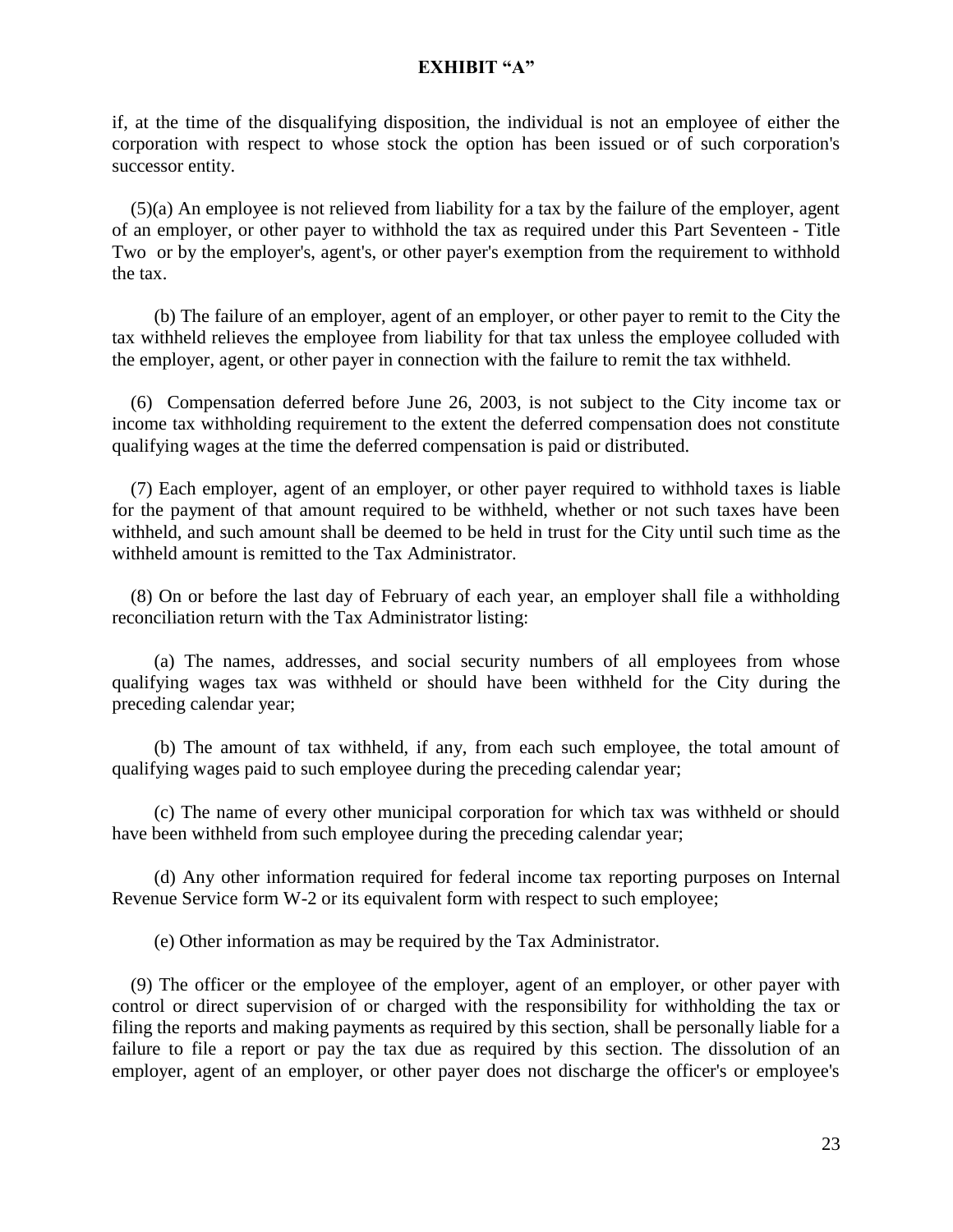liability for a failure of the employer, agent of an employer, or other payer to file returns or pay any tax due.

 (10) An employer is required to deduct and withhold the City income tax on tips and gratuities received by the employer's employees and constituting qualifying wages, but only to the extent that the tips and gratuities are under the employer's control. For the purposes of this division, a tip or gratuity is under the employer's control if the tip or gratuity is paid by the customer to the employer for subsequent remittance to the employee, or if the customer pays the tip or gratuity by credit card, debit card, or other electronic means.

 (11) The Tax Administrator shall consider any tax withheld by an employer at the request of an employee, when such tax is not otherwise required to be withheld by this Part Seventeen - Title Two, to be tax required to be withheld and remitted for the purposes of this section.

## **Occasional Entrant - Withholding.**

 $(C)(1)$  As used in this division:

(a) "Employer" includes a person that is a related member to or of an employer.

 (b) "Fixed location" means a permanent place of doing business in this state, such as an office, warehouse, storefront, or similar location owned or controlled by an employer.

 (c) "Principal place of work" means the fixed location to which an employee is required to report for employment duties on a regular and ordinary basis. If the employee is not required to report for employment duties on a regular and ordinary basis to a fixed location, "principal place of work" means the worksite location in this state to which the employee is required to report for employment duties on a regular and ordinary basis. If the employee is not required to report for employment duties on a regular and ordinary basis to a fixed location or worksite location, "principal place of work" means the location in this state at which the employee spends the greatest number of days in a calendar year performing services for or on behalf of the employee's employer.

If there is not a single municipal corporation in which the employee spent the "greatest number of days in a calendar year" performing services for or on behalf of the employer, but instead there are two or more municipal corporations in which the employee spent an identical number of days that is greater than the number of days the employee spent in any other municipal corporation, the employer shall allocate any of the employee's qualifying wages subject to division  $(C)(2)(a)(i)$  of this section among those two or more municipal corporations. The allocation shall be made using any fair and reasonable method, including, but not limited to, an equal allocation among such municipal corporations or an allocation based upon the time spent or sales made by the employee in each such municipal corporation. A municipal corporation to which qualifying wages are allocated under this division shall be the employee's "principal place of work" with respect to those qualifying wages for the purposes of this section.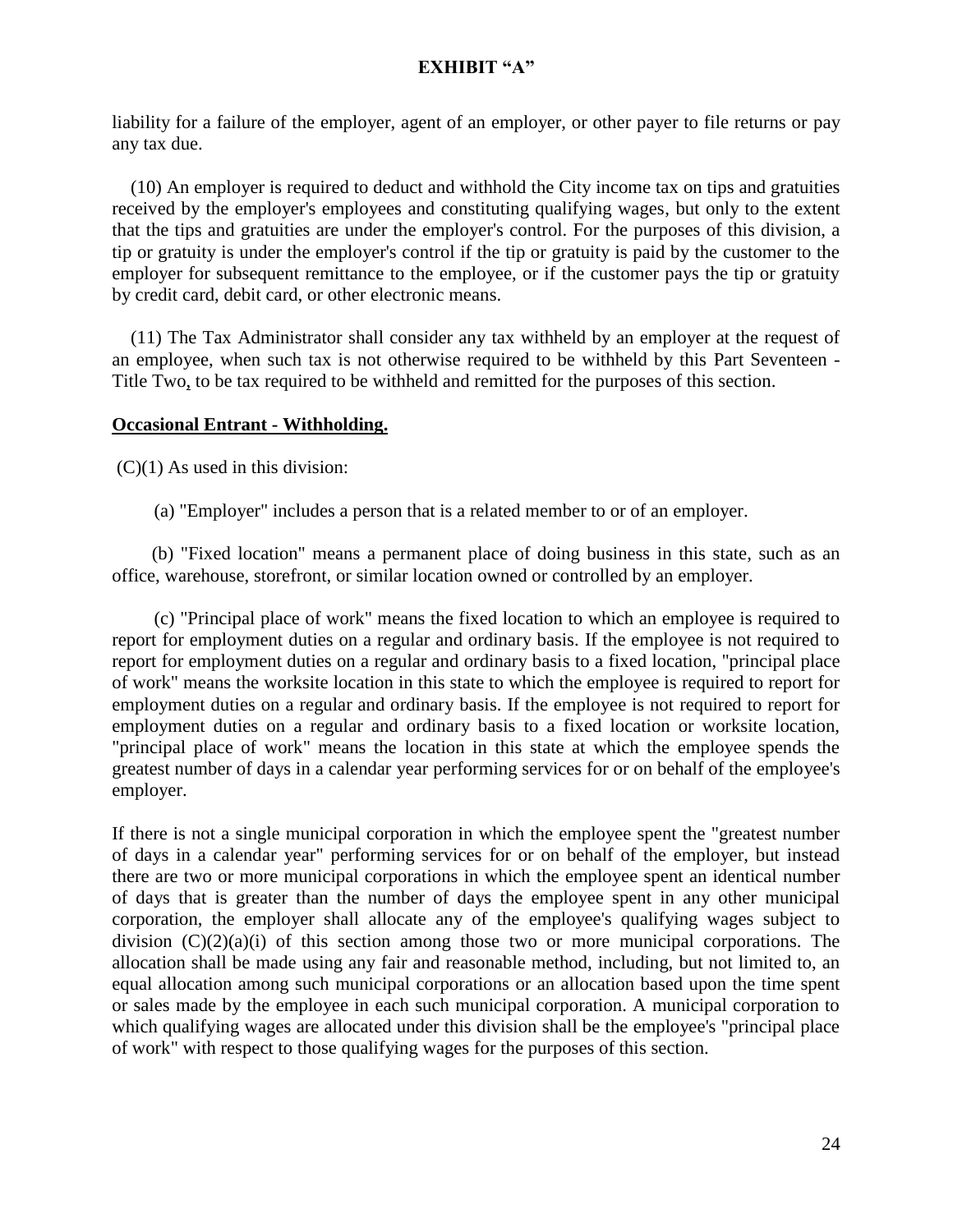For the purposes of this division, the location at which an employee spends a particular day shall be determined in accordance with division  $(C)(2)(b)$  of this section, except that "location" shall be substituted for "municipal corporation" wherever "municipal corporation" appears in that division.

 (d) "Professional athlete" means an athlete who performs services in a professional athletic event for wages or other remuneration.

 (e) "Professional entertainer" means a person who performs services in the professional performing arts for wages or other remuneration on a per-event basis.

 (f) "Public figure" means a person of prominence who performs services at discrete events, such as speeches, public appearances, or similar events, for wages or other remuneration on a per-event basis.

 (g) "Worksite location" means a construction site or other temporary worksite in this state at which the employer provides services for more than 20 days during the calendar year. "Worksite location" does not include the home of an employee.

 $(2)(a)$  Subject to divisions  $(C)(3)$ ,  $(5)$ ,  $(6)$ , and  $(7)$  of this section, an employer is not required to withhold the City income tax on qualifying wages paid to an employee for the performance of personal services in the City if the employee performed such services in the City on 20 or fewer days in a calendar year, unless one of the following conditions applies:

(i) The employee's principal place of work is located in the City.

(ii) The employee performed services at one or more presumed worksite locations in the City. For the purposes of this division, "presumed worksite location" means a construction site or other temporary worksite in the City at which the employer provides or provided services that can reasonably be, or would have been, expected by the employer to last more than 20 days in a calendar year. Services can "reasonably be expected by the employer to last more than 20 days" if either of the following applies at the time the services commence:

 (a) The nature of the services are such that it will require more than 20 days of the services to complete the services;

 (b) The agreement between the employer and its customer to perform services at a location requires the employer to perform the services at the location for more than 20 days.

(iii) The employee is a resident of the City and has requested that the employer withhold tax from the employee's qualifying wages as provided in Section 1717.01.

(iv) The employee is a professional athlete, professional entertainer, or public figure, and the qualifying wages are paid for the performance of services in the employee's capacity as a professional athlete, professional entertainer, or public figure.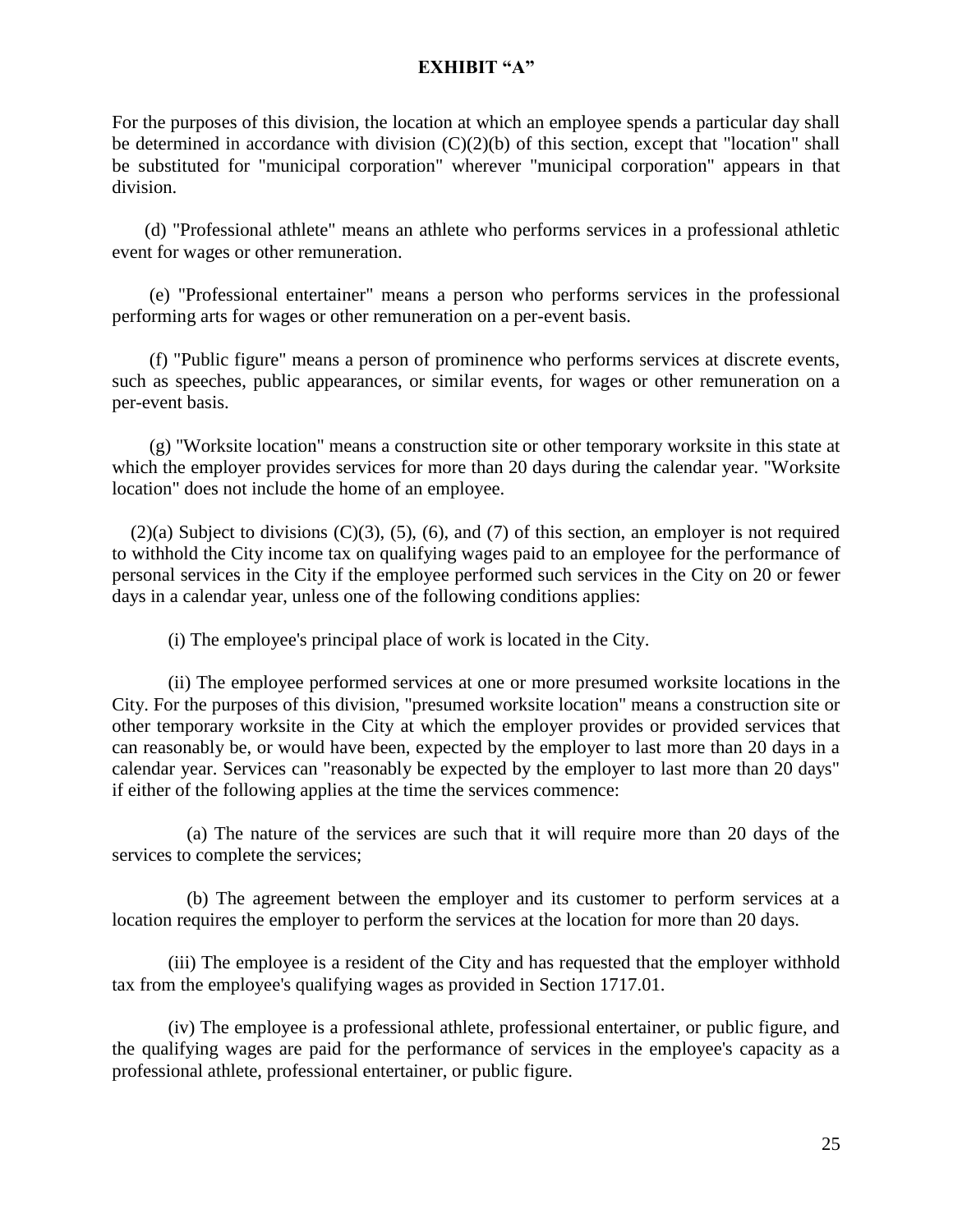(b) For the purposes of division  $(C)(2)(a)$  of this section, an employee shall be considered to have spent a day performing services in the City only if the employee spent more time performing services for or on behalf of the employer in the City than in any other municipal corporation on that day. For the purposes of determining the amount of time an employee spent in a particular location, the time spent performing one or more of the following activities shall be considered to have been spent at the employee's principal place of work:

(i) Traveling to the location at which the employee will first perform services for the employer for the day;

(ii) Traveling from a location at which the employee was performing services for the employer to any other location;

(iii) Traveling from any location to another location in order to pick up or load, for the purpose of transportation or delivery, property that has been purchased, sold, assembled, fabricated, repaired, refurbished, processed, remanufactured, or improved by the employee's employer;

(iv) Transporting or delivering property described in division  $(C)(2)(b)(iii)$  of this section, provided that, upon delivery of the property, the employee does not temporarily or permanently affix the property to real estate owned, used, or controlled by a person other than the employee's employer;

(v) Traveling from the location at which the employee makes the employee's final delivery or pick-up for the day to either the employee's principal place of work or a location at which the employee will not perform services for the employer.

 (3) If the principal place of work of an employee is located in another Ohio municipal corporation that imposes an income tax, the exception from withholding requirements described in division  $(C)(2)(a)$  of this section shall apply only if, with respect to the employee's qualifying wages described in that division, the employer withholds and remits tax on such qualifying wages to that municipal corporation.

 $(4)(a)$  Except as provided in division  $(C)(4)(b)$  of this section, if, during a calendar year, the number of days an employee spends performing personal services in the City exceeds the 20-day threshold, the employer shall withhold and remit tax to the City for any subsequent days in that calendar year on which the employer pays qualifying wages to the employee for personal services performed in the City.

(b) An employer required to begin withholding tax for the City under division  $(C)(4)(a)$  of this section may elect to withhold tax for the City for the first 20 days on which the employer paid qualifying wages to the employee for personal services performed in the City.

 (5) If an employer's fixed location is in the City and the employer qualifies as a small employer as defined in Section 1715.01, the employer shall withhold municipal income tax on all of the employee's qualifying wages for a taxable year and remit that tax only to the City,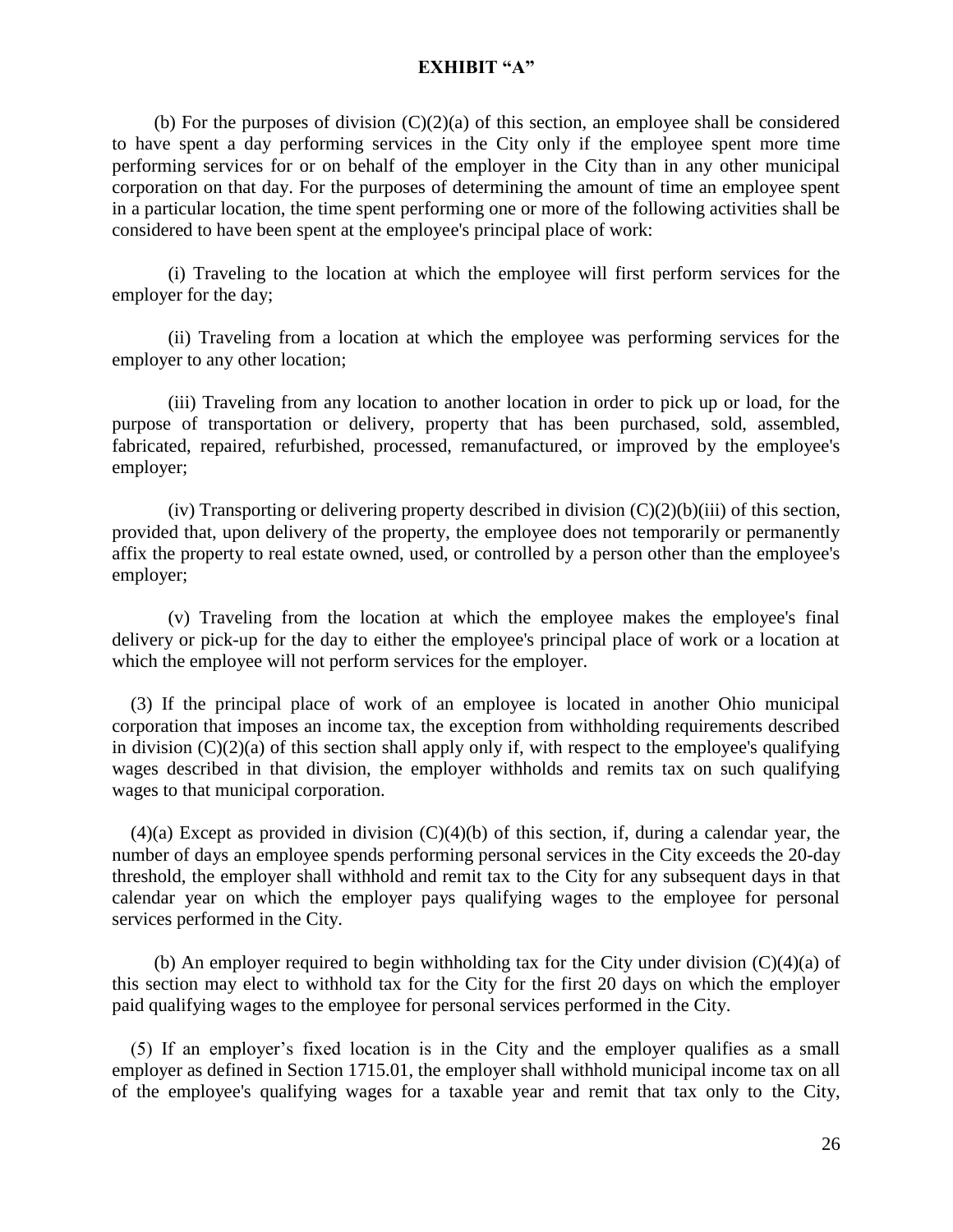regardless of the number of days which the employee worked outside the corporate boundaries of the City.

To determine whether an employer qualifies as a small employer for a taxable year, a the employer will be required to provide the Tax Administrator with the employer's federal income tax return for the preceding taxable year.

(6) Divisions  $(C)(2)(a)$  and  $(4)$  of this section shall not apply to the extent that a Tax Administrator and an employer enter into an agreement regarding the manner in which the employer shall comply with the requirements of Section 1717.01.

### **CHAPTER 1718**

#### **ANNUAL RETURN; FILING; ESTIMATES; REFUNDS**

#### **1718.01 ANNUAL RETURN; FILING.**

(A) An annual City income tax return shall be completed and filed by every individual taxpayer eighteen (18) years of age or older and any taxpayer that is not an individual for each taxable year for which the taxpayer is subject to the tax, whether or not a tax is due thereon.

(1) The Tax Administrator may accept on behalf of all nonresident individual taxpayers a return filed by an employer, agent of an employer, or other payer under Section 1717.01 of this Part Seventeen - Title Two when the nonresident individual taxpayer's sole income subject to the tax is the qualifying wages reported by the employer, agent of an employer, or other payer, and no additional tax is due the City.

 (2) Retirees having no Municipal Taxable Income for City income tax purposes may file with the Tax Administrator a written exemption from these filing requirements on a form prescribed by the Tax Administrator. The written exemption shall indicate the date of retirement and the entity from which retired. The exemption shall be in effect until such time as the retiree receives Municipal Taxable Income taxable to the City, at which time the retiree shall be required to comply with all applicable provisions of this Part Seventeen - Title Two.

(B) If an individual is deceased, any return or notice required of that individual shall be completed and filed by that decedent's executor, administrator, or other person charged with the property of that decedent.

(C) If an individual is unable to complete and file a return or notice required by the City, the return or notice required of that individual shall be completed and filed by the individual's duly authorized agent, guardian, conservator, fiduciary, or other person charged with the care of the person or property of that individual.

(D) Returns or notices required of an estate or a trust shall be completed and filed by the fiduciary of the estate or trust.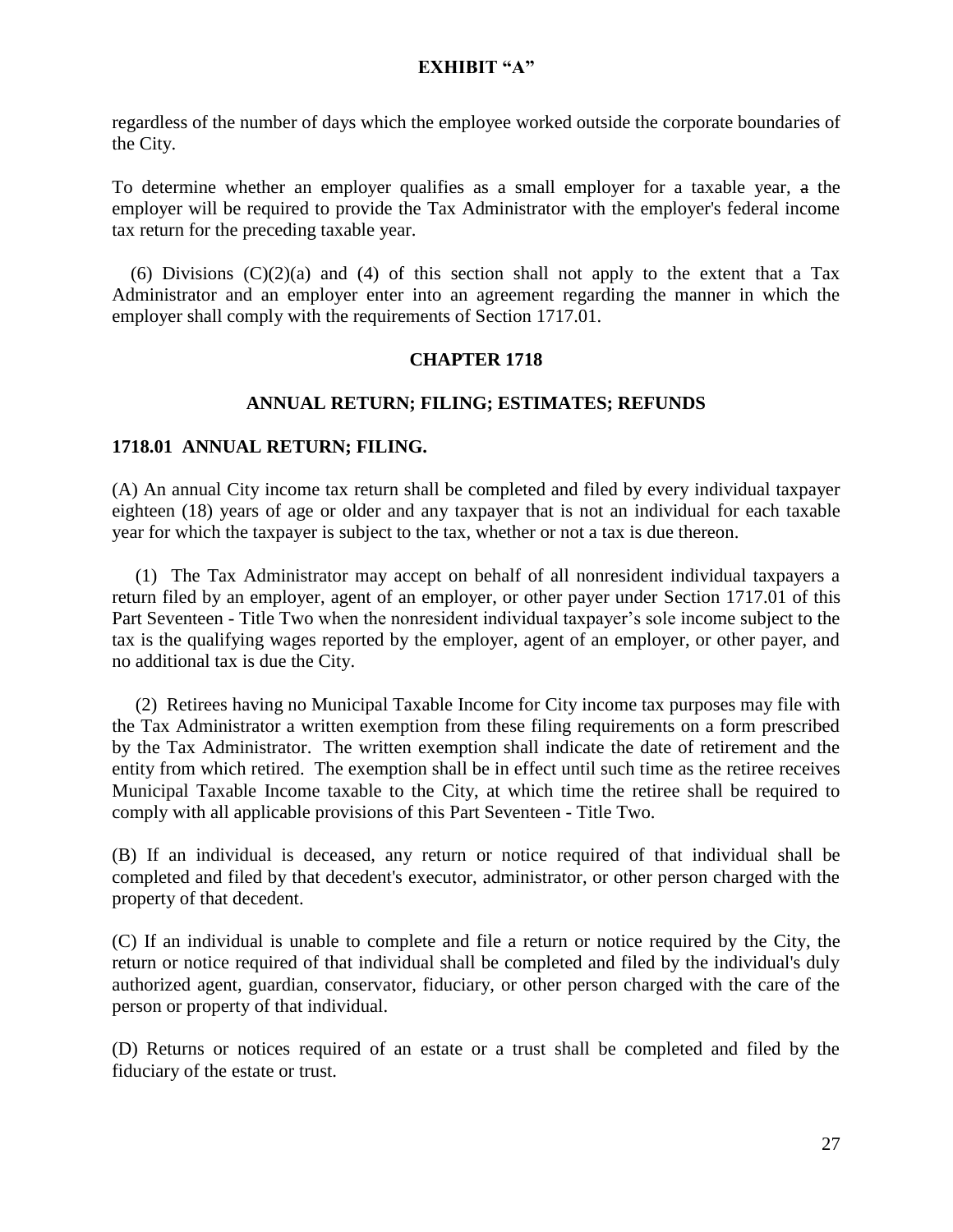(E) The City shall permit spouses to file a joint return.

(F)(1) Each return required to be filed under this division shall contain the signature of the taxpayer or the taxpayer's duly authorized agent and of the person who prepared the return for the taxpayer. The return shall include the taxpayer's social security number or taxpayer identification number. Each return shall be verified by a declaration under penalty of perjury.

 (2) The Tax Administrator shall require a taxpayer who is an individual to include, with each annual return and amended return, copies of the following documents: all of the taxpayer's Internal Revenue Service form W-2, "Wage and Tax Statements," including all information reported on the taxpayer's federal W-2, as well as taxable wages reported or withheld for any municipal corporation; the taxpayer's Internal Revenue Service form 1040; and, with respect to an amended tax return, any other documentation necessary to support the adjustments made in the amended return. An individual taxpayer who files the annual return required by this section electronically is not required to provide paper copies of any of the foregoing to the Tax Administrator unless the Tax Administrator requests such copies after the return has been filed.

 (3) The Tax Administrator may require a taxpayer that is not an individual to include, with each annual net profit return, amended net profit return, or request for refund required under this section, copies of only the following documents: the taxpayer's Internal Revenue Service form 1041, form 1065, form 1120, form 1120-REIT, form 1120F, or form 1120S, and, with respect to an amended tax return or refund request, any other documentation necessary to support the refund request or the adjustments made in the amended return.

A taxpayer that is not an individual and that files an annual net profit return electronically through the Ohio Business Gateway or in some other manner shall either mail the documents required under this division to the Tax Administrator at the time of filing or, if electronic submission is available, submit the documents electronically through the Ohio Business Gateway.

 (4) After a taxpayer files a tax return, the Tax Administrator may request, and the taxpayer shall provide, any information, statements, or documents required by the City to determine and verify the taxpayer's municipal income tax liability. The requirements imposed under division (F) of this section apply regardless of whether the taxpayer files on a generic form or on a form prescribed by the Tax Administrator.

 $(G)(1)(a)$  Except as otherwise provided in this Part Seventeen - Title Two, each individual income tax return required to be filed under this section shall be completed and filed as required by the Tax Administrator on or before the date prescribed for the filing of state individual income tax returns under division (G) of Section [5747.08](http://codes.ohio.gov/orc/5747.08) of the ORC. The taxpayer shall complete and file the return or notice on forms prescribed by the Tax Administrator or on generic forms, together with remittance made payable to the City. No remittance is required if the net amount due is ten dollars or less.

(b) Except as otherwise provided in this Part Seventeen - Title Two, each annual net profit return required to be filed under this section by a taxpayer that is not an individual shall be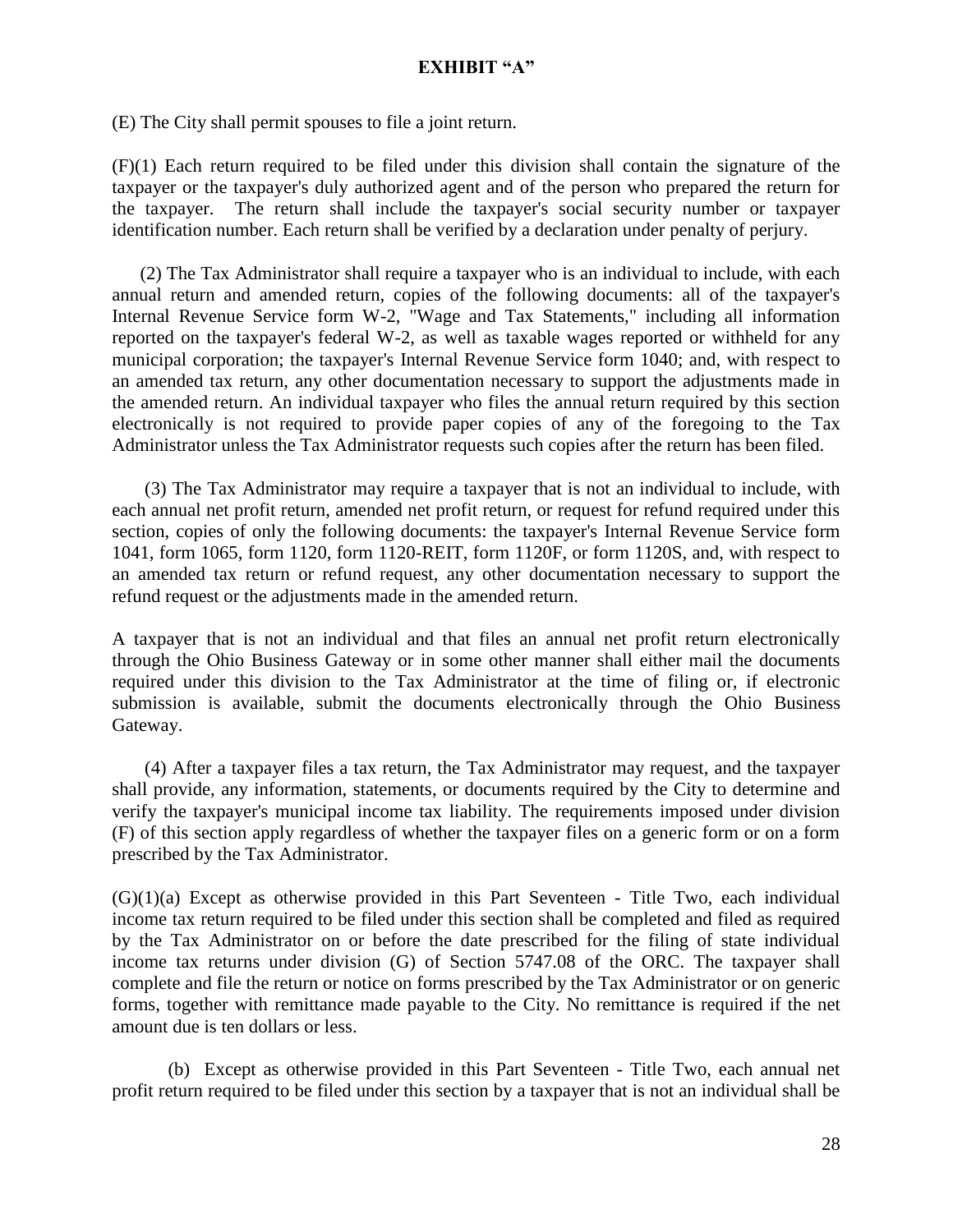completed and filed as required by the Tax Administrator on or before the fifteenth day of the fourth month following the end of the taxpayer's taxable year. The taxpayer shall complete and file the return or notice on forms prescribed by the Tax Administrator or on generic forms, together with remittance made payable to the City. No remittance is required if the net amount due is ten dollars or less.

 (2) Any taxpayer that has duly requested an automatic six-month extension for filing the taxpayer's federal income tax return shall automatically receive an extension for the filing of the City's income tax return. The extended due date of the City's income tax return shall be the 15th day of the tenth month after the last day of the taxable year to which the return relates. An extension of time to file under this division is not an extension of the time to pay any tax due unless the Tax Administrator grants an extension of that date.

 (a) A copy of the federal extension request shall be included with the filing of the City's income tax return.

 (b) A taxpayer that has not requested or received a six-month extension for filing the taxpayer's federal income tax return may submit a written request that the Tax Administrator grant the taxpayer a six-month extension of the date for filing the taxpayer's City income tax return. If the request is received by the Tax Administrator on or before the date the City income tax return is due, the Tax Administrator shall grant the taxpayer's requested extension.

 (3) If the tax commissioner extends for all taxpayers the date for filing state income tax returns under division (G) of Section [5747.08](http://codes.ohio.gov/orc/5747.08) of the ORC, a taxpayer shall automatically receive an extension for the filing of the City's income tax return. The extended due date of the City's income tax return shall be the same as the extended due date of the state income tax return.

 (4) If the Tax Administrator considers it necessary in order to ensure the payment of the tax imposed by the City, the Tax Administrator may require taxpayers to file returns and make payments otherwise than as provided in this division, including taxpayers not otherwise required to file annual returns.

 (5) To the extent that any provision in this division (G) of this section conflicts with any provision in divisions (N), (O), (P), or (Q) of this section, the provisions in divisions (N), (O), (P), or (Q) prevail.

(H)(1) For taxable years beginning after 2015, the City shall not require a taxpayer to remit tax with respect to net profits if the net amount due is ten dollars or less.

 (2) Any taxpayer not required to remit tax to the City for a taxable year pursuant to division  $(H)(1)$  of this section shall file with the City an annual net profit return under division  $(F)(3)$  of this section.

(I) If a payment is required to be made by electronic funds transfer, the payment is considered to be made when the payment is credited to an account designated by the Tax Administrator for the receipt of tax payments, except that, when a payment made by electronic funds transfer is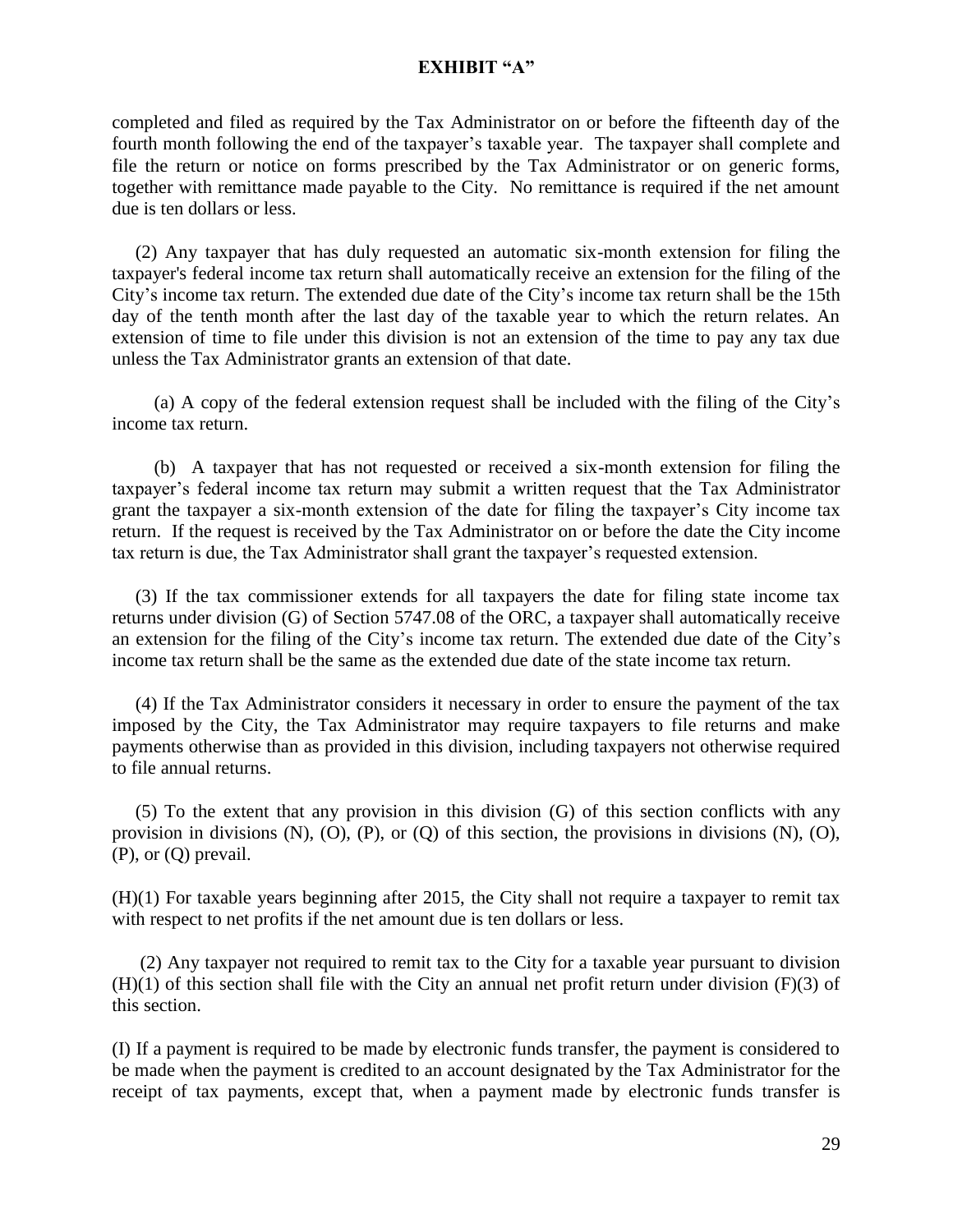delayed due to circumstances not under the control of the taxpayer, the payment is considered to be made when the taxpayer submitted the payment. This division shall not apply to payments required to be made under division  $(B)(1)(a)$  of Section 1717.01 or provisions for semi-monthly withholding.

(J) Taxes withheld for the City an employer, the agent of an employer, or other payer as described in Section 1717.01 shall be allowed to the taxpayer as credits against payment of the tax imposed on the taxpayer by the City, unless the amounts withheld were not remitted to the City and the recipient colluded with the employer, agent, or other payer in connection with the failure to remit the amounts withheld.

(K) Each return required by the City to be filed in accordance with this division shall include a box that the taxpayer may check to authorize another person, including a tax return preparer who prepared the return, to communicate with the Tax Administrator about matters pertaining to the return.

(L) The Tax Administrator shall accept for filing a generic form of any income tax return, report, or document required by the City, provided that the generic form, once completed and filed, contains all of the information required by ordinance, resolution, or rules and regulations adopted by the City or the Tax Administrator, and provided that the taxpayer or tax return preparer filing the generic form otherwise complies with the provisions of this Part Seventeen - Title Two and of the City's ordinance, resolution, or rules and regulations governing the filing of returns, reports, or documents.

## **Filing via Ohio Business Gateway.**

(M)(1) Any taxpayer subject to municipal income taxation with respect to the taxpayer's net profit from a business or profession may file the City's income tax return, estimated municipal income tax return, or extension for filing a municipal income tax return, and may make payment of amounts shown to be due on such returns, by using the Ohio Business Gateway.

 (2) Any employer, agent of an employer, or other payer may report the amount of municipal income tax withheld from qualifying wages, and may make remittance of such amounts, by using the Ohio Business Gateway.

(3) Nothing in this section affects the due dates for filing employer withholding tax returns.

## **Extension for service in or for the armed forces.**

(N) Each member of the national guard of any state and each member of a reserve component of the armed forces of the United States called to active duty pursuant to an executive order issued by the president of the United States or an act of the congress of the United States, and each civilian serving as support personnel in a combat zone or contingency operation in support of the armed forces, may apply to the Tax Administrator of the City for both an extension of time for filing of the return and an extension of time for payment of taxes required by the City during the period of the member's or civilian's duty service, and for 180 days thereafter. The application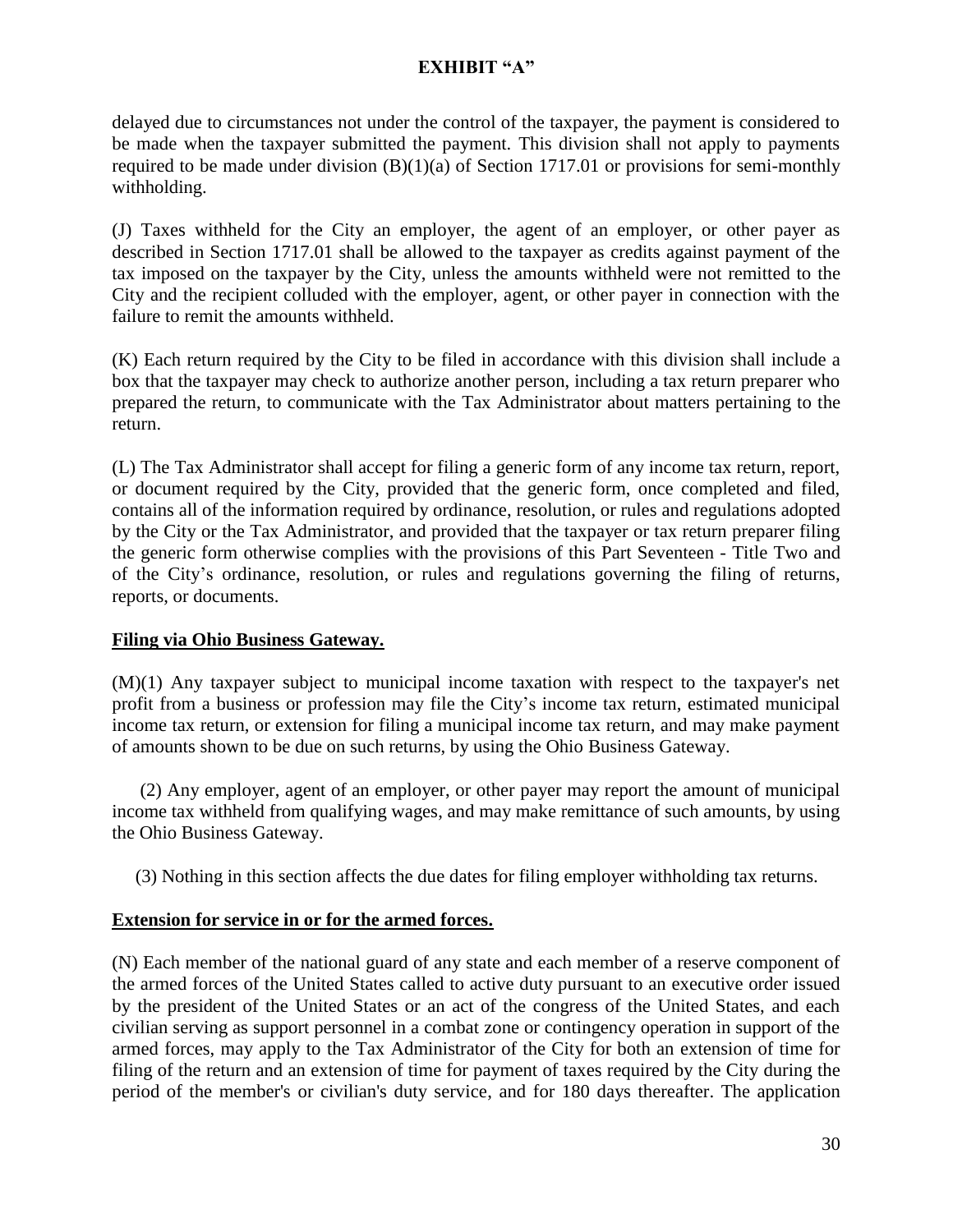shall be filed on or before the  $180<sup>th</sup>$  day after the member's or civilian's duty terminates. An applicant shall provide such evidence as the Tax Administrator considers necessary to demonstrate eligibility for the extension.

(O)(1) If the Tax Administrator ascertains that an applicant is qualified for an extension under this section, the Tax Administrator shall enter into a contract with the applicant for the payment of the tax in installments that begin on the 181st day after the applicant's active duty or service terminates. The Tax Administrator may prescribe such contract terms as the Tax Administrator considers appropriate. However, taxes pursuant to a contract entered into under this division are not delinquent, and the Tax Administrator shall not require any payments of penalties or interest in connection with those taxes for the extension period.

 (2) If the Tax Administrator determines that an applicant is qualified for an extension under this section, the applicant shall neither be required to file any return, report, or other tax document nor be required to pay any tax otherwise due to the municipal corporation before the 181st day after the applicant's active duty or service terminates.

(3) Taxes paid pursuant to a contract entered into under division  $(O)(1)$  of this section are not delinquent. The Tax Administrator shall not require any payments of penalties or interest in connection with those taxes for the extension period.

(P)(1) Nothing in this division denies to any person described in this division the application of divisions (N) and (O) of this section.

 (2)(a) A qualifying taxpayer who is eligible for an extension under the Internal Revenue Code shall receive both an extension of time in which to file any return, report, or other tax document and an extension of time in which to make any payment of taxes required by a municipal corporation in accordance with this Part Seventeen - Title Two. The length of any extension granted under division  $(P)(2)(a)$  of this section shall be equal to the length of the corresponding extension that the taxpayer receives under the Internal Revenue Code. As used in this division, "qualifying taxpayer" means a member of the national guard or a member of a reserve component of the armed forces of the United States called to active duty pursuant to either an executive order issued by the president of the United States or an act of the congress of the United States, or a civilian serving as support personnel in a combat zone or contingency operation in support of the armed forces.

(b) Taxes whose payment is extended in accordance with division  $(P)(2)(a)$  of this section are not delinquent during the extension period. Such taxes become delinquent on the first day after the expiration of the extension period if the taxes are not paid prior to that date. The Tax Administrator shall not require any payment of penalties or interest in connection with those taxes for the extension period. The Tax Administrator shall not include any period of extension granted under division  $(C)(2)(a)$  of this section in calculating the penalty or interest due on any unpaid tax.

(Q) For each taxable year to which division (N), (O), or (P) of this section applies to a taxpayer, the provisions of divisions  $(O)(2)$  and  $(3)$  of this section, as applicable, apply to the spouse of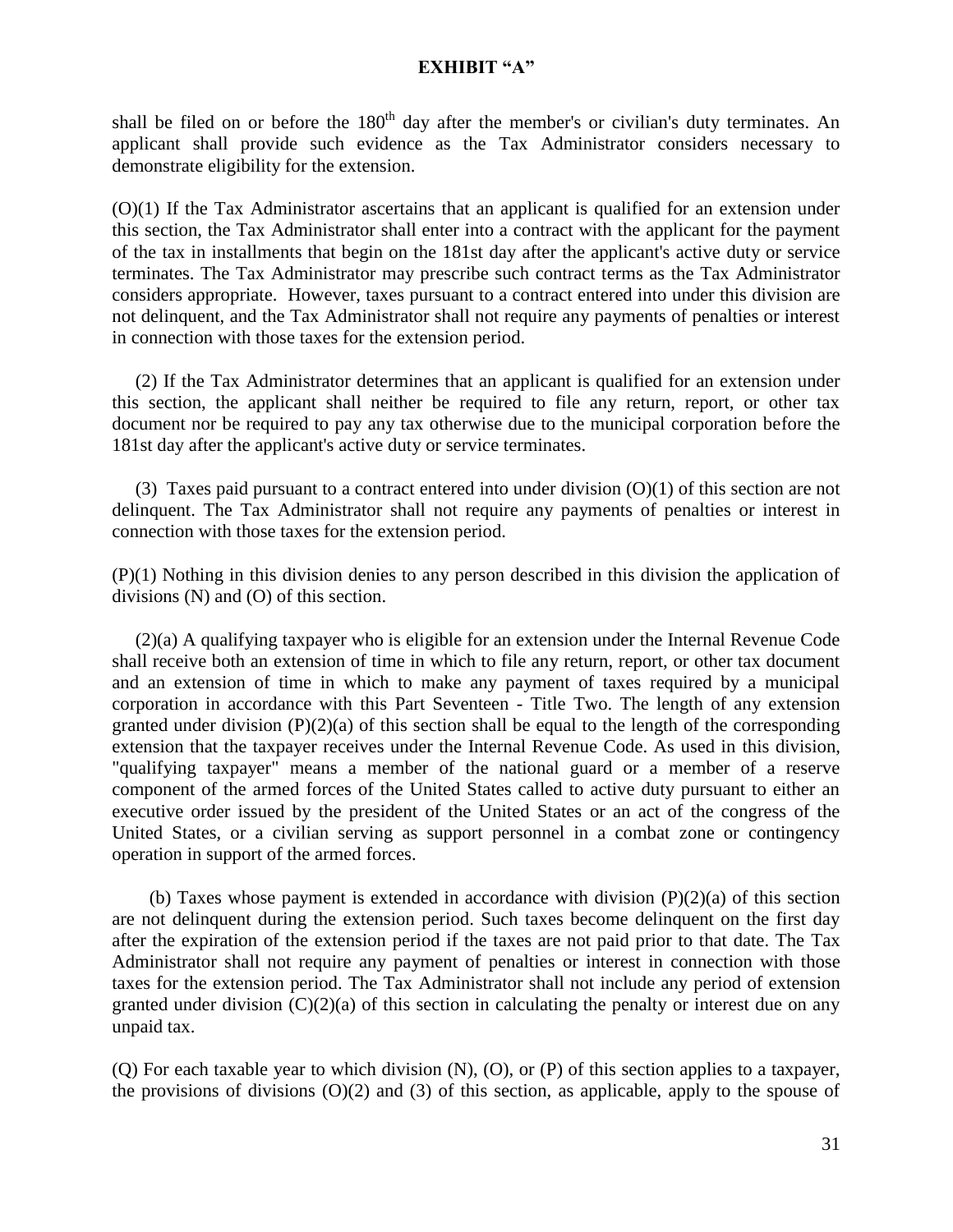that taxpayer if the filing status of the spouse and the taxpayer is married filing jointly for that year.

#### **Consolidated municipal income tax return.**

(R) As used in this section:

 (1) "Affiliated group of corporations" means an affiliated group as defined in Section 1504 of the Internal Revenue Code, except that, if such a group includes at least one incumbent local exchange carrier that is primarily engaged in the business of providing local exchange telephone service in this state, the affiliated group shall not include any incumbent local exchange carrier that would otherwise be included in the group.

 (2) "Consolidated federal income tax return" means a consolidated return filed for federal income tax purposes pursuant to Section 1501 of the Internal Revenue Code.

 (3) "Consolidated federal taxable income" means the consolidated taxable income of an affiliated group of corporations, as computed for the purposes of filing a consolidated federal income tax return, before consideration of net operating losses or special deductions. "Consolidated federal taxable income" does not include income or loss of an incumbent local exchange carrier that is excluded from the affiliated group under division  $(R)(1)$  of this section.

 (4) "Incumbent local exchange carrier" has the same meaning as in Section [4927.01](http://codes.ohio.gov/orc/4927.01) of the ORC.

 (5) "Local exchange telephone service" has the same meaning as in Section [5727.01](http://codes.ohio.gov/orc/5727.01) of the ORC.

(S)(1) For taxable years beginning on or after January 1, 2016, a taxpayer that is a member of an affiliated group of corporations may elect to file a consolidated municipal income tax return for a taxable year if at least one member of the affiliated group of corporations is subject to the City's income tax in that taxable year, and if the affiliated group of corporations filed a consolidated federal income tax return with respect to that taxable year. The election is binding for a five-year period beginning with the first taxable year of the initial election unless a change in the reporting method is required under federal law. The election continues to be binding for each subsequent five-year period unless the taxpayer elects to discontinue filing consolidated municipal income tax returns under division (S)(2) of this section or a taxpayer receives permission from the Tax Administrator. The Tax Administrator shall approve such a request for good cause shown.

 (2) An election to discontinue filing consolidated municipal income tax returns under this section must be made in the first year following the last year of a five-year consolidated municipal income tax return election period in effect under division (S)(1) of this section. The election to discontinue filing a consolidated municipal income tax return is binding for a fiveyear period beginning with the first taxable year of the election.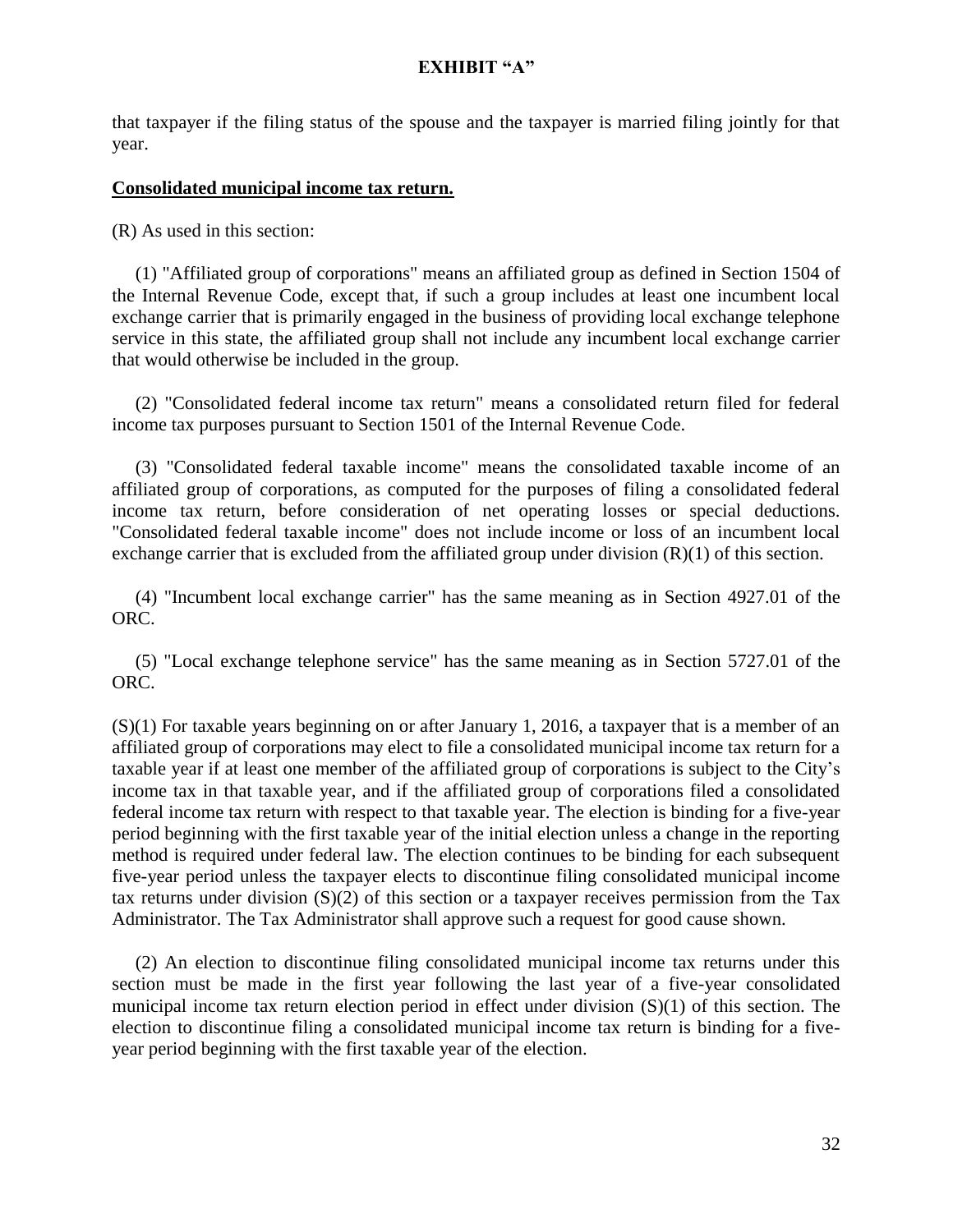(3) An election made under division  $(S)(1)$  or (2) of this section is binding on all members of the affiliated group of corporations subject to a municipal income tax.

(T) A taxpayer that is a member of an affiliated group of corporations that filed a consolidated federal income tax return for a taxable year shall file a consolidated City income tax return for that taxable year if the Tax Administrator determines, by a preponderance of the evidence, that intercompany transactions have not been conducted at arm's length and that there has been a distortive shifting of income or expenses with regard to allocation of net profits to the City. A taxpayer that is required to file a consolidated City income tax return for a taxable year shall file a consolidated City income tax return for all subsequent taxable years, unless the taxpayer requests and receives written permission from the Tax Administrator to file a separate return or a taxpayer has experienced a change in circumstances.

(U) A taxpayer shall prepare a consolidated City income tax return in the same manner as is required under the United States department of treasury regulations that prescribe procedures for the preparation of the consolidated federal income tax return required to be filed by the common parent of the affiliated group of which the taxpayer is a member.

 $(V)(1)$  Except as otherwise provided in divisions  $(V)(2)$ ,  $(3)$ , and  $(4)$  of this section, corporations that file a consolidated municipal income tax return shall compute adjusted federal taxable income, as defined in Section 1715.01, by substituting "consolidated federal taxable income" for "federal taxable income" wherever "federal taxable income" appears in that division and by substituting "an affiliated group of corporation's" for "a C corporation's" wherever "a C corporation's" appears in that division.

 (2) No corporation filing a consolidated City income tax return shall make any adjustment otherwise required under division  $(2)(C)(1)$  of this section to the extent that the item of income or deduction otherwise subject to the adjustment has been eliminated or consolidated in the computation of consolidated federal taxable income.

 (3) If the net profit or loss of a pass-through entity having at least eighty percent (80%) of the value of its ownership interest owned or controlled, directly or indirectly, by an affiliated group of corporations is included in that affiliated group's consolidated federal taxable income for a taxable year, the corporation filing a consolidated City income tax return shall do one of the following with respect to that pass-through entity's net profit or loss for that taxable year:

(a) Exclude the pass-through entity's net profit or loss from the consolidated federal taxable income of the affiliated group and, for the purpose of making the computations required in divisions (R) through (Y) of Section 1718.01, exclude the property, payroll, and gross receipts of the pass-through entity in the computation of the affiliated group's net profit sitused to the City. If the entity's net profit or loss is so excluded, the entity shall be subject to taxation as a separate taxpayer on the basis of the entity's net profits that would otherwise be included in the consolidated federal taxable income of the affiliated group.

(b) Include the pass-through entity's net profit or loss in the consolidated federal taxable income of the affiliated group and, for the purpose of making the computations required in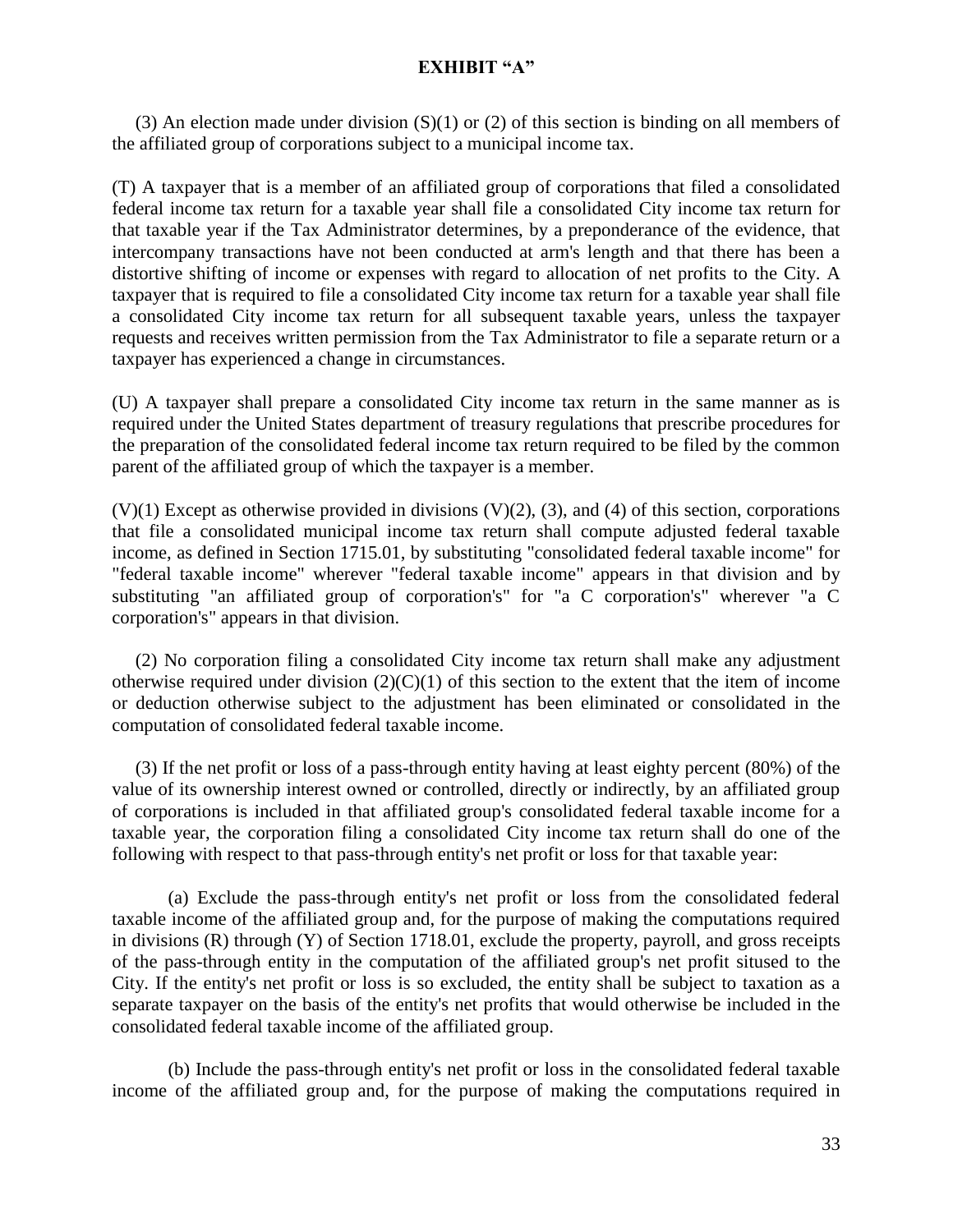divisions (R) through (Y) of Section 1718.01 include the property, payroll, and gross receipts of the pass-through entity in the computation of the affiliated group's net profit sitused to the City. If the entity's net profit or loss is so included, the entity shall not be subject to taxation as a separate taxpayer on the basis of the entity's net profits that are included in the consolidated federal taxable income of the affiliated group.

 (4) If the net profit or loss of a pass-through entity having less than eighty percent of the value of its ownership interest owned or controlled, directly or indirectly, by an affiliated group of corporations is included in that affiliated group's consolidated federal taxable income for a taxable year, all of the following shall apply:

(a) The corporation filing the consolidated municipal income tax return shall exclude the pass-through entity's net profit or loss from the consolidated federal taxable income of the affiliated group and, for the purposes of making the computations required in divisions (R) through (Y) of Section 1718.01, exclude the property, payroll, and gross receipts of the passthrough entity in the computation of the affiliated group's net profit sitused to the City;

(b) The pass-through entity shall be subject to the City income taxation as a separate taxpayer in accordance with this Part Seventeen - Title Two on the basis of the entity's net profits that would otherwise be included in the consolidated federal taxable income of the affiliated group.

(W) Corporations filing a consolidated City income tax return shall make the computations required under divisions (R) through (Y) of Section 1718.01 by substituting "consolidated federal taxable income attributable to" for "net profit from" wherever "net profit from" appears in that section and by substituting "affiliated group of corporations" for "taxpayer" wherever "taxpayer" appears in that section.

(X) Each corporation filing a consolidated City income tax return is jointly and severally liable for any tax, interest, penalties, fines, charges, or other amounts imposed by the City in accordance with this Part Seventeen - Title Two on the corporation, an affiliated group of which the corporation is a member for any portion of the taxable year, or any one or more members of such an affiliated group.

(Y) Corporations and their affiliates that made an election or entered into an agreement with the City before January 1, 2016, to file a consolidated or combined tax return with the City may continue to file consolidated or combined tax returns in accordance with such election or agreement for taxable years beginning on and after January 1, 2016.

# **1718.02 CREDIT FOR TAX PAID TO OTHER MUNICIPALITIES.**

(A) Every individual taxpayer domiciled in the City who is required to and does pay, or has acknowledged liability for, a municipal tax to another municipality on or measured by the same income, qualifying wages, commissions, net profits or other compensation taxable under this Part Seventeen - Title Two may claim a nonrefundable credit upon satisfactory evidence of the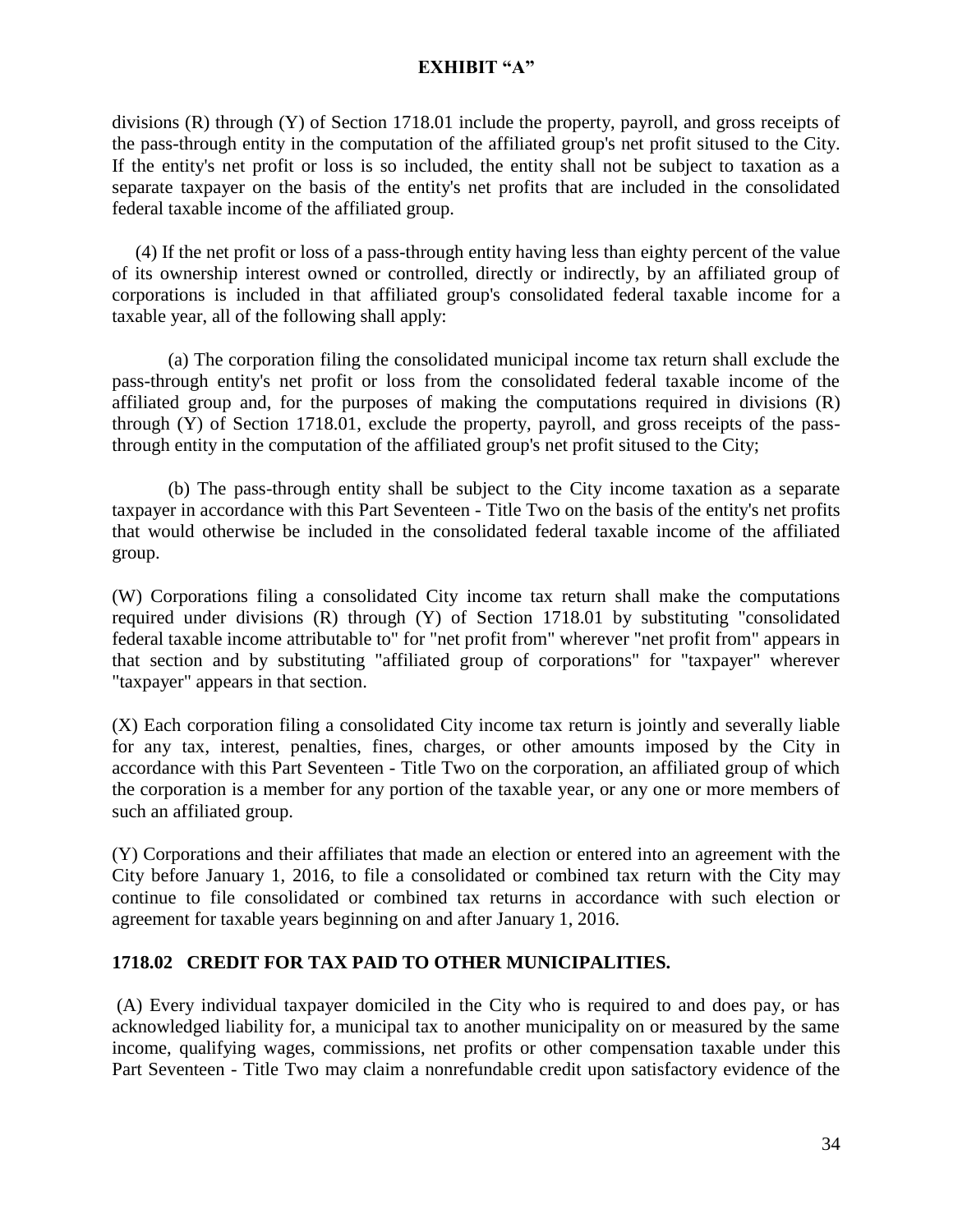tax paid to the other municipality. Subject to division (C) of this section, the credit shall not exceed the tax due the City under this Part Seventeen - Title Two.

(B) The City shall grant a credit against its tax on income to a resident of the City who works in a joint economic development zone created under Section 715.691 of the ORC or a joint economic development district created under Section 715.70, 715.71, or 715.72 of the ORC to the same extent that it grants a credit against its tax on income to its residents who are employed in another municipal corporation.

(C) If the amount of tax withheld or paid to the other municipality is less than the amount of tax required to be withheld or paid to the other municipality, then for purposes of division (A) of this section, "the income, qualifying wages, commissions, net profits or other compensation" subject to tax in the other municipality shall be limited to the amount computed by dividing the tax withheld or paid to the other municipality by the tax rate for that municipality.

(D) Intentionally left blank.

## **1718.03 ESTIMATED TAXES.**

(A) As used in this section:

 (1) "Estimated taxes" means the amount that the taxpayer reasonably estimates to be the taxpayer's tax liability for the City's income tax for the current taxable year.

 (2) "Tax liability" means the total taxes due to the City for the taxable year, after allowing any credit to which the taxpayer is entitled, and after applying any estimated tax payment, withholding payment, or credit from another taxable year.

(B)(1) Every taxpayer shall make a declaration of estimated taxes for the current taxable year, on the form prescribed by the Tax Administrator, if the amount payable as estimated taxes is at least \$200. For the purposes of this section:

(a) Taxes withheld for the City from qualifying wages shall be considered as paid to the City in equal amounts on each payment date unless the taxpayer establishes the dates on which all amounts were actually withheld, in which case they shall be considered as paid on the dates on which the amounts were actually withheld.

(b) An overpayment of tax applied as a credit to a subsequent taxable year is deemed to be paid on the date of the postmark stamped on the cover in which the payment is mailed or, if the payment is made by electronic funds transfer, the date the payment is submitted. As used in this division, "date of the postmark" means, in the event there is more than one date on the cover, the earliest date imprinted on the cover by the postal service.

 (2) Taxpayers filing joint returns shall file joint declarations of estimated taxes. A taxpayer may amend a declaration under rules prescribed by the Tax Administrator. A taxpayer having a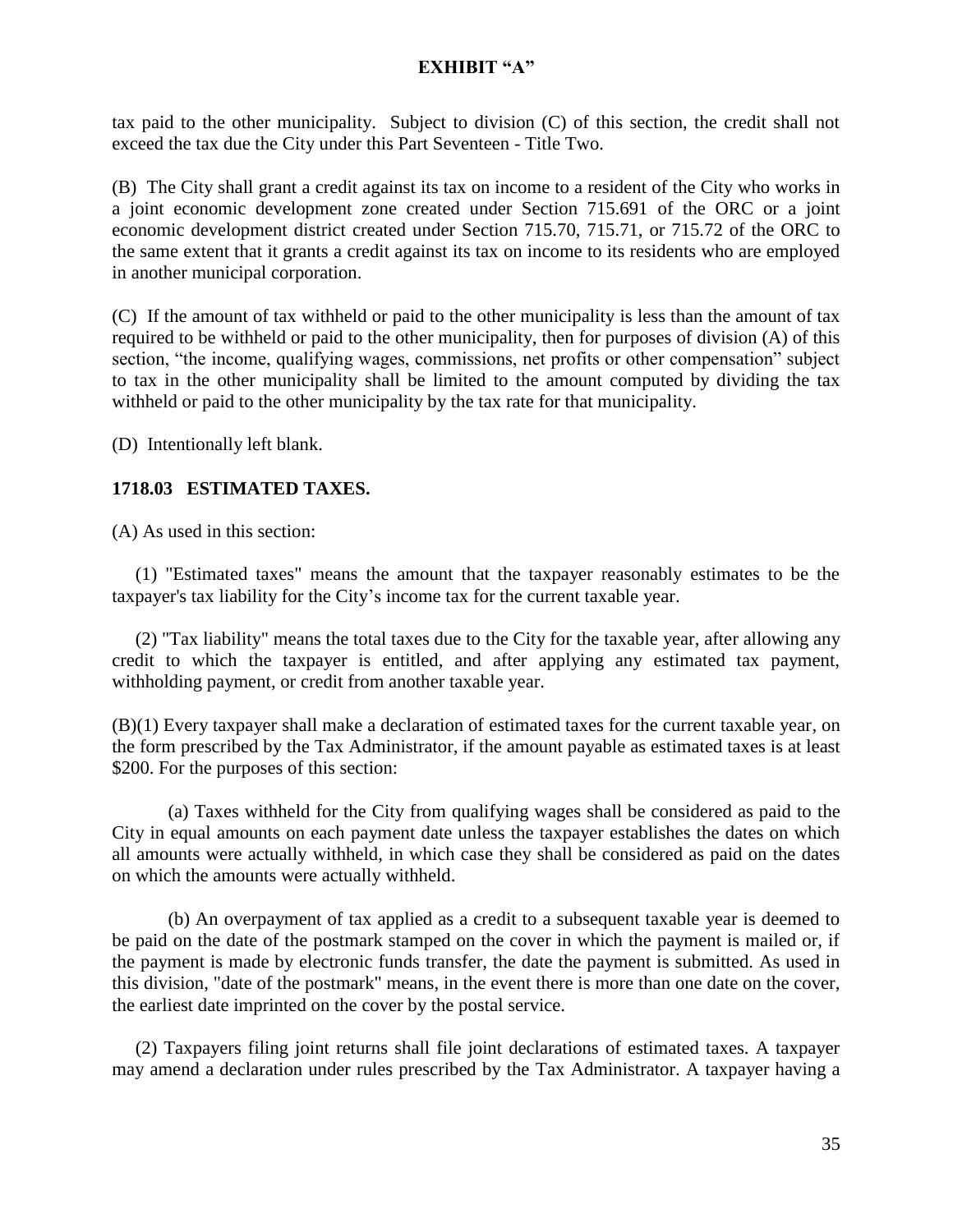taxable year of less than twelve months shall make a declaration under rules prescribed by the Tax Administrator.

 (3) The declaration of estimated taxes shall be filed on or before the date prescribed for the filing of municipal income tax returns under division (G) of Section 1718.01 or on or before the fifteenth  $(15<sup>th</sup>)$  day of the fourth month after the taxpayer becomes subject to tax for the first time.

 (4) Taxpayers reporting on a fiscal year basis shall file a declaration on or before the fifteenth  $(15<sup>th</sup>)$  day of the fourth month after the beginning of each fiscal year or period.

 (5) The original declaration or any subsequent amendment may be increased or decreased on or before any subsequent quarterly payment day as provided in this section.

(C)(1) The required portion of the tax liability for the taxable year that shall be paid through estimated taxes made payable to the City, including the application of tax refunds to estimated taxes and withholding on or before the applicable payment date, shall be as follows:

(a) On or before the fifteenth  $(15<sup>th</sup>)$  day of the fourth month after the beginning of the taxable year, twenty-two and one-half percent (22.5%) of the tax liability for the taxable year;

(b) On or before the fifteenth  $(15<sup>th</sup>)$  day of the sixth month after the beginning of the taxable year, forty-five percent (45%) of the tax liability for the taxable year;

(c) On or before the fifteenth  $(15<sup>th</sup>)$  day of the ninth month after the beginning of the taxable year, sixty-seven and one-half percent (67.5%) of the tax liability for the taxable year;

(d) On or before the fifteenth  $(15<sup>th</sup>)$  day of the twelfth month of the taxable year, ninety percent (90%) of the tax liability for the taxable year.

 (2) When an amended declaration has been filed, the unpaid balance shown due on the amended declaration shall be paid in equal installments on or before the remaining payment dates.

(3) On or before the fifteenth  $(15<sup>th</sup>)$  day of the fourth month of the year following that for which the declaration or amended declaration was filed, an annual return shall be filed and any balance which may be due shall be paid with the return in accordance with Section [1718.01](http://codes.ohio.gov/orc/718.05).

(D)(1) In the case of any underpayment of any portion of a tax liability, penalty and interest may be imposed pursuant to Section 1720.06 upon the amount of underpayment for the period of underpayment, unless the underpayment is due to reasonable cause as described in division (E) of this section. The amount of the underpayment shall be determined as follows:

(a) For the first payment of estimated taxes each year, twenty-two and one-half percent (22.5%) of the tax liability, less the amount of taxes paid by the date prescribed for that payment;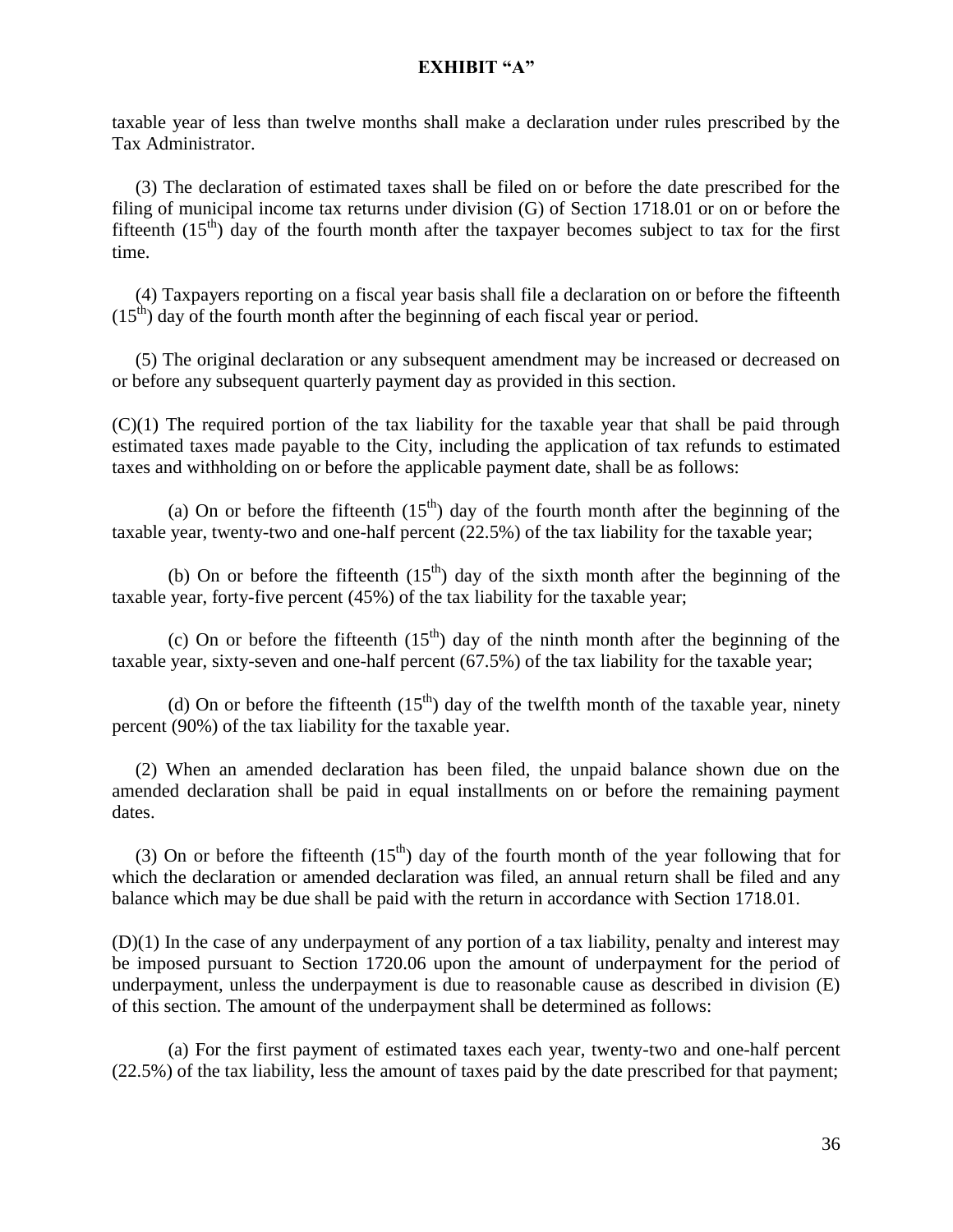(b) For the second payment of estimated taxes each year, forty-five percent (45%) of the tax liability, less the amount of taxes paid by the date prescribed for that payment;

(c) For the third payment of estimated taxes each year, sixty-seven and one-half percent (67.5%) of the tax liability, less the amount of taxes paid by the date prescribed for that payment;

(d) For the fourth payment of estimated taxes each year, ninety percent (90%) of the tax liability, less the amount of taxes paid by the date prescribed for that payment.

 (2) The period of the underpayment shall run from the day the estimated payment was required to be made to the date on which the payment is made. For purposes of this section, a payment of estimated taxes on or before any payment date shall be considered a payment of any previous underpayment only to the extent the payment of estimated taxes exceeds the amount of the payment presently required to be paid to avoid any penalty.

(E) An underpayment of any portion of tax liability determined under division (D) of this section shall be due to reasonable cause and the penalty imposed by this section shall not be added to the taxes for the taxable year if any of the following apply:

 (1) The amount of estimated taxes that were paid equals at least ninety percent (90%) of the tax liability for the current taxable year, determined by annualizing the income received during the year up to the end of the month immediately preceding the month in which the payment is due.

 (2) The amount of estimated taxes that were paid equals at least one hundred percent (100%) of the tax liability shown on the return of the taxpayer for the preceding taxable year, provided that the immediately preceding taxable year reflected a period of twelve months and the taxpayer filed a return with the City under Section 1718.01 for that year.

 (3) The taxpayer is an individual who resides in the City but was not domiciled there on the first day of January of the calendar year that includes the first day of the taxable year.

### **1718.04 ROUNDING OF AMOUNTS.**

A person may round to the nearest whole dollar all amounts the person is required to enter on any return, report, voucher, or other document required under this Part Seventeen - Title Two. Any fractional part of a dollar that equals or exceeds fifty cents shall be rounded to the next whole dollar, and any fractional part of a dollar that is less than fifty cents shall be dropped. If a person chooses to round amounts entered on a document, the person shall round all amounts entered on the document.

### **1718.05 REQUESTS FOR REFUNDS.**

(A) As used in this section, "withholding tax" has the same meaning as in Section 1720.06.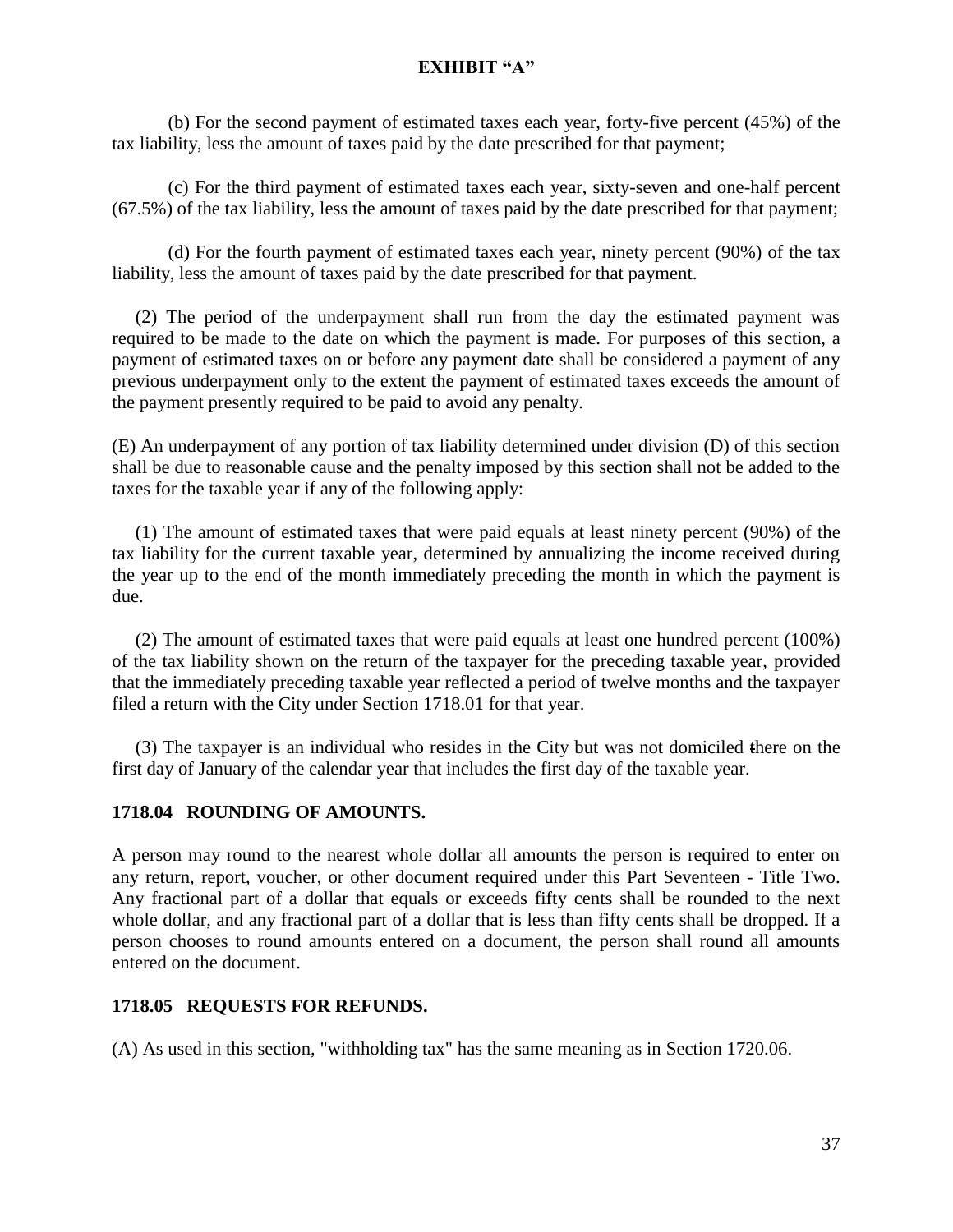(B) Upon receipt of a request for a refund, the Tax Administrator, in accordance with this section, shall refund to employers, agents of employers, other payers, or taxpayers, with respect to any income or withholding tax levied by the municipal corporation:

(1) Overpayments of ten dollars or more;

#### (2) Amounts paid erroneously if the refund requested is ten dollars or more.

(C)(1) Except as otherwise provided in this Part Seventeen - Title Two, requests for refund shall be filed with the Tax Administrator, on the form prescribed by the Tax Administrator within three years after the tax was due or paid, whichever is later. The Tax Administrator may require the requestor to file with the request any documentation that substantiates the requestor's claim for a refund.

 (2) On filing of the refund request, the Tax Administrator shall determine the amount of refund due and certify such amount for payment. Except as provided in division  $(C)(3)$  of this section, the Tax Administrator shall issue an assessment to any taxpayer whose request for refund is fully or partially denied. The assessment shall state the amount of the refund that was denied, the reasons for the denial, and instructions for appealing the assessment.

 (3) If the Tax Administrator denies in whole or in part a refund request included within the taxpayer's originally filed annual income tax return, the Tax Administrator shall notify the taxpayer, in writing, of the amount of the refund that was denied, the reasons for the denial, and instructions for requesting an assessment that may be appealed under Section 1722.01.

(D) A request for a refund that is received after the last day for filing specified in division (C) of this section shall be considered to have been filed in a timely manner if any of the following situations exist:

 (1) The request is delivered by the postal service, and the earliest postal service postmark on the cover in which the request is enclosed is not later than the last day for filing the request.

 (2) The request is delivered by the postal service, the only postmark on the cover in which the request is enclosed was affixed by a private postal meter, the date of that postmark is not later than the last day for filing the request, and the request is received within seven days of such last day.

 (3) The request is delivered by the postal service, no postmark date was affixed to the cover in which the request is enclosed or the date of the postmark so affixed is not legible, and the request is received within seven days of the last day for making the request.

(E) Interest shall be allowed and paid on any overpayment by a taxpayer of any municipal income tax obligation from the date of the overpayment until the date of the refund of the overpayment, except that if any overpayment is refunded within 90 days after the final filing date of the annual return or 90 days after the completed return is filed, whichever is later, no interest shall be allowed on the refund. For the purpose of computing the payment of interest on amounts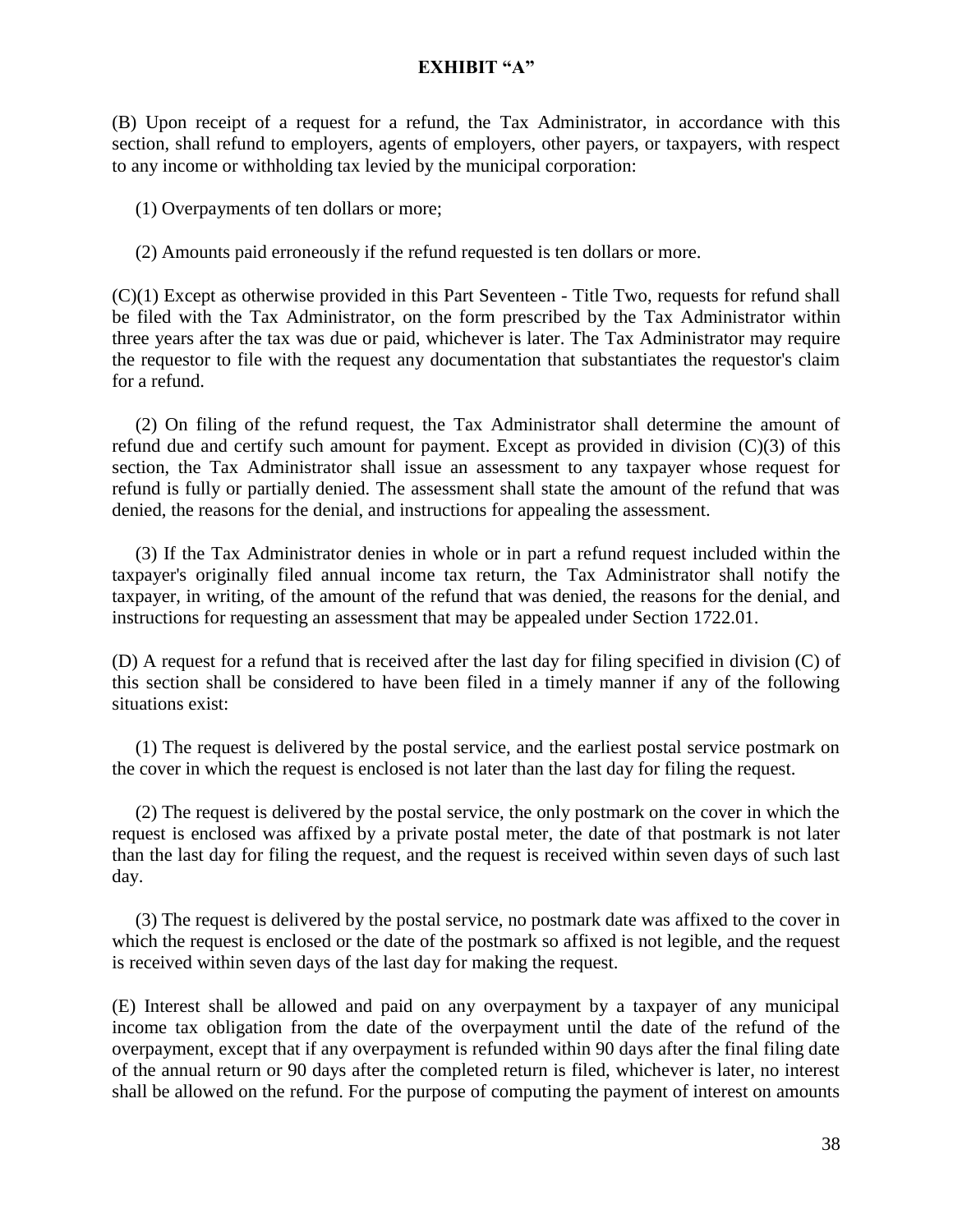overpaid, no amount of tax for any taxable year shall be considered to have been paid before the date on which the return on which the tax is reported is due, without regard to any extension of time for filing that return. Interest shall be paid at the interest rate described in Section 1720.06(A)(4).

# **1718.06 SECOND MUNICIPALITY IMPOSING TAX AFTER TIME PERIOD ALLOWED FOR REFUND.**

(A) Income tax that has been deposited with the City, but should have been deposited with another municipality, is allowable by the City as a refund but is subject to the three-year limitation on refunds.

(B) Income tax that was deposited with another municipality but should have been deposited with the City is subject to recovery by the City. If the City's tax on that income is imposed after the time period allowed for a refund of the tax or withholding paid to the other municipality, the City shall allow a nonrefundable credit against the tax or withholding the City claims is due with respect to such income or wages, equal to the tax or withholding paid to the first municipality with respect to such income or wages.

(C) If the City's tax rate is less than the tax rate in the other municipality, then the nonrefundable credit shall be calculated using the City's tax rate. However, if the City's tax rate is greater than the tax rate in the other municipality, the tax due in excess of the nonrefundable credit is to be paid to the City, along with any penalty and interest that accrued during the period of nonpayment.

(D) Nothing in this section permits any credit carryforward.

## **1718.07AMENDED RETURNS.**

(A)(1) If a taxpayer's tax liability shown on the annual tax return for the City changes as a result of an adjustment to the taxpayer's federal or state income tax return, the taxpayer shall file an amended return with the City. The amended return shall be filed on a form required by the Tax Administrator.

 (2) If a taxpayer intends to file an amended consolidated municipal income tax return, or to amend its type of return from a separate return to a consolidated return, based on the taxpayer's consolidated federal income tax return, the taxpayer shall notify the Tax Administrator before filing the amended return.

(B)(1) In the case of an underpayment, the amended return shall be accompanied by payment of any combined additional tax due, together with any penalty and interest thereon. If the combined tax shown to be due is ten dollars or less, no payment need be made. The amended return shall reopen those facts, figures, computations, or attachments from a previously filed return that are not affected, either directly or indirectly, by the adjustment to the taxpayer's federal or state income tax return only: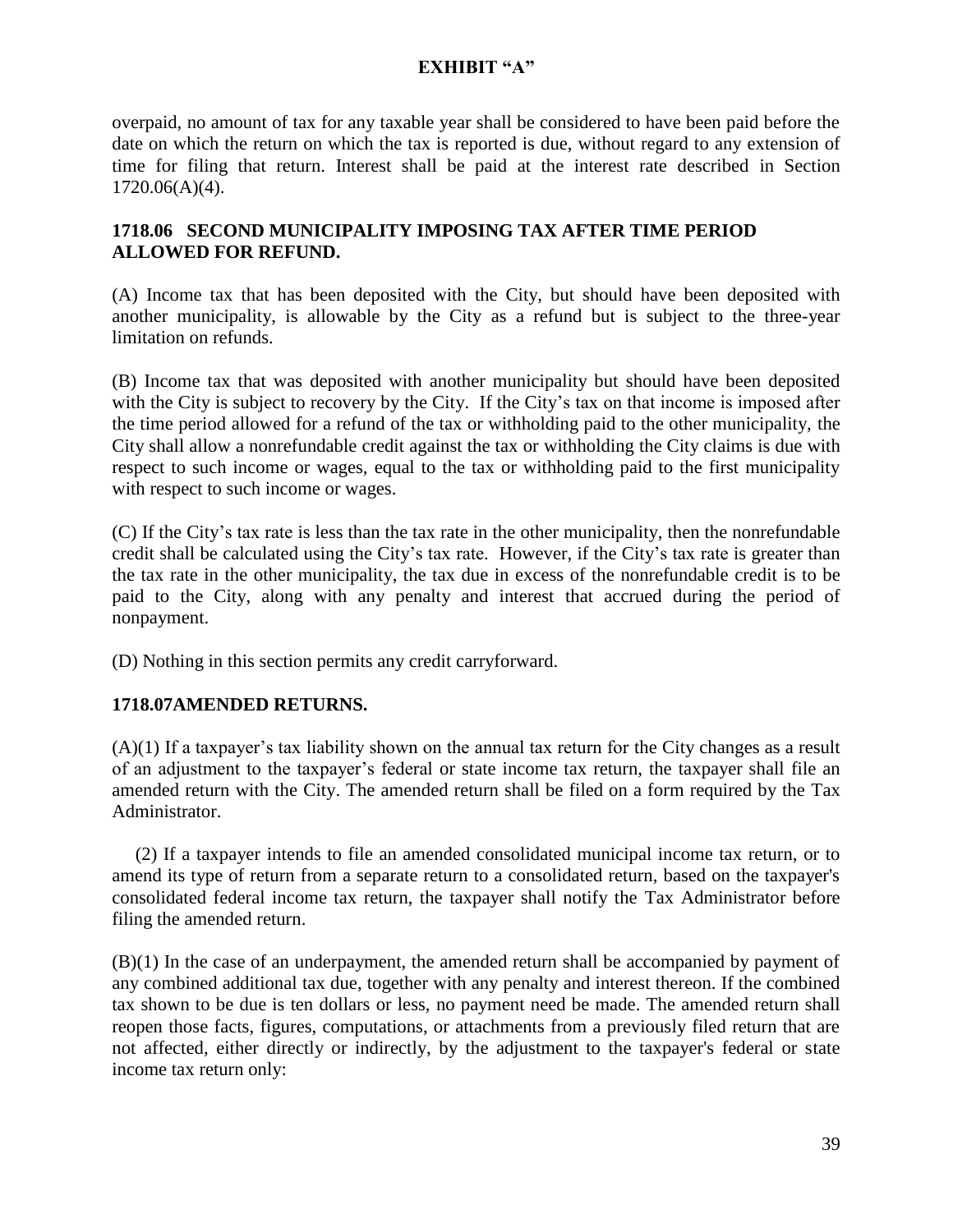(i) to determine the amount of tax that would be due if all facts, figures, computations, and attachments were reopened; or,

(ii) if the applicable statute of limitations for civil actions or prosecutions under Section 1719.01 has not expired for a previously filed return.

 (2) The additional tax to be paid shall not exceed the amount of tax that would be due if all facts, figures, computations, and attachments were reopened; i.e., the payment shall be the lesser of the two amounts.

 $(C)(1)$  In the case of an overpayment, a request for refund may be filed under this division within the period prescribed by division (D) of this section for filing the amended return, even if it is filed beyond the period prescribed in that division if it otherwise conforms to the requirements of that division. If the amount of the refund is less than ten dollars, no refund need be paid by the City. A request filed under this division shall claim refund of overpayments resulting from alterations only to those facts, figures, computations, or attachments required in the taxpayer's annual return that are affected, either directly or indirectly, by the adjustment to the taxpayer's federal or state income tax return, unless it is also filed within the time prescribed in Section 1718.05.

(2) The amount to be refunded shall not exceed the amount of refund that would be due if all facts, figures, computations, and attachments were reopened. All facts, figures, computations, and attachments may be reopened to determine the refund amount due by inclusion of all facts, figures, computations, and attachments.

(D) Within 60 days after the final determination of any federal or state tax liability affecting the taxpayer's City tax liability, that taxpayer shall make and file an amended City return showing income subject to City income tax based upon such final determination of federal or state tax liability. The taxpayer shall pay any additional City income tax shown due thereon or make a claim for refund of any overpayment, unless the tax or overpayment is less than ten dollars.

## **CHAPTER 1719**

## **LIMITATIONS**

### **1719.01 LIMITATIONS.**

(A)(1)(a) Civil actions to recover municipal income taxes and penalties and interest on municipal income taxes shall be brought within the later of:

(i) Three years after the tax was due or the return was filed, whichever is later; or

(ii) One year after the conclusion of the qualifying deferral period, if any.

(b) The time limit described in division  $(A)(1)(a)$  of this section may be extended at any time if both the Tax Administrator and the employer, agent of the employer, other payer, or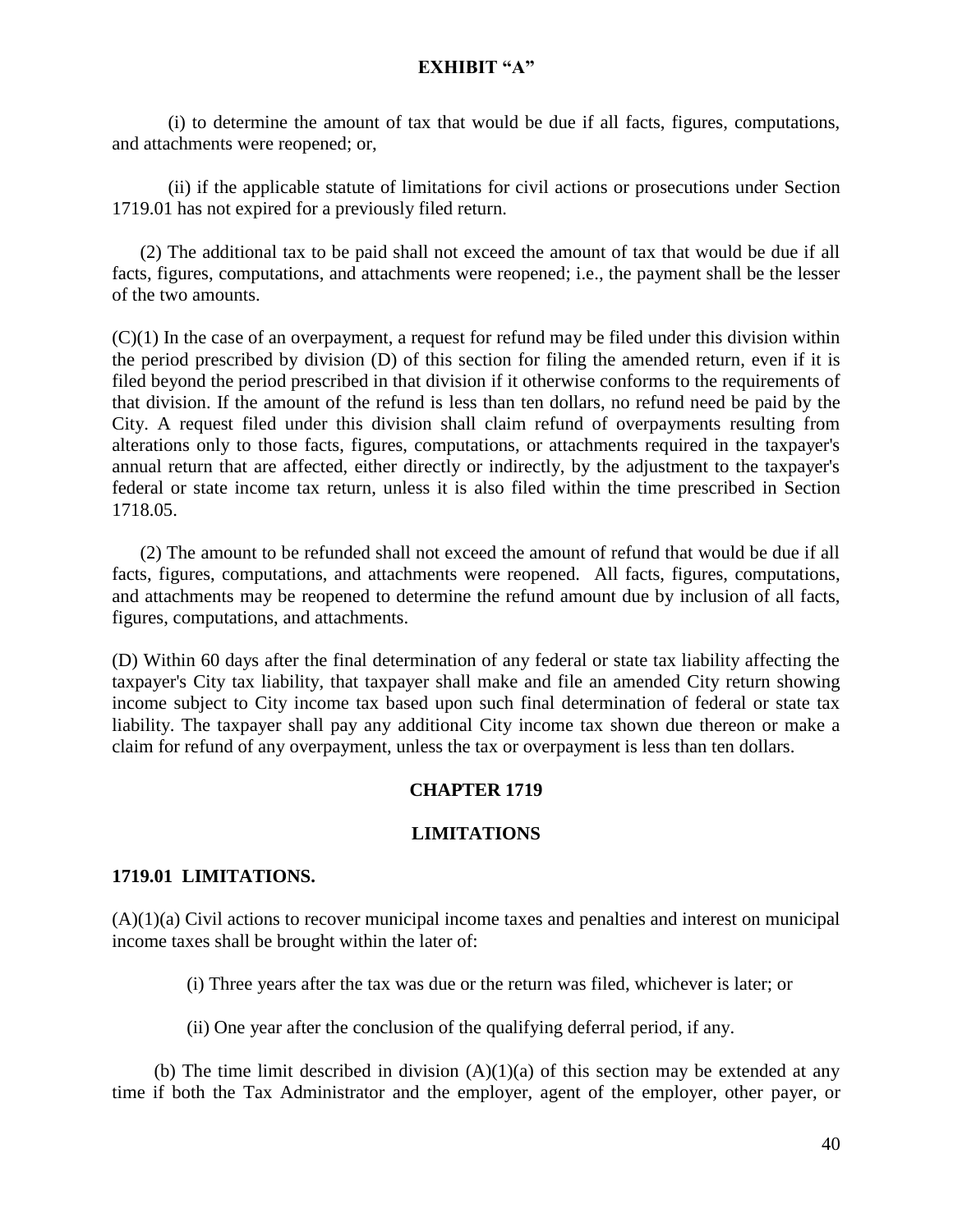taxpayer consent in writing to the extension. Any extension shall also extend for the same period of time the time limit described in division (C) of this section.

 (2) As used in this section, "qualifying deferral period" means a period of time beginning and ending as follows:

 (a) Beginning on the date a person who is aggrieved by an assessment files with the Board of Tax Review the request described in Section 1722.01. That date shall not be affected by any subsequent decision, finding, or holding by any administrative body or court that the Board of Tax Review did not have jurisdiction to affirm, reverse, or modify the assessment or any part of that assessment.

(b) Ending the later of the  $60<sup>th</sup>$  day after the date on which the final determination of the Board of Tax Review becomes final or, if any party appeals from the determination of the Board of Tax Review, the  $60<sup>th</sup>$  day after the date on which the final determination of the Board of Tax Review is either ultimately affirmed in whole or in part or ultimately reversed and no further appeal of either that affirmation, in whole or in part, or that reversal is available or taken.

(B) Prosecutions for an offense made punishable under a resolution or ordinance imposing an income tax shall be commenced within three years after the commission of the offense, provided that in the case of fraud, failure to file a return, or the omission of twenty-five percent (25%) or more of income required to be reported, prosecutions may be commenced within six years after the commission of the offense.

(C) A claim for a refund of municipal income taxes shall be brought within the time limitation provided in Section 1718.05.

(D)(1) Notwithstanding the fact that an appeal is pending, the petitioner may pay all or a portion of the assessment that is the subject of the appeal. The acceptance of a payment by the City does not prejudice any claim for refund upon final determination of the appeal.

 (2) If upon final determination of the appeal an error in the assessment is corrected by the Tax Administrator, upon an appeal so filed or pursuant to a final determination of the Board of Tax Review, of the Ohio board of tax appeals, or any court to which the decision of the Ohio board of tax appeals has been appealed, so that the resultant amount due is less than the amount paid, a refund will be paid in the amount of the overpayment as provided by Section 1718.05, with interest on that amount as provided by division (E) of Section 1718.05.

(E) No civil action to recover City income tax or related penalties or interest shall be brought during either of the following time periods:

 (1) The period during which a taxpayer has a right to appeal the imposition of that tax or interest or those penalties;

 (2) The period during which an appeal related to the imposition of that tax or interest or those penalties is pending.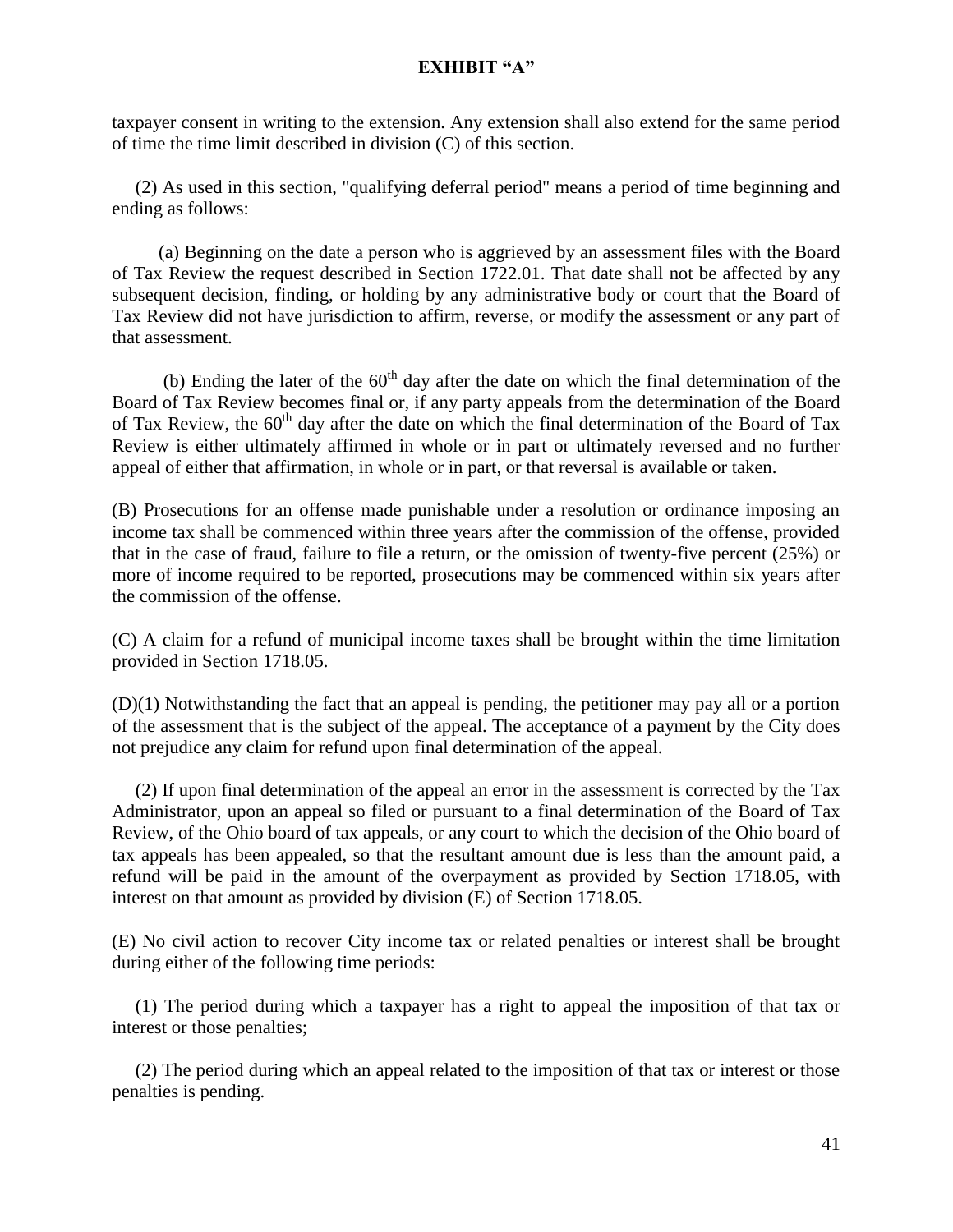### **CHAPTER 1720**

### **AUDITS; ASSESSMENTS; CONFIDENTIALITY; INTEREST AND PENALTIES**

### **1720.01 AUDITS.**

(A) At or before the commencement of an audit, the Tax Administrator shall provide to the taxpayer a written description of the roles of the Tax Administrator and of the taxpayer during the audit and a statement of the taxpayer's rights, including any right to obtain a refund of an overpayment of a tax. At or before the commencement of an audit, the Tax Administrator shall inform the taxpayer when the audit is considered to have commenced.

(B) Except in cases involving suspected criminal activity, the Tax Administrator shall conduct an audit of a taxpayer during regular business hours and after providing reasonable notice to the taxpayer. A taxpayer who is unable to comply with a proposed time for an audit on the grounds that the proposed time would cause inconvenience or hardship must offer reasonable alternative dates for the audit.

(C) At all stages of an audit by the Tax Administrator, a taxpayer is entitled to be assisted or represented by an attorney, accountant, bookkeeper, or other tax practitioner. The Tax Administrator shall prescribe a form by which a taxpayer may designate such a person to assist or represent the taxpayer in the conduct of any proceedings resulting from actions by the Tax Administrator. If a taxpayer has not submitted such a form, the Tax Administrator may accept other evidence, as the Tax Administrator considers appropriate, that a person is the authorized representative of a taxpayer.

A taxpayer may refuse to answer any questions asked by the person conducting an audit until the taxpayer has an opportunity to consult with the taxpayer's attorney, accountant, bookkeeper, or other tax practitioner.

This division does not authorize the practice of law by a person who is not an attorney.

(D) A taxpayer may record, electronically or otherwise, the audit examination.

(E) The failure of the Tax Administrator to comply with a provision of this section shall neither excuse a taxpayer from payment of any taxes owed by the taxpayer nor cure any procedural defect in a taxpayer's case.

(F) If the Tax Administrator fails to substantially comply with the provisions of this section, the Tax Administrator, upon application by the taxpayer, shall excuse the taxpayer from penalties and interest.

### **1720.02 SERVICE OF ASSESSMENT.**

(A) As used in this section: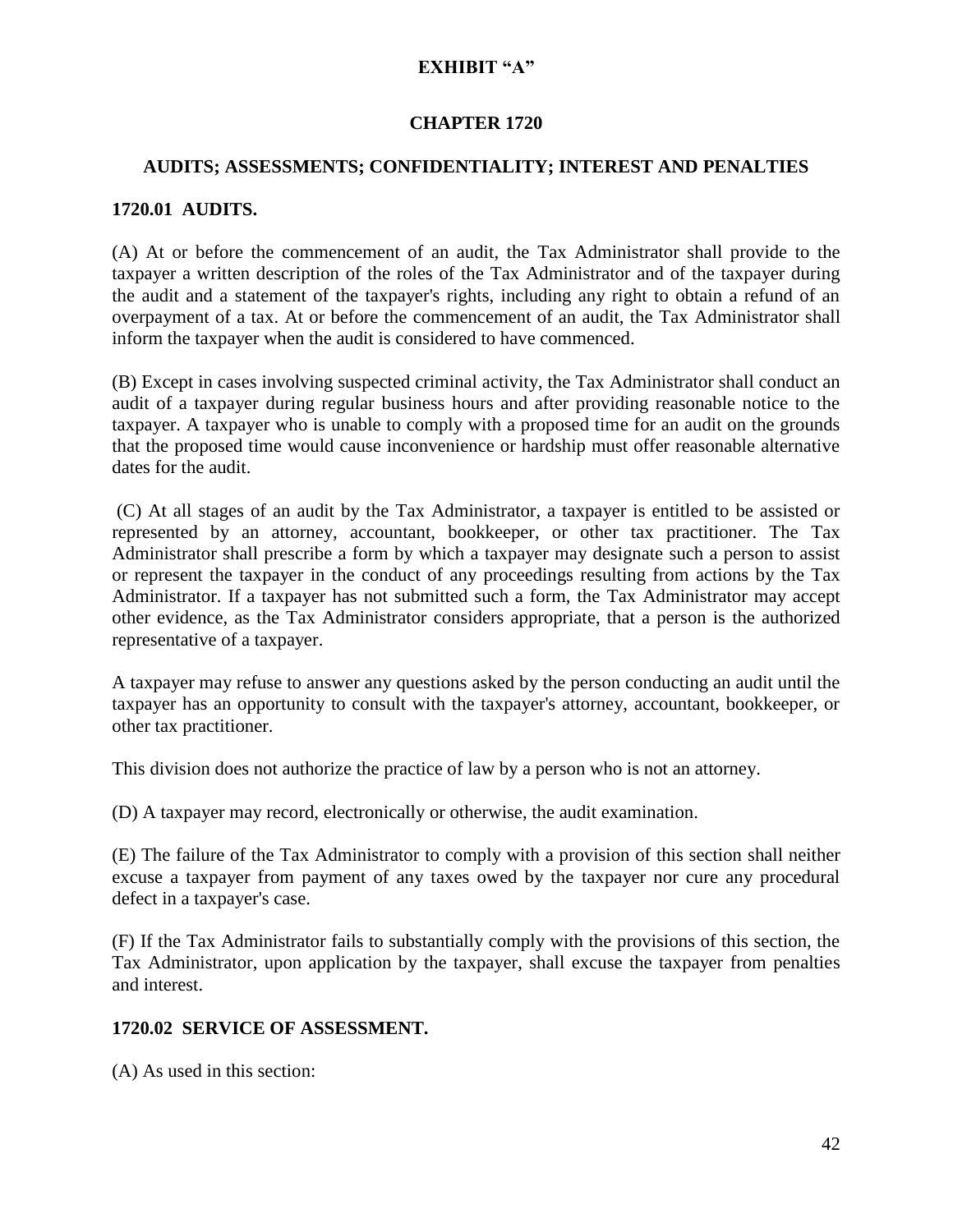(1) "Last known address" means the address the Tax Administrator has at the time a document is originally sent by certified mail, or any address the Tax Administrator can ascertain using reasonable means such as the use of a change of address service offered by the postal service or an authorized delivery service under Section [5703.056](http://codes.ohio.gov/orc/5703.056) of the ORC.

 (2) "Undeliverable address" means an address to which the postal service or an authorized delivery service under Section [5703.056](http://codes.ohio.gov/orc/5703.056) of the ORC is not able to deliver an assessment of the Tax Administrator, except when the reason for non-delivery is because the addressee fails to acknowledge or accept the assessment.

(B) Subject to division (C) of this section, a copy of each assessment shall be served upon the person affected thereby either by personal service, by certified mail, or by a delivery service authorized under Section [5703.056](http://codes.ohio.gov/orc/5703.056) of the ORC. With the permission of the person affected by an assessment, the Tax Administrator may deliver the assessment through alternative means as provided in this section, including, but not limited to, delivery by secure electronic mail.

 $(C)(1)(a)$  If certified mail is returned because of an undeliverable address, a Tax Administrator shall utilize reasonable means to ascertain a new last known address, including the use of a change of address service offered by the postal service or an authorized delivery service under Section [5703.056](http://codes.ohio.gov/orc/5703.056) of the ORC. If the Tax Administrator is unable to ascertain a new last known address, the assessment shall be sent by ordinary mail and considered served. If the ordinary mail is subsequently returned because of an undeliverable address, the assessment remains appealable within 60 days after the assessment's postmark.

 (b) Once the Tax Administrator or other City official, or the designee of either, serves an assessment on the person to whom the assessment is directed, the person may protest the ruling of that assessment by filing an appeal with the Board of Tax Review within 60 days after the receipt of service. The delivery of an assessment of the Tax Administrator under division  $(C)(1)(a)$  of this section is prima facie evidence that delivery is complete and that the assessment is served.

 (2) If mailing of an assessment by a Tax Administrator by certified mail is returned for some cause other than an undeliverable address, the Tax Administrator shall resend the assessment by ordinary mail. The assessment shall show the date the Tax Administrator sends the assessment and include the following statement:

"This assessment is deemed to be served on the addressee under applicable law ten days from the date this assessment was mailed by the Tax Administrator as shown on the assessment, and all periods within which an appeal may be filed apply from and after that date."

Unless the mailing is returned because of an undeliverable address, the mailing of that information is prima facie evidence that delivery of the assessment was completed ten days after the Tax Administrator sent the assessment by ordinary mail and that the assessment was served.

If the ordinary mail is subsequently returned because of an undeliverable address, the Tax Administrator shall proceed under division  $(C)(1)(a)$  of this section. A person may challenge the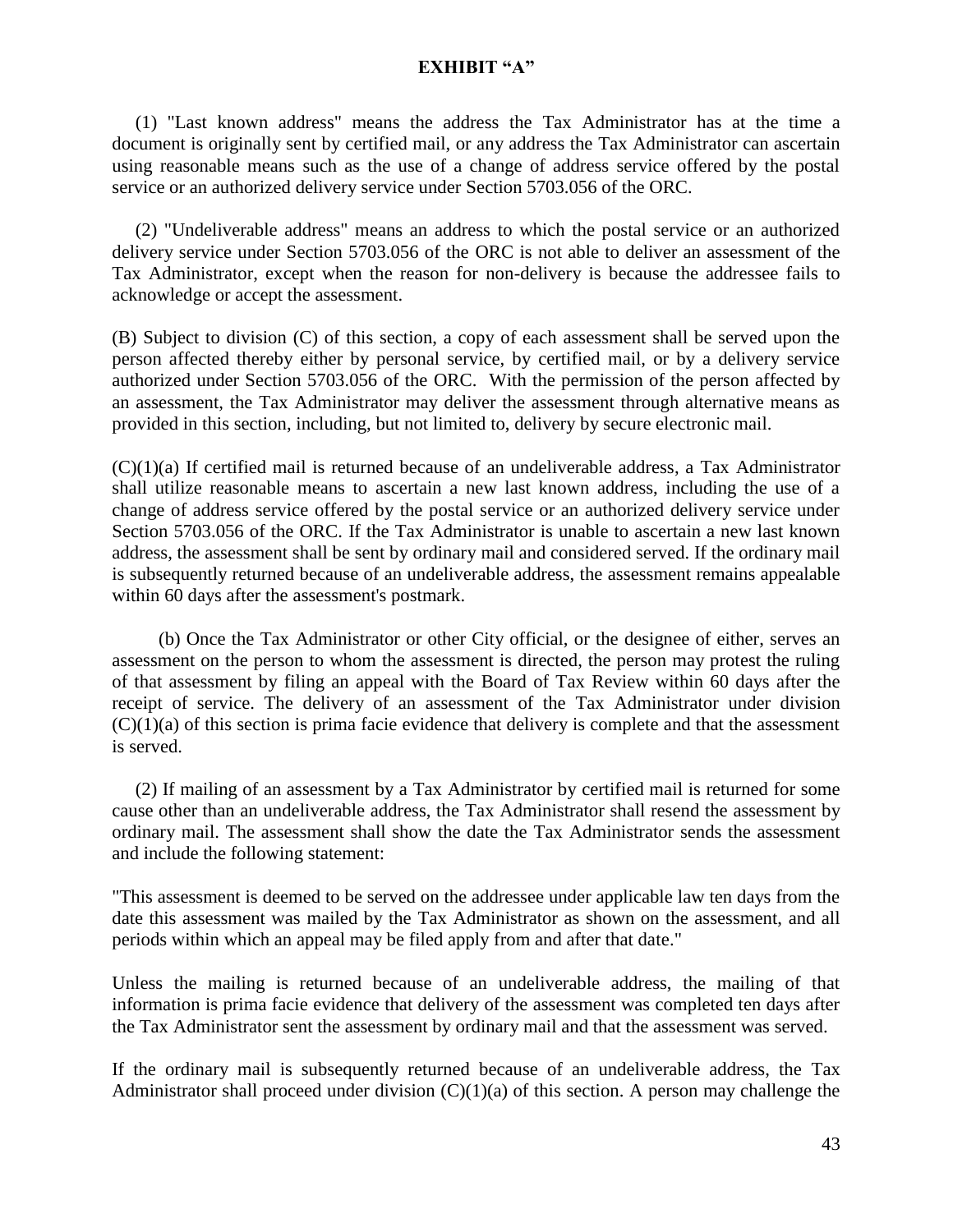presumption of delivery and service under this division in accordance with division (D) of this section.

(D)(1) A person disputing the presumption of delivery and service under division (C) of this section bears the burden of proving by a preponderance of the evidence that the address to which the assessment was sent by certified mail was not an address with which the person was associated at the time the Tax Administrator originally mailed the assessment. For the purposes of this section, a person is associated with an address at the time the Tax Administrator originally mailed the assessment if, at that time, the person was residing, receiving legal documents, or conducting business at the address; or if, before that time, the person had conducted business at the address and, when the assessment was mailed, the person's agent or the person's affiliate was conducting business at the address. For the purposes of this section, a person's affiliate is any other person that, at the time the assessment was mailed, owned or controlled at least 20 percent, as determined by voting rights, of the addressee's business.

(2) If a person elects to appeal an assessment on the basis described in division  $(D)(1)$  of this section, and if that assessment is subject to collection and is not otherwise appealable, the person must do so within 60 days after the initial contact by the Tax Administrator or other City official, or the designee of either, with the person. Nothing in this division prevents the Tax Administrator or other official from entering into a compromise with the person if the person does not actually file such an appeal with the Board of Tax Review.

(E) Nothing in this section prohibits the Tax Administrator or the Tax Administrator's designee from delivering an assessment by a Tax Administrator by personal service.

(F) Collection actions taken upon any assessment being appealed under division  $(C)(1)(b)$  of this section, including those on which a claim has been delivered for collection, shall be stayed upon the pendency of an appeal under this section.

(G) Additional regulations as detailed in the Rules and Regulations shall apply.

## **1720.03 ADMINISTRATION OF CLAIMS.**

(A) As used in this section, "claim" means a claim for an amount payable to the City that arises pursuant to the City's income tax imposed in accordance with this Part Seventeen - Title Two.

(B) Nothing in this Part Seventeen - Title Two prohibits a Tax Administrator from doing either of the following if such action is in the best interests of the City:

(1) Compromise a claim;

 (2) Extend for a reasonable period the time for payment of a claim by agreeing to accept monthly or other periodic payments.

(C) The Tax Administrator's rejection of a compromise or payment-over-time agreement proposed by a person with respect to a claim shall not be appealable.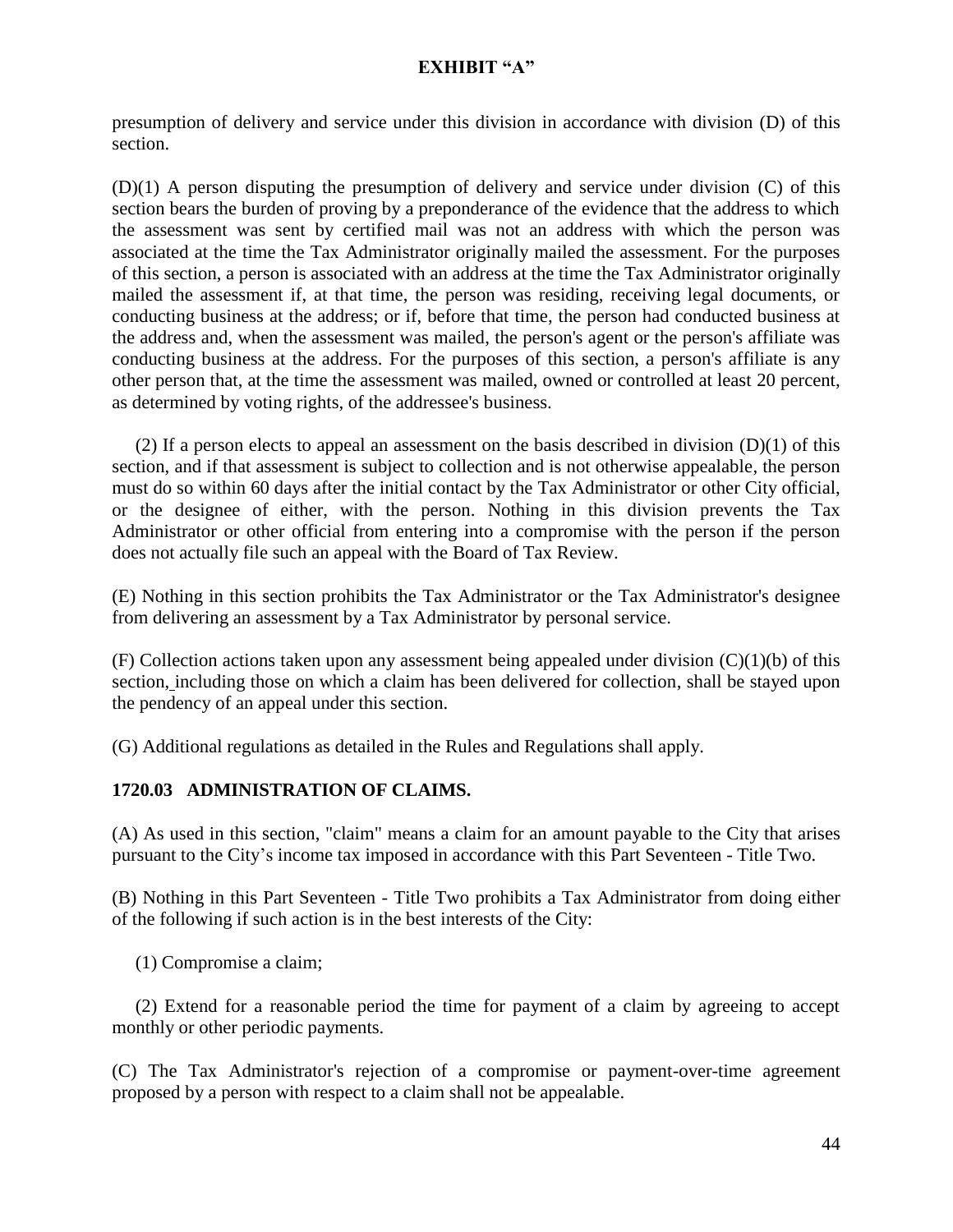(D) A compromise or payment-over-time agreement with respect to a claim shall be binding upon and shall be to the benefit of only the parties to the compromise or agreement, and shall not eliminate or otherwise affect the liability of any other person.

(E) A compromise or payment-over-time agreement with respect to a claim shall be void if the taxpayer defaults under the compromise or agreement or if the compromise or agreement was obtained by fraud or by misrepresentation of a material fact. Any amount that was due before the compromise or agreement and that is unpaid shall remain due, and any penalties or interest that would have accrued in the absence of the compromise or agreement shall continue to accrue and be due.

## **1720.04 TAX INFORMATION CONFIDENTIAL.**

(A) Any information gained as a result of returns, investigations, hearings, or verifications required or authorized by this Part Seventeen - Title Two is confidential, and no person shall access or disclose such information except in accordance with a proper judicial order or in connection with the performance of that person's official duties or the official business of the City as authorized by this Part Seventeen - Title Two. The Tax Administrator or a designee thereof may furnish copies of returns filed or otherwise received under this Part Seventeen - Title Two and other related tax information to the internal revenue service, the tax commissioner, and tax administrators of other municipal corporations.

(B) This section does not prohibit the City from publishing or disclosing statistics in a form that does not disclose information with respect to particular taxpayers.

## **1720.05 FRAUD.**

No person shall knowingly make, present, aid, or assist in the preparation or presentation of a false or fraudulent report, return, schedule, statement, claim, or document authorized or required by City ordinance or state law to be filed with the Tax Administrator, or knowingly procure, counsel, or advise the preparation or presentation of such report, return, schedule, statement, claim, or document, or knowingly change, alter, or amend, or knowingly procure, counsel or advise such change, alteration, or amendment of the records upon which such report, return, schedule, statement, claim, or document is based with intent to defraud the City or the Tax Administrator.

## **1720.06 INTEREST AND PENALTIES.**

(A) As used in this section:

 (1) "Applicable law" means this Part Seventeen - Title Two, the resolutions, ordinances, codes, directives, instructions, and rules adopted by the City provided they impose or directly or indirectly address the levy, payment, remittance, or filing requirements of the City.

 (2 ) "Federal short-term rate" means the rate of the average market yield on outstanding marketable obligations of the United States with remaining periods to maturity of three years or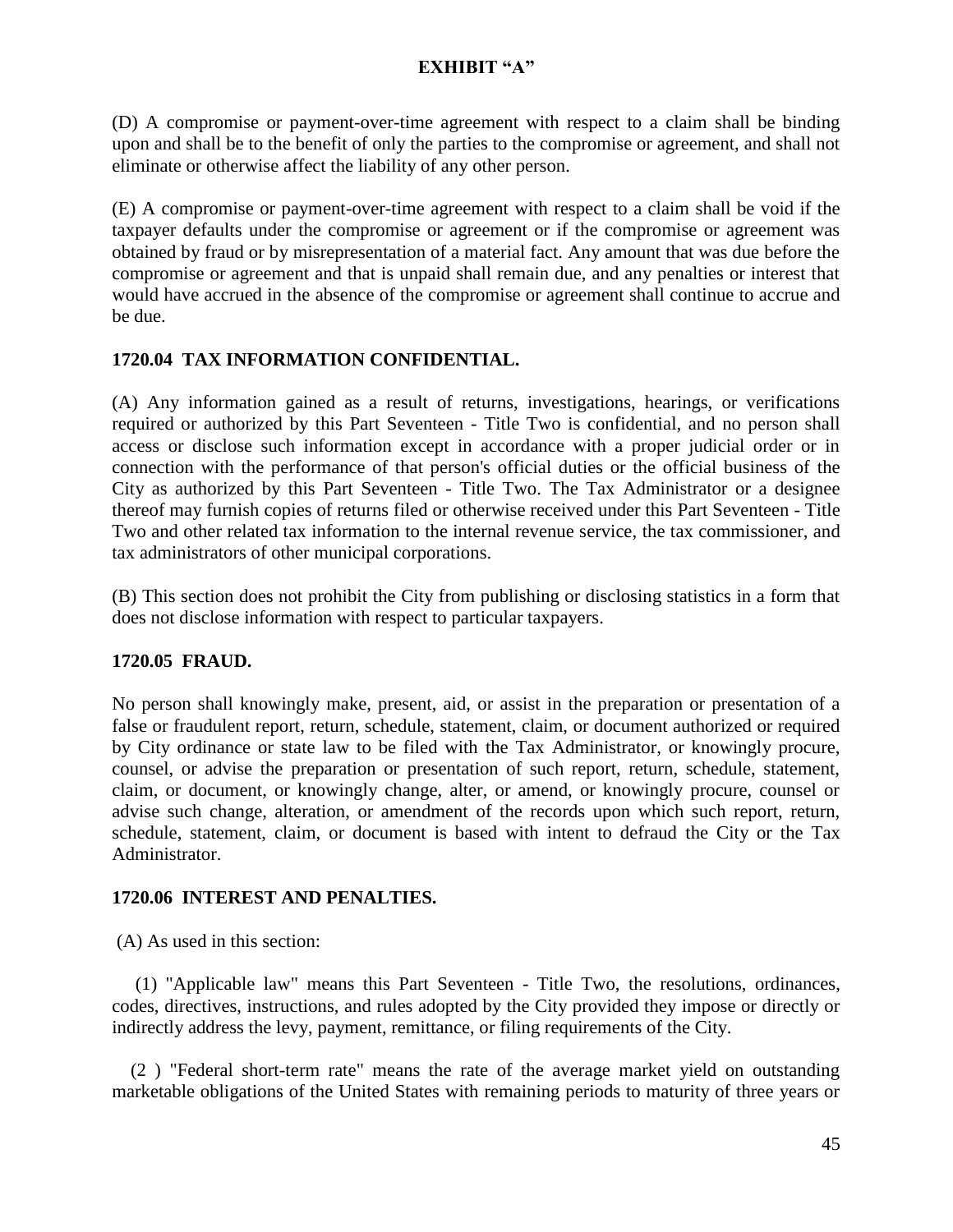less, as determined under Section 1274 of the Internal Revenue Code, for July of the current year.

 (3) "Income tax," "estimated income tax," and "withholding tax" means any income tax, estimated income tax, and withholding tax imposed by the City pursuant to applicable law, including at any time before January 1, 2016.

 (4) "Interest rate as described in division (A) of this section" means the federal short-term rate, rounded to the nearest whole number percent, plus five percent. The rate shall apply for the calendar year next following the July of the year in which the federal short-term rate is determined in accordance with division (A)(2) of this section.

 (5 ) "Return" includes any tax return, report, reconciliation, schedule, and other document required to be filed with the Tax Administrator or the City by a taxpayer, employer, any agent of the employer, or any other payer pursuant to applicable law, including at any time before January 1, 2016.

 (6) "Unpaid estimated income tax" means estimated income tax due but not paid by the date the tax is required to be paid under applicable law.

 (7) "Unpaid income tax" means income tax due but not paid by the date the income tax is required to be paid under applicable law.

 (8) "Unpaid withholding tax" means withholding tax due but not paid by the date the withholding tax is required to be paid under applicable law.

 (9) "Withholding tax" includes amounts an employer, any agent of an employer, or any other payer did not withhold in whole or in part from an employee's qualifying wages, but that, under applicable law, the employer, agent, or other payer is required to withhold from an employee's qualifying wages.

(B)(1) This section applies to the following:

(a) Any return required to be filed under applicable law for taxable years beginning on or after January 1, 2016;

(b) Income tax, estimated income tax, and withholding tax required to be paid or remitted to the City on or after January 1, 2016.

 (2) This section does not apply to returns required to be filed or payments required to be made before January 1, 2016, regardless of the filing or payment date. Returns required to be filed or payments required to be made before January 1, 2016, but filed or paid after that date shall be subject to the ordinances or rules and regulations, as adopted before January 1, 2016, of the City to which the return is to be filed or the payment is to be made.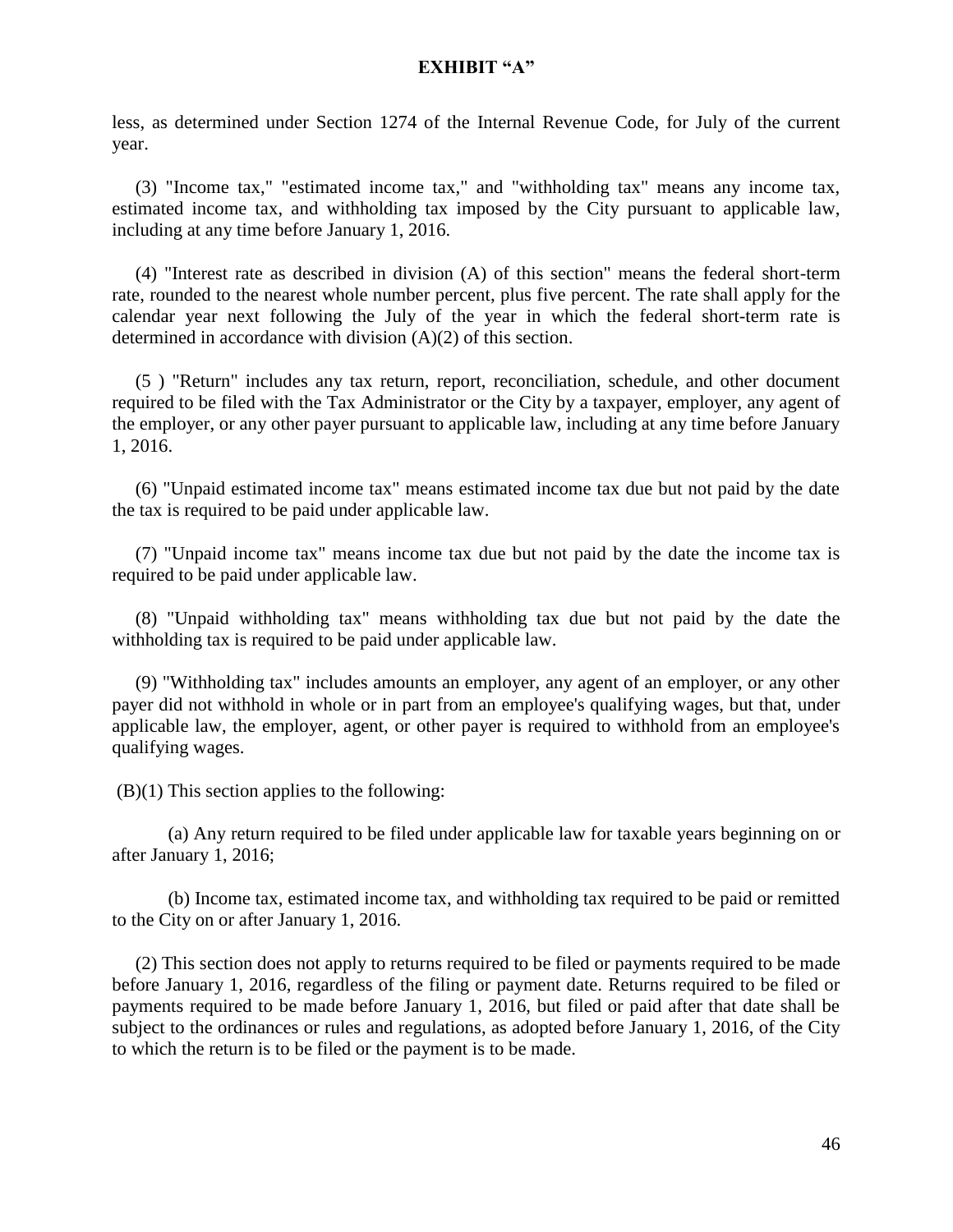(C) Should any taxpayer, employer, agent of the employer, or other payer for any reason fails, in whole or in part, to make timely and full payment or remittance of income tax, estimated income tax, or withholding tax or to file timely with the City any return required to be filed, the following penalties and interest shall apply:

 (1) Interest shall be imposed at the rate described in division (A) of this section, per annum, on all unpaid income tax, unpaid estimated income tax, and unpaid withholding tax.

 (2)(a) With respect to unpaid income tax and unpaid estimated income tax, the City may impose a penalty equal to fifteen percent (15%) of the amount not timely paid.

 (b) With respect to any unpaid withholding tax, the City may impose a penalty equal to fifty percent (50%) of the amount not timely paid.

 (3) With respect to returns other than estimated income tax returns, the City may impose a penalty of \$25 for each failure to timely file each return, regardless of the liability shown thereon for each month, or any fraction thereof, during which the return remains unfiled regardless of the liability shown thereon. The penalty shall not exceed \$150 for each failure.

(D) Nothing in this section requires the City to refund or credit any penalty, amount of interest, charges, or additional fees that the City has properly imposed or collected before January 1, 2016.

(E) Nothing in this section limits the authority of the City to abate or partially abate penalties or interest imposed under this section when the Tax Administrator determines, in the Tax Administrator's sole discretion, that such abatement is appropriate.

(F) By the  $31<sup>st</sup>$  day of October of each year the City shall publish the rate described in division (A) of this section applicable to the next succeeding calendar year.

(G) The City may impose on the taxpayer, employer, any agent of the employer, or any other payer the City's post-judgment collection costs and fees, including attorney's fees.

## **CHAPTER 1721**

## **AUTHORITY OF TAX ADMINISTRATOR; VERIFICATION OF INFORMATION; OPINION OF TAX ADMINISTRATOR**

## **1721.01 AUTHORITY OF TAX ADMINISTRATOR; VERIFICATION OF INFORMATION.**

### **Authority.**

(A) Nothing in this Part Seventeen - Title Two shall limit the authority of the Tax Administrator to perform any of the following duties or functions, unless the performance of such duties or functions is expressly limited by a provision of the ORC: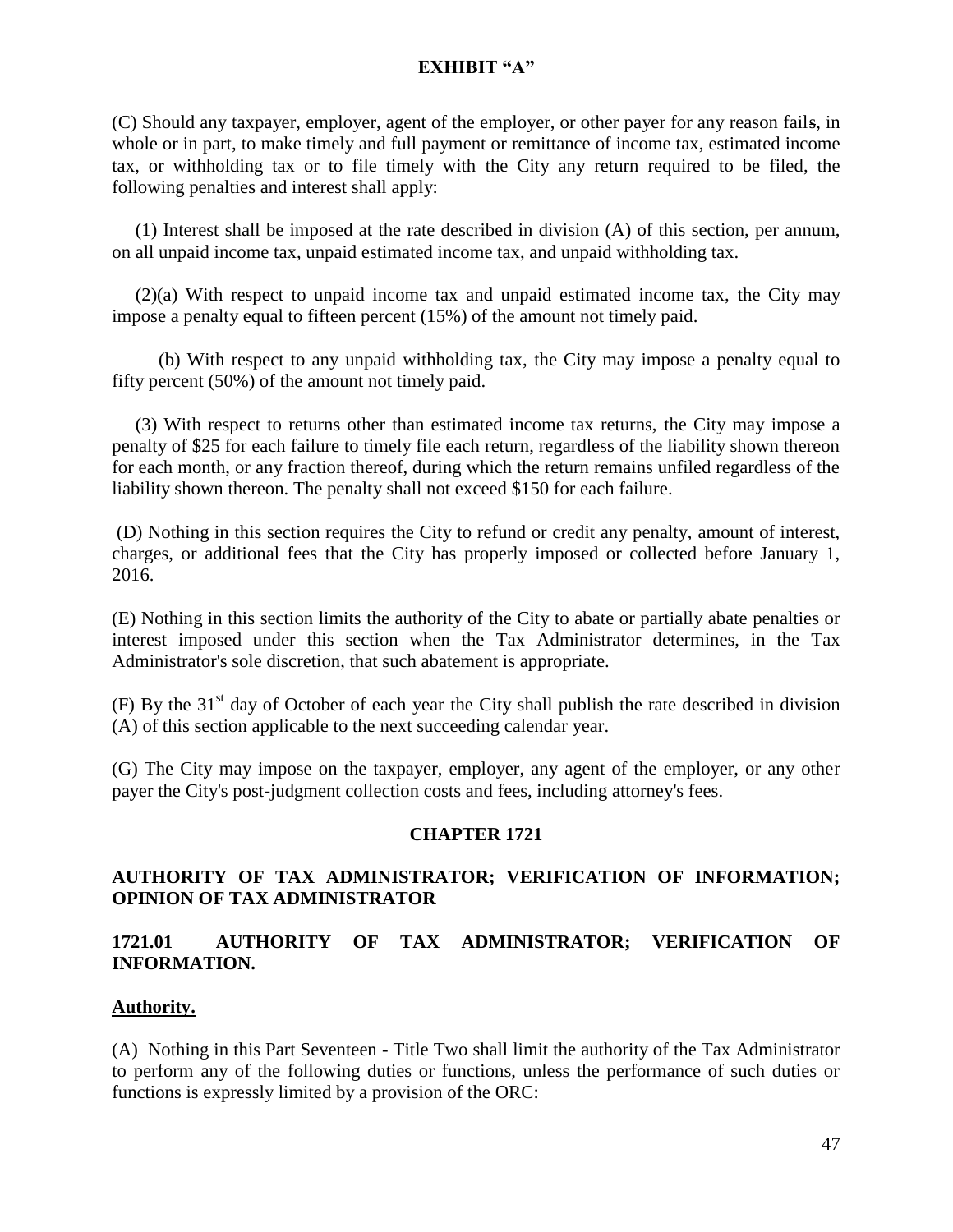(1)(a) Exercise all powers whatsoever of any query nature as provided by law, including, the right to inspect books, accounts, records, memorandums, and federal and state income tax returns, to examine persons under oath, to issue orders or subpoenas for the production of books, accounts, papers, records, documents, and testimony, to take depositions, to apply to a court for attachment proceedings as for contempt, to approve vouchers for the fees of officers and witnesses, and to administer oaths.

 (b) The powers referred to in this division of this section shall be exercised by the Tax Administrator only in connection with the performance of the duties respectively assigned to the Tax Administrator under the City's income tax ordinance;

(2) Appoint agents and prescribe their powers and duties;

 (3) Confer and meet with officers of other municipal corporations and states and officers of the United States on any matters pertaining to their respective official duties as provided by law;

 (4) Exercise the authority provided by law, including orders from bankruptcy courts, relative to remitting or refunding taxes, including penalties and interest thereon, for any reason overpaid. In addition, the Tax Administrator may investigate any claim of overpayment and, if the Tax Administrator finds that there has been an overpayment, make a written statement of the Tax Administrator's findings, and approve and issue a refund payable to the taxpayer, the taxpayer's assigns, or legal representative as provided in this Part Seventeen - Title Two;

 (5) Exercise the authority provided by law relative to consenting to the compromise and settlement of tax claims;

 (6) Exercise the authority provided by law relative to the use of alternative apportionment methods by taxpayers in accordance with Section 1716.01;

 (7)(a) Make all tax findings, determinations, computations, and orders the Tax Administrator is by law authorized and required to make and, pursuant to time limitations provided by law, on the Tax Administrator's own motion, review, re-determine, or correct any tax findings, determinations, computations, or orders the Tax Administrator has made.

 (b) If an appeal has been filed with the Board of Tax Review or other appropriate tribunal, the Tax Administrator shall not review, re-determine, or correct any tax finding, determination, computation, or order which the Tax Administrator has made, unless such appeal or application is withdrawn by the appellant or applicant, is dismissed, or is otherwise final;

(8) Destroy any or all returns or other tax documents in the manner authorized by law;

 (9) Enter into an agreement with a taxpayer to simplify the withholding obligations described in Section 1717.01.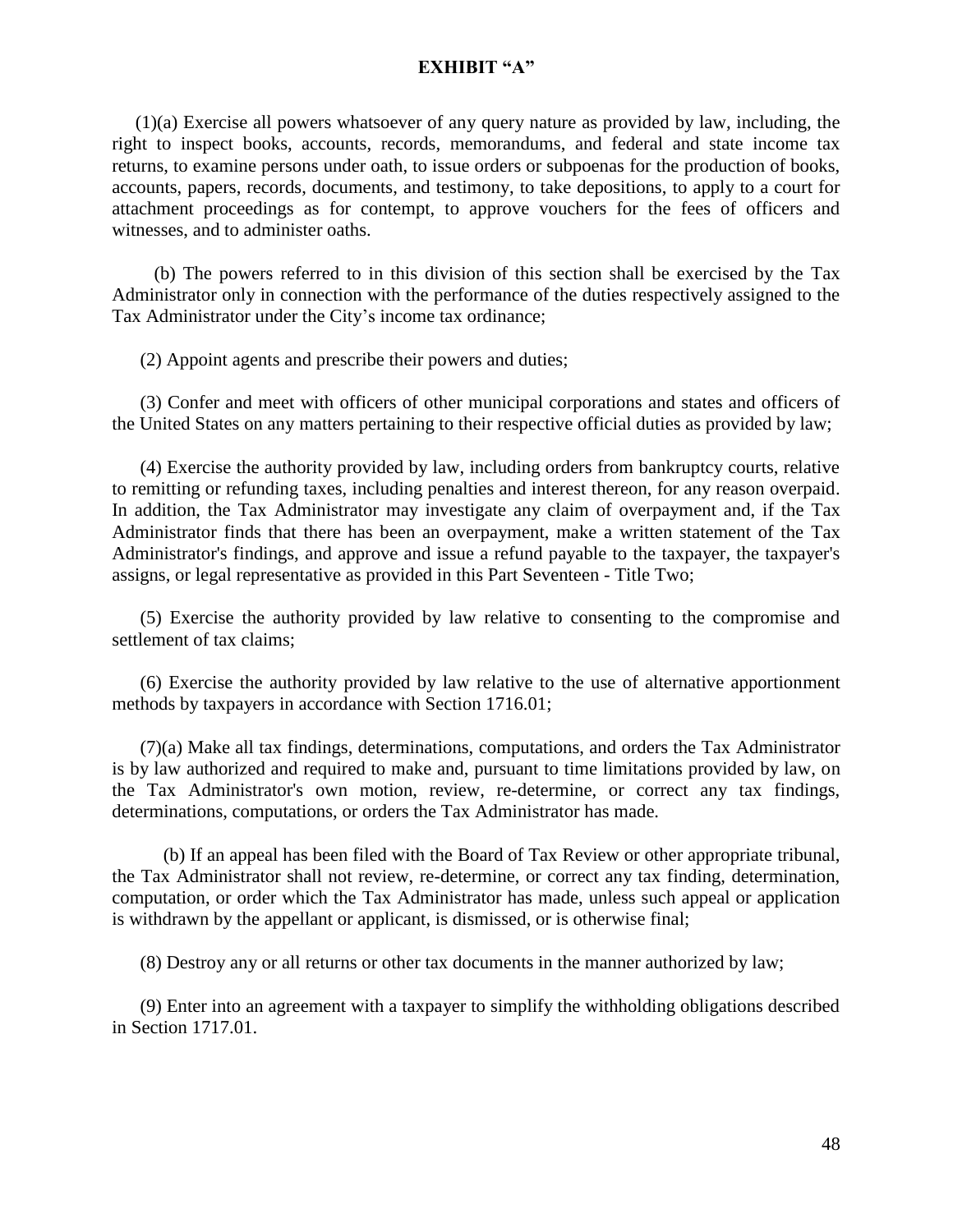#### **Verification of accuracy of returns and determination of liability.**

(B)(1) A Tax Administrator, or any authorized agent or employee thereof may examine the books, papers, records, and federal and state income tax returns of any employer, taxpayer, or other person that is subject to, or that the Tax Administrator believes is subject to, the provisions of this Part Seventeen - Title Two for the purpose of verifying the accuracy of any return made or, if no return was filed, to ascertain the tax due under this Part Seventeen - Title Two. Upon written request by the Tax Administrator or a duly authorized agent or employee thereof, every employer, taxpayer, or other person subject to this section is required to furnish the opportunity for the Tax Administrator, authorized agent, or employee to investigate and examine such books, papers, records, and federal and state income tax returns at a reasonable time and place designated in the request.

 (2) The records and other documents of any taxpayer, employer, or other person that is subject to, or that a Tax Administrator believes is subject to, the provisions of this Part Seventeen - Title Two shall be open to the Tax Administrator's inspection during business hours and shall be preserved for a period of six years following the end of the taxable year to which the records or documents relate, unless the Tax Administrator, in writing, consents to their destruction within that period, or by order requires that they be kept longer. The Tax Administrator may require any person, by notice served on that person, to keep such records as the Tax Administrator determines necessary to show whether or not that person is liable, and the extent of such liability, for the income tax levied by the City or for the withholding of such tax.

 (3) The Tax Administrator may examine under oath any person that the Tax Administrator reasonably believes has knowledge concerning any income that was or would have been returned for taxation or any transaction tending to affect such income. The Tax Administrator may, for this purpose, compel any such person to attend a hearing or examination and to produce any books, papers, records, and federal and state income tax returns in such person's possession or control. The person may be assisted or represented by an attorney, accountant, bookkeeper, or other tax practitioner at any such hearing or examination. This division does not authorize the practice of law by a person who is not an attorney.

 (4) No person issued written notice by the Tax Administrator compelling attendance at a hearing or examination or the production of books, papers, records, or federal or state income tax returns under this section shall fail to comply.

#### **Identification information.**

(C)(1) Nothing in this Part Seventeen - Title Two prohibits the Tax Administrator from requiring any person filing a tax document with the Tax Administrator to provide identifying information, which may include the person's social security number, federal employer identification number, or other identification number requested by the Tax Administrator. A person required by the Tax Administrator to provide identifying information that has experienced any change with respect to that information shall notify the Tax Administrator of the change before, or upon, filing the next tax document requiring the identifying information.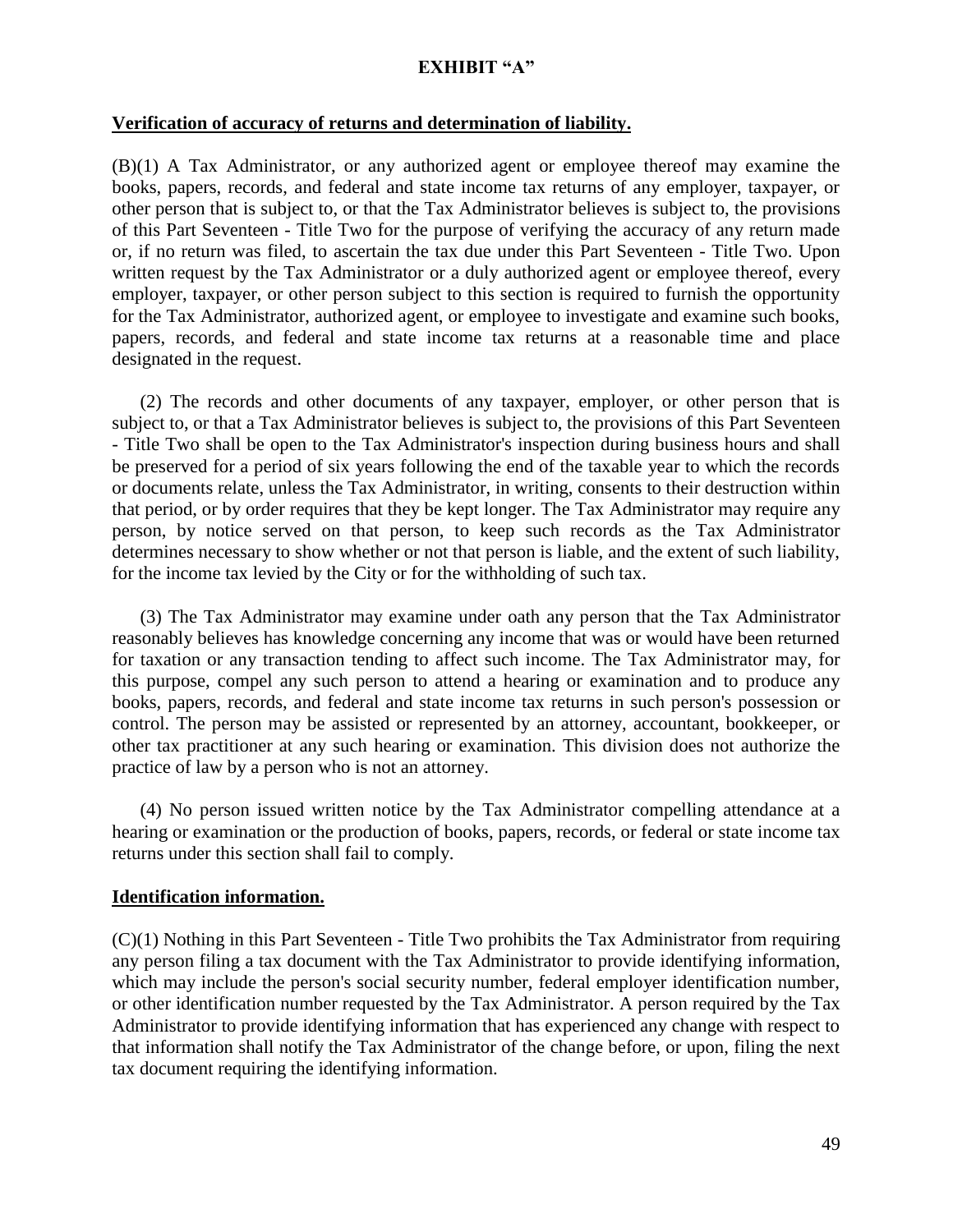(2)(a) If the Tax Administrator makes a request for identifying information and the Tax Administrator does not receive valid identifying information within 30 days of making the request, nothing in this Part Seventeen - Title Two prohibits the Tax Administrator from imposing a penalty upon the person to whom the request was directed pursuant to Section 1720.06, in addition to any applicable penalty described in Section 1726.01.

 (b) If a person required by the Tax Administrator to provide identifying information does not notify the Tax Administrator of a change with respect to that information as required under division (C) of Section 1721.01 within 30 days after filing the next tax document requiring such identifying information, nothing in this Part Seventeen - Title Two prohibits the Tax Administrator from imposing a penalty pursuant to Section 1720.06.

(c) The penalties provided for under divisions  $(C)(2)(a)$  and (b) of this section may be billed and imposed in the same manner as the tax or fee with respect to which the identifying information is sought and are in addition to any applicable criminal penalties described in Section 1726.01 for a violation of Section 1720.05 and any other penalties that may be imposed by the Tax Administrator by law.

## **1721.02 REQUEST FOR OPINION OF THE TAX ADMINISTRATOR.**

(A) An "opinion of the Tax Administrator" means an opinion issued under this section with respect to prospective municipal income tax liability. It does not include ordinary correspondence of the Tax Administrator.

(B) A taxpayer may submit a written request for an opinion of the Tax Administrator in accordance with the Rules and Regulations.

(C) A taxpayer is not relieved of tax liability for any activity or transaction related to a request for an opinion that contained any misrepresentation or omission of one or more material facts.

(D) A Tax Administrator may refuse to offer an opinion on any request received under this section. Such refusal is not subject to appeal.

(E) An opinion of the Tax Administrator binds the Tax Administrator only with respect to the taxpayer for whom the opinion was prepared and does not bind the Tax Administrator of any other municipal corporation.

(F) An opinion of the Tax Administrator issued under this section is not subject to appeal.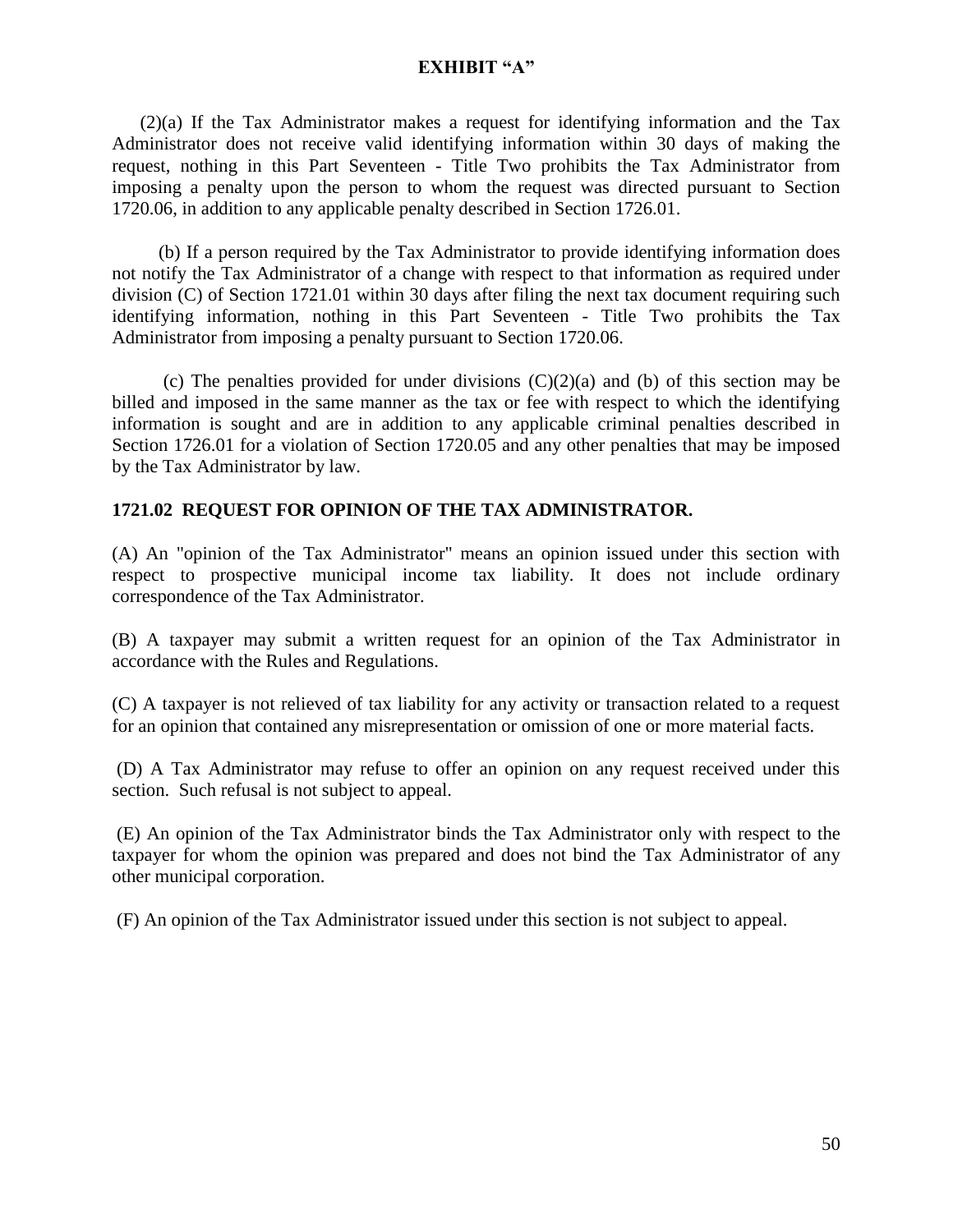# **CHAPTER 1722 BOARD OF TAX REVIEW**

#### **1722.01 BOARD OF TAX REVIEW.**

(A)(1) The Board of Tax Review shall consist of three members. Two members shall be appointed by the legislative authority of the City, but such appointees may not be employees, elected officials, or contractors with the City at any time during their term or in the five years immediately preceding the date of appointment. One member shall be appointed by the City Manager of the City. This member may be an employee of the City, but may not be the director of finance or equivalent officer, or the Tax Administrator or other similar official or an employee directly involved in municipal tax matters, or any direct subordinate thereof.

 (2) The term for members of the Board of Tax Review for the City shall be two years. There is no limit on the number of terms that a member may serve if the member is reappointed by the legislative authority. The board member appointed by the City Manager of the City shall serve at the discretion of the administrative official.

 (3) Members of the Board of Tax Review appointed by the legislative authority may be removed by the legislative authority by majority vote for malfeasance, misfeasance, or nonfeasance in office. To remove such a member, the legislative authority must give the member a copy of the charges against the member and afford the member an opportunity to be publicly heard in person or by counsel in the member's own defense upon not less than ten days' notice. The decision by the legislative authority on the charges is final and not appealable.

 (4) A member of the Board of Tax Review who, for any reason, ceases to meet the qualifications for the position prescribed by this section shall resign immediately by operation of law.

 (5) A vacancy in an unexpired term shall be filled in the same manner as the original appointment within 60 days of when the vacancy was created. Any member appointed to fill a vacancy occurring prior to the expiration of the term for which the member's predecessor was appointed shall hold office for the remainder of such term. No vacancy on the Board of Tax Review shall impair the power and authority of the remaining members to exercise all the powers of the Board of Tax Review.

 (6) If a member is temporarily unable to serve on the Board of Tax Review due to a conflict of interest, illness, absence, or similar reason, the legislative authority or top administrative official that appointed the member shall appoint another individual to temporarily serve on the Board of Tax Review in the member's place. The appointment of such an individual shall be subject to the same requirements and limitations as are applicable to the appointment of the member temporarily unable to serve.

(B) Whenever a Tax Administrator issues an assessment, the Tax Administrator shall notify the taxpayer in writing at the same time of the taxpayer's right to appeal the assessment, the manner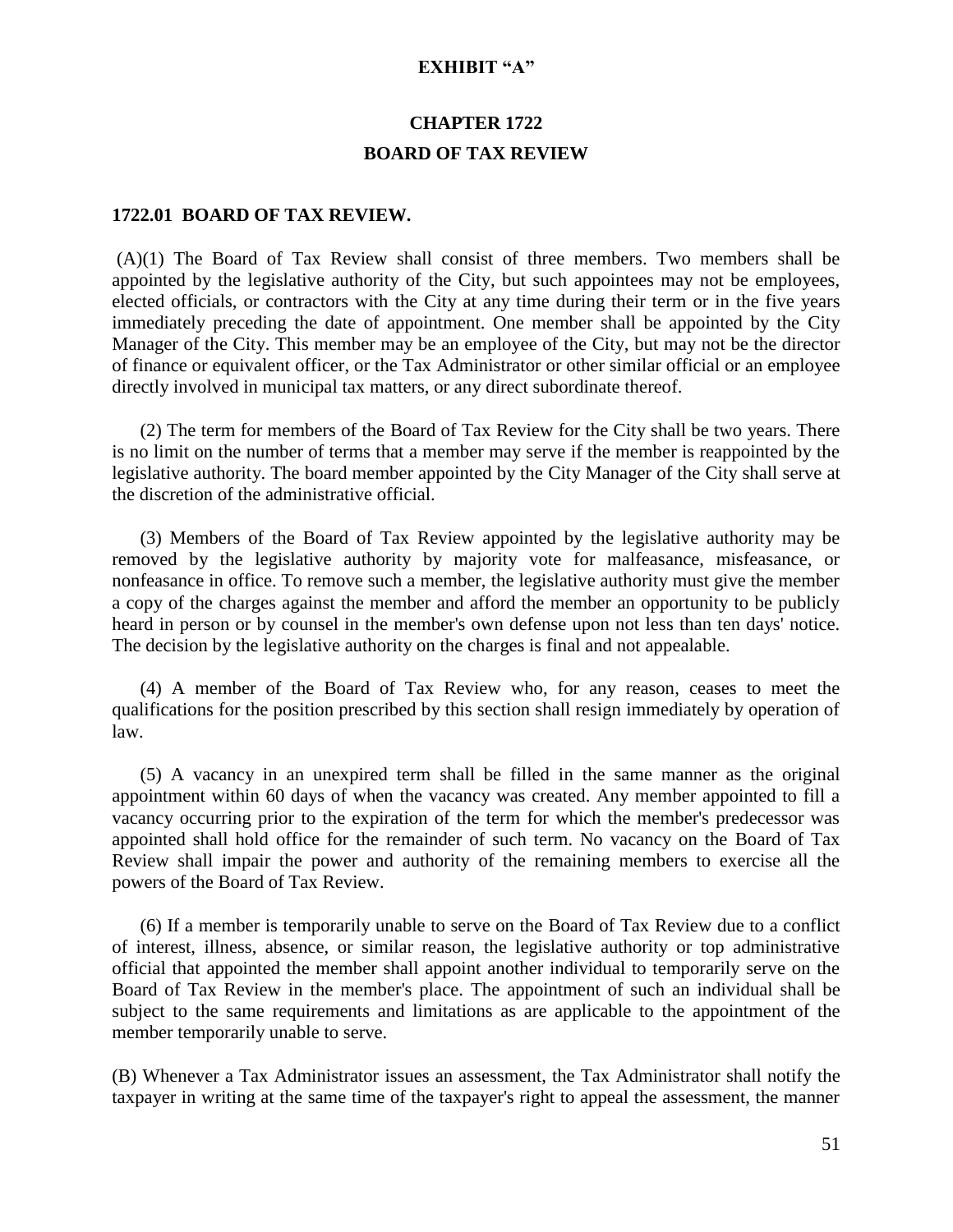in which the taxpayer may appeal the assessment, and the address to which the appeal should be directed.

(C) Any person who has been issued an assessment may appeal the assessment to the Board of Tax Review by filing a request with the Board of Tax Review. The request shall be in writing, shall specify the reason or reasons why the assessment should be deemed incorrect or unlawful, and shall be filed within 60 days after the taxpayer receives the assessment.

(D) The Board of Tax Review shall schedule a hearing to be held within 60 days after receiving an appeal of an assessment under division (C) of this section, unless the taxpayer requests additional time to prepare or waives a hearing. If the taxpayer does not waive the hearing, the taxpayer may appear before the Board of Tax Review and may be represented by an attorney at law, certified public accountant, or other representative. The Board of Tax Review may allow a hearing to be continued as jointly agreed to by the parties. In such a case, the hearing must be completed within 120 days after the first day of the hearing unless the parties agree otherwise.

(E) The Board of Tax Review may affirm, reverse, or modify the Tax Administrator's assessment or any part of that assessment. The Board of Tax Review shall issue a final determination on the appeal within 90 days after the Board of Tax Review's final hearing on the appeal, and send a copy of its final determination by ordinary mail to all of the parties to the appeal within 15 days after issuing the final determination. The taxpayer or the Tax Administrator may appeal the Board of Tax Review's final determination as provided in Section [5717.011](http://codes.ohio.gov/orc/5717.011) of the ORC.

(F) The Board of Tax Review created pursuant to this section shall adopt rules governing its procedures and shall keep a record of its transactions. Such records are not public records available for inspection under Section [149.43](http://codes.ohio.gov/orc/149.43) of the ORC. Hearings requested by a taxpayer before a Board of Tax Review created pursuant to this section are not meetings of a public body subject to Section [121.22](http://codes.ohio.gov/orc/121.22) of the ORC.

# **CHAPTER 1723**

## **AUTHORITY TO CREATE RULES AND REGULATIONS**

## **1723.01 AUTHORITY TO CREATE RULES AND REGULATIONS.**

Nothing in Part Seventeen - Title Two prohibits the legislative authority of the City, or a Tax Administrator pursuant to authority granted to the administrator by resolution or ordinance, to adopt rules to administer an income tax imposed by the City in accordance with this Part Seventeen - Title Two. Such rules shall not conflict with or be inconsistent with any provision of this Part Seventeen - Title Two. Taxpayers are hereby required to comply not only with the requirements of Part Seventeen - Title Two, but also to comply with the Rules and Regulations.

All rules adopted under this section shall be published and posted on the internet.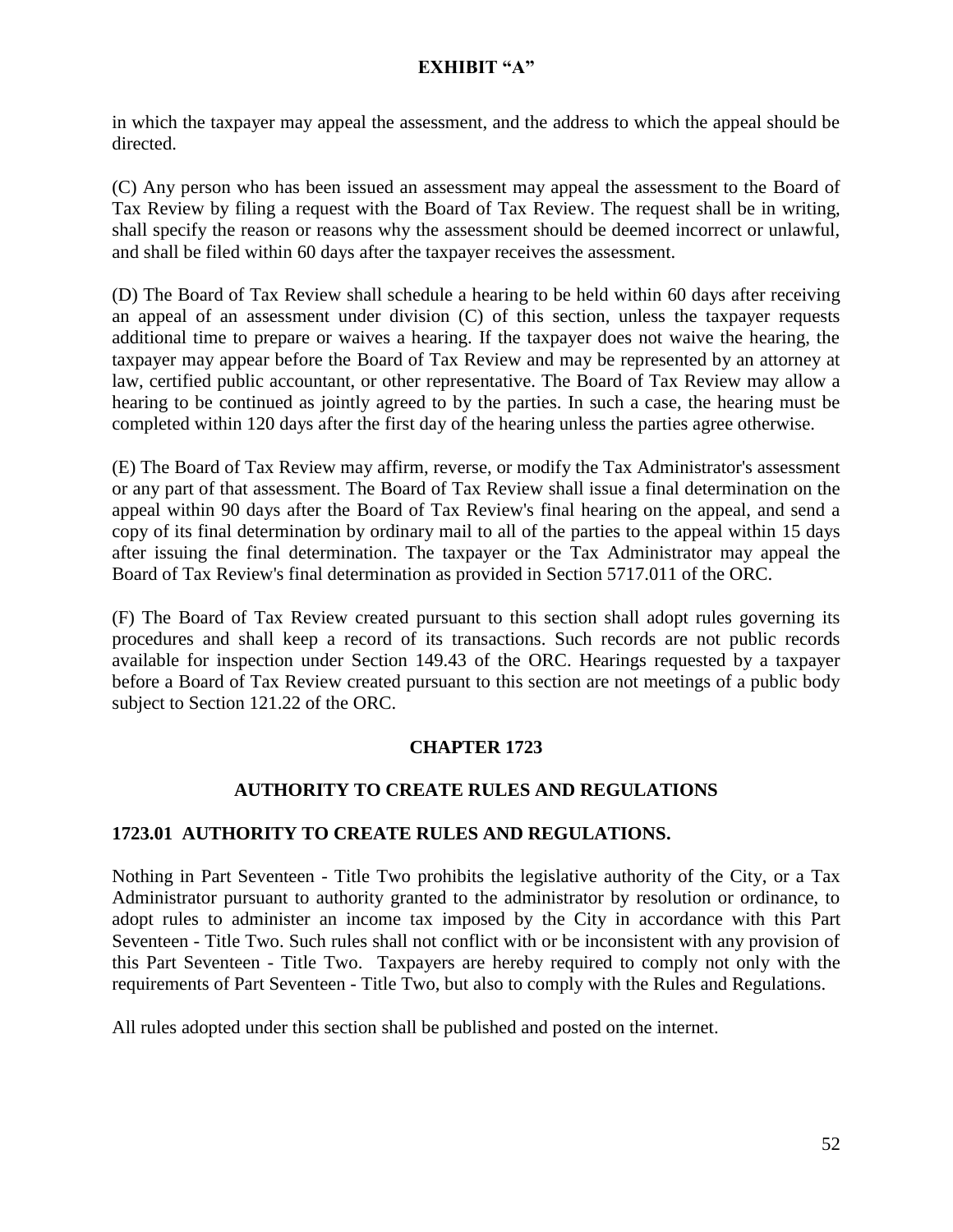### **CHAPTER 1724**

### **RENTAL AND LEASED PROPERTY; CONTRACT PROVISIONS**

### **1724.01 RENTAL AND LEASED PROPERTY.**

(A) All property owners of real property located in the City, who rent or otherwise lease the same, or any part thereof, to any person for residential dwelling purposes, including apartments, rooms and other rental accommodations, during any calendar year, or part thereof, commencing with the effective date of this section, shall file with the Tax Administrator on or before the January 31 first following such calendar year a written report disclosing the name, address and also telephone number, if available, of each tenant known to have occupied on December 31 during such calendar year such apartment, room or other residential dwelling rental property.

(B) The Tax Administrator may order the appearance before him, or his duly authorized agent, of any person whom he believes to have any knowledge of the name, address and telephone number of any tenant of residential rental real property in the City. The Tax Administrator, or his duly authorized agent, is authorized to examine any person, under oath, concerning the name, address and telephone number of any tenant of residential real property located in the City. The Tax Administrator, or his duly authorized agent, may compel the production of papers and records and the attendance of all persons before him, whether as parties or witnesses, whenever he believes such person has knowledge of the name, address and telephone number of any tenant of residential real property in the City.

(C) Any property owner or person that violates one or more of the following shall be subject to Section 1726.01 of this Part Seventeen - Title Two:

 (1) Fails, refuses or neglects to timely file a written report required by division (A) of this section; or

 (2) Makes an incomplete or intentionally false written report required by division (A) hereof; or

 (3) Fails to appear before the Tax Administrator or any duly authorized agent and to produce and disclose any tenant information pursuant to any order or subpoena of the Tax Administrator as authorized in this section; or

 (4) Fails to comply with the provisions of this section or any order or subpoena of the Tax Administrator.

### **1724.02 CONTRACT PROVISIONS**

No contract on behalf of the City for works or improvements of the City shall be binding or valid unless such contract contains the following provisions: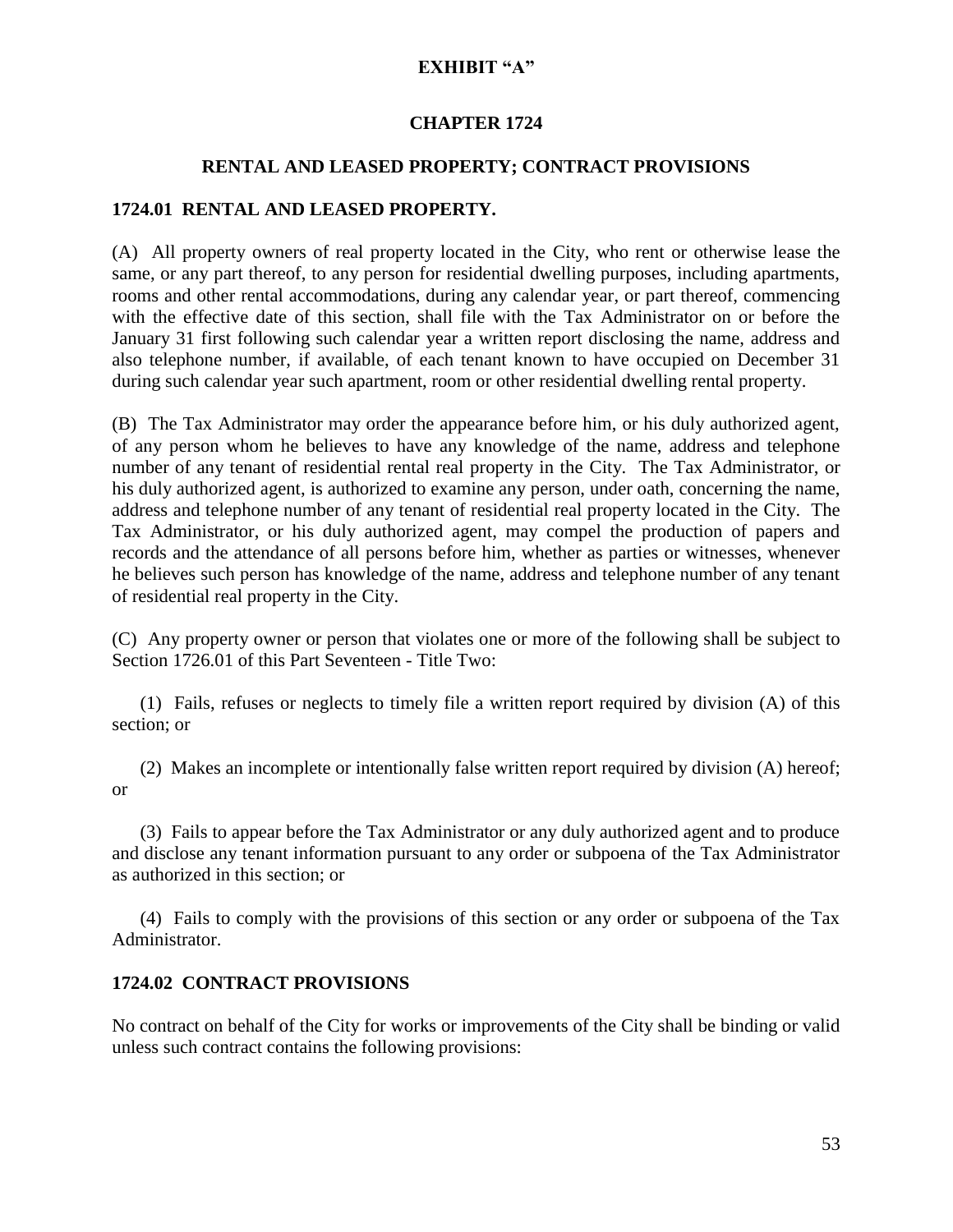"Said \_\_\_\_\_\_\_\_\_\_ hereby further agrees to withhold all City of Worthington income taxes due or payable under the provisions of Part Seventeen – Title Two of the Codified Ordinances of the City of Worthington, for qualified wages, salaries and commissions paid to its employees and further agrees that any of its subcontractors shall be required to agree to withhold any such City of Worthington income taxes due under said Part Seventeen - Title Two of said Code for services performed under this contract."

### **CHAPTER 1725**

### **SAVINGS CLAUSE; COLLECTION OF TAX AFTER TERMINATION OF ORDINANCE; RITA RULES AND REGULATIONS**

### **1725.01 SAVINGS CLAUSE.**

 This Part Seventeen - Title Two shall not apply to any person, firm or corporation, or to any property as to whom or which it is beyond the power of Council to impose the tax herein provided for. Any sentence, clause, section or part of this Part Seventeen - Title Two or any tax against or exception granted any individual or any of the several groups of persons, or forms of income specified herein if found to be unconstitutional, illegal or invalid, such unconstitutionality, illegality or invalidity shall affect only such clause, sentence, section or part of this Part Seventeen - Title Two and shall not affect or impair any of the remaining provisions, sentences, clauses, sections or other parts of this Part Seventeen - Title Two. It is hereby declared to be the intention of Council that this Part Seventeen - Title Two would have been adopted had such unconstitutional, illegal or invalid sentence, or part hereof, not been included therein.

### **1725.02 COLLECTION OF TAX AFTER TERMINATION OF ORDINANCE.**

(A)This Part Seventeen - Title Two shall continue effective insofar as the levy of taxes is concerned until repealed, and insofar as the collection of taxes levied hereunder and actions or proceedings for collecting any tax so levied or enforcing any provisions of this Part Seventeen - Title Two are concerned, it shall continue effective until all of said taxes levied hereunder in the aforesaid periods are fully paid and any and all suits and prosecutions for the collection of said taxes or for the punishment of violations of this Part Seventeen - Title Two shall have been fully terminated, subject to the limitations contained in Section 1719.01 and Section 1726.01 hereof.

(B) Annual returns due for all or any part of the last effective year of this Part Seventeen - Title Two shall be due on the date provided in Section 1718.01 and Section 1717.01 of this Part Seventeen - Title Two as though the same were continuing.

### **1725.03 ADOPTION OF RITA RULES AND REGULATIONS.**

The City hereby adopts the Regional Income Tax Agency (RITA) Rules & Regulations, including amendments that may be made from time to time, for use as the City's Income Tax Rules and Regulations. In the event of a conflict with any provision(s) of this Part Seventeen - Title Two and the RITA Rules & Regulations, this Part Seventeen - Title Two will supersede.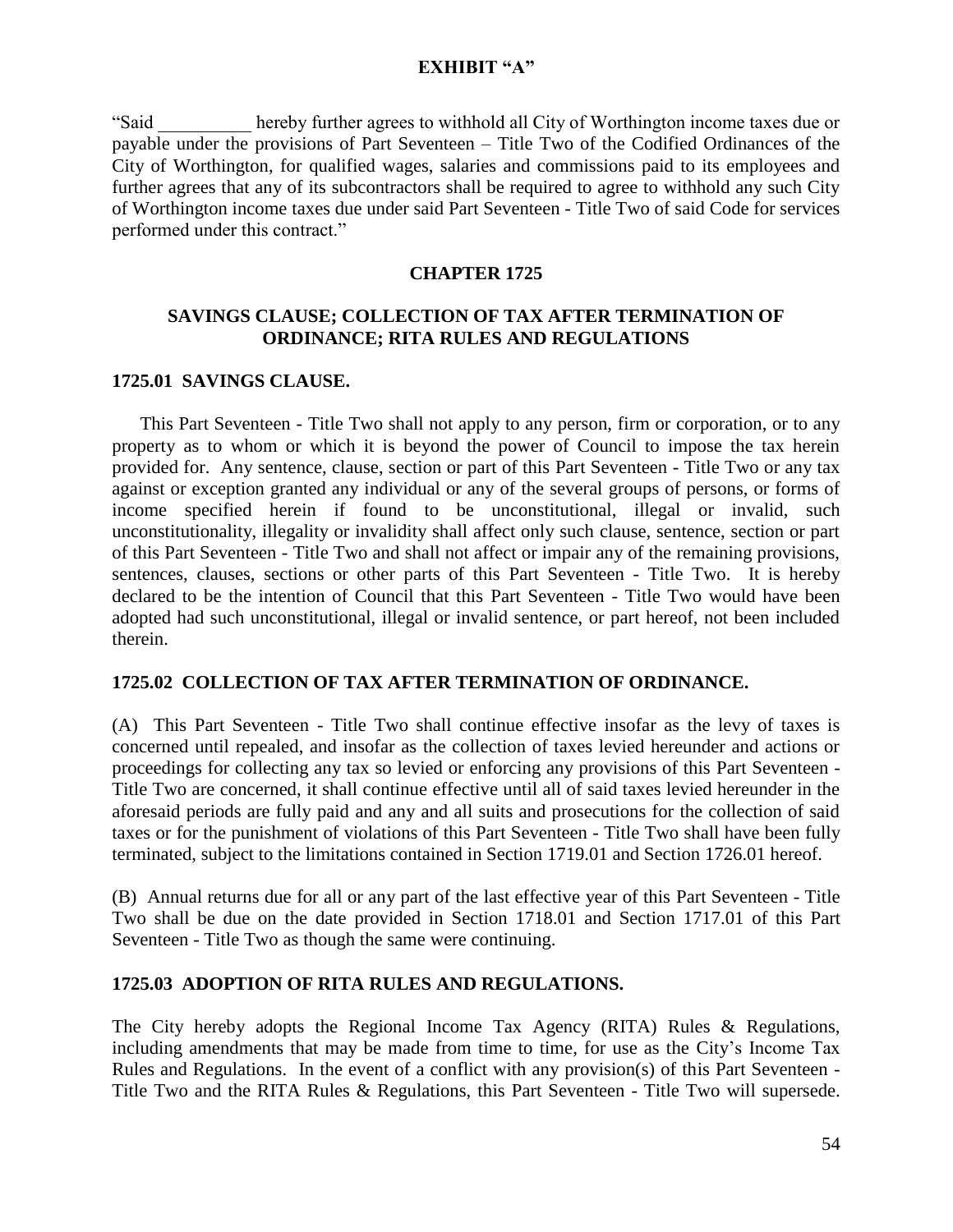Until and if the contractual relationship between the City and RITA ceases, this Section 1725.03 will supersede all other provisions within this Part Seventeen - Title Two regarding promulgation of rules and regulations by the Tax Administrator.

### **CHAPTER 1726**

### **VIOLATIONS; PENALTIES**

### **1726.01 VIOLATIONS; PENALTIES.**

(A) Whoever violates Section 1720.05, division (A) of Section 1720.04, or Section 1717.01 by failing to remit City income taxes deducted and withheld from an employee, shall be guilty of a misdemeanor of the first degree and shall be subject to a fine of not more than \$1,000 or imprisonment for a term of up to six months, or both. If the individual that commits the violation is an employee, or official, of the City, the individual is subject to discharge from employment or dismissal from office.

(B) Any person who discloses information received from the Internal Revenue Service in violation of division (A) of Section 1720.04 shall be guilty of a felony of the fifth degree and shall be subject to a fine of not more than \$5,000 plus the costs of prosecution, or imprisonment for a term not exceeding five years, or both. If the individual that commits the violation is an employee, or official, of the City, the individual is subject to discharge from employment or dismissal from office.

(C) Each instance of access or disclosure in violation of division (A) of Section 1720.04 constitutes a separate offense.

(D) If not otherwise specified herein, no person shall:

(1) Fail, neglect or refuse to make any return or declaration required by this ordinance;

(2) File any incomplete or false return;

 (3) Fail, neglect or refuse to pay the tax, penalties or interest imposed by this Part Seventeen - Title Two;

 (4) Refuse to permit the Tax Administrator or any duly authorized agent or employee to examine his books, records, papers and federal and state income tax returns relating to the income or net profits of a taxpayer;

 (5) Fail to appear before the Tax Administrator and to produce his books, records, papers or federal and state income tax returns relating to the income or net profits of a taxpayer upon order or subpoena of the Tax Administrator;

 (6) Refuse to disclose to the Tax Administrator any information with respect to the income or net profits of a taxpayer;